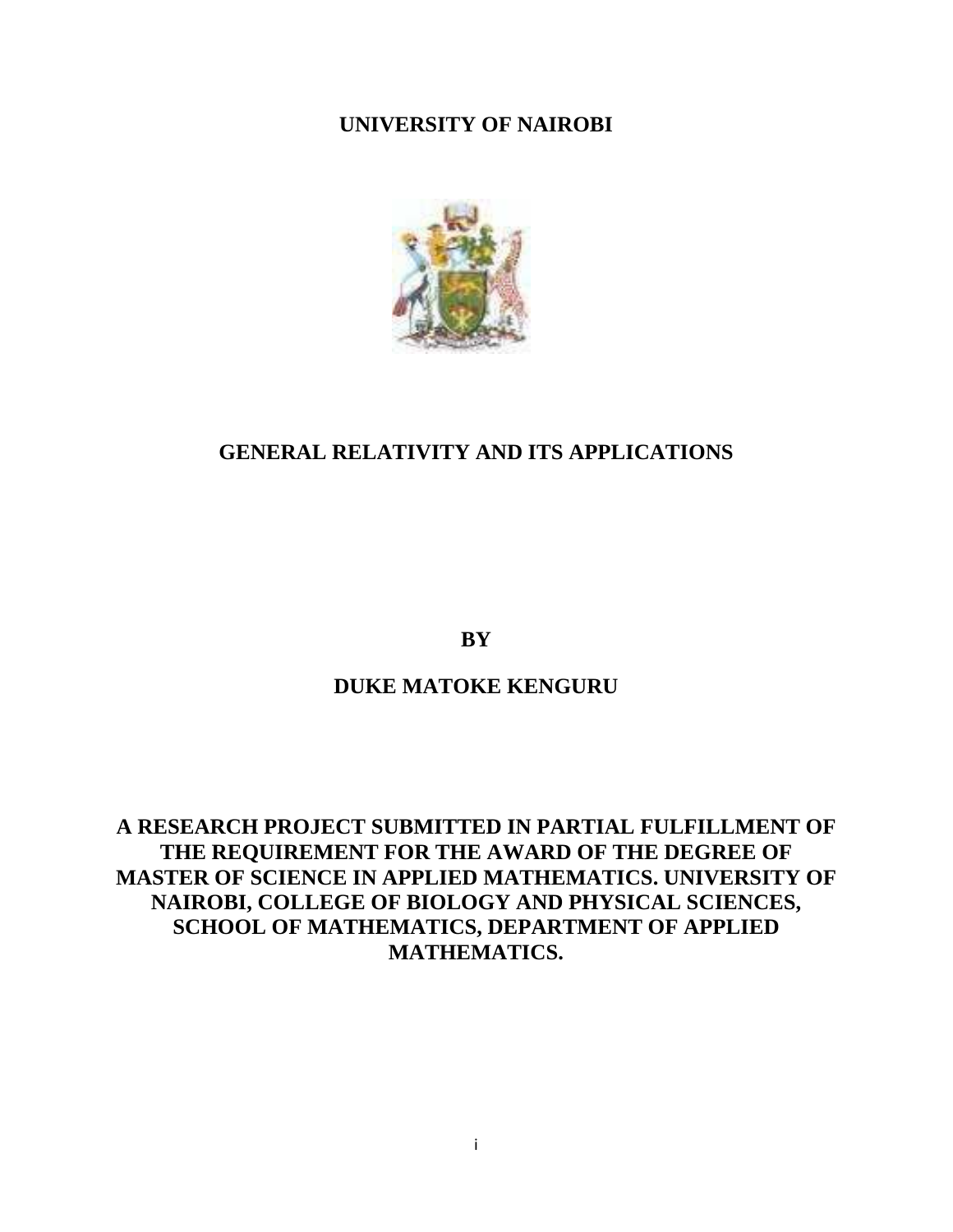### **DECLARATION**

This is my own research work and has not been presented for a degree award in any other university.

SIGNATURE………………………………………DATE

NAME: MATOKE DUKE KENGURU

This project has been submitted with my approval as a university supervisors.

SIGNATURE………………………………………DATE

NAME: PROF. G. P. POKHARIYAL

SIGNATURE………………………………………DATE

NAME: Dr. MOINDI S. N.

DEPARTMENT OF APPLIED MATHEMATICS

SCHOOL OF MATHEMATICS

UNIVERSITY OF NAIROBI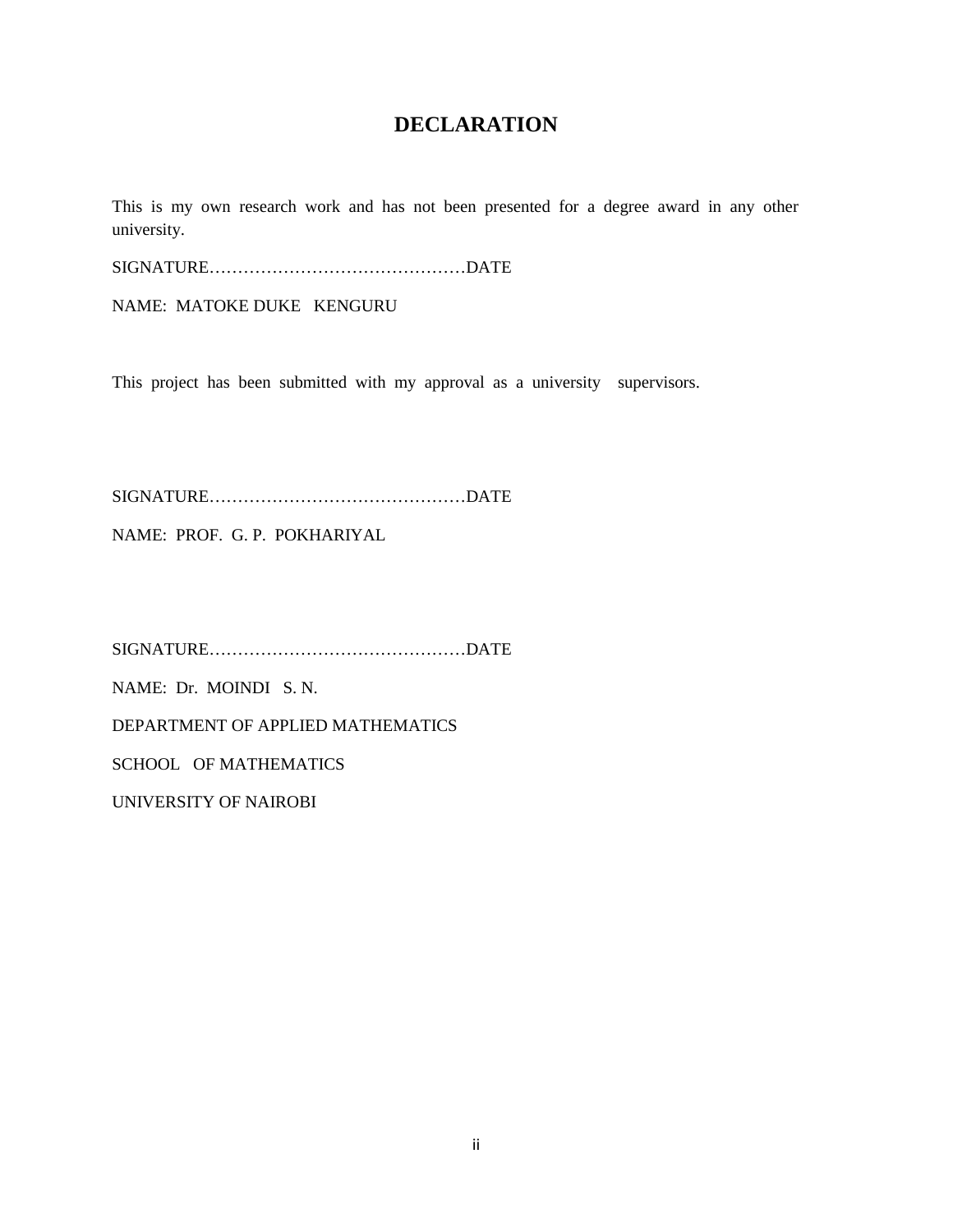### **DEDICATION**

I dedicate this work to my sons Kevin Kenguru Matoke, Justuce Nyarangi Matoke ; daughters F. Kemunto Matoke, Lilian Nyaboke Matoke and granddaughters Nicole Bosibori and Brianna Kemunto. Their care, patience, understanding and tolerance enabled me finish this work successfully. I thank you all and may God bless you in abundance.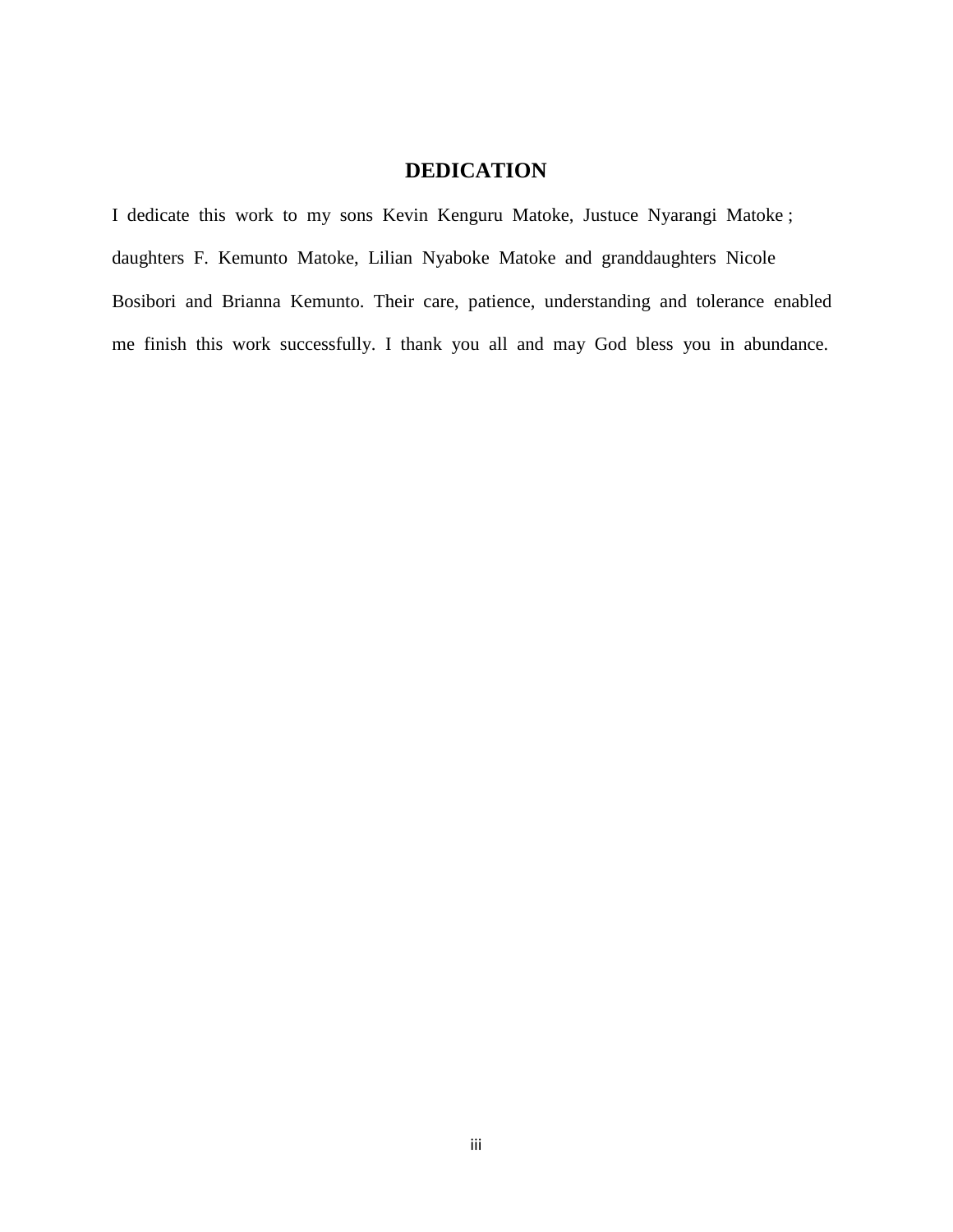#### **ACKNOWLEDGEMENT**

I would like to thank God most sincerely for seeing me through the of this course.

I take this opportunity to thank my supervisor Prof. G. P. Pokhariyal for his availability, scholarly guidance, tireless efforts and interest to help me whenever I called upon him. I will forever be grateful.

I am also grateful to the academic staff of the School of Mathematics, University of Nairobi, Dr. Ogana, Prof. Singh, Dr Nyandwi, Dr. Were, whose good teaching has enriched my interest in the academic pursuits. I thank Dr. Moindi for going through my project and making very relevant comments.

Worth special mention is my classmates Violet and Fedli for the good company. I wish you all the best in life.

I wish to acknowledge the support I received from the Dean Prof Gatere, Assistant Dean Mr Okioma, school Mathematics and workmates Mr W. Arisa Mr A. Motuka and everybody else who in one way or the other contributed to the success of this research work. May God bless you all.

iv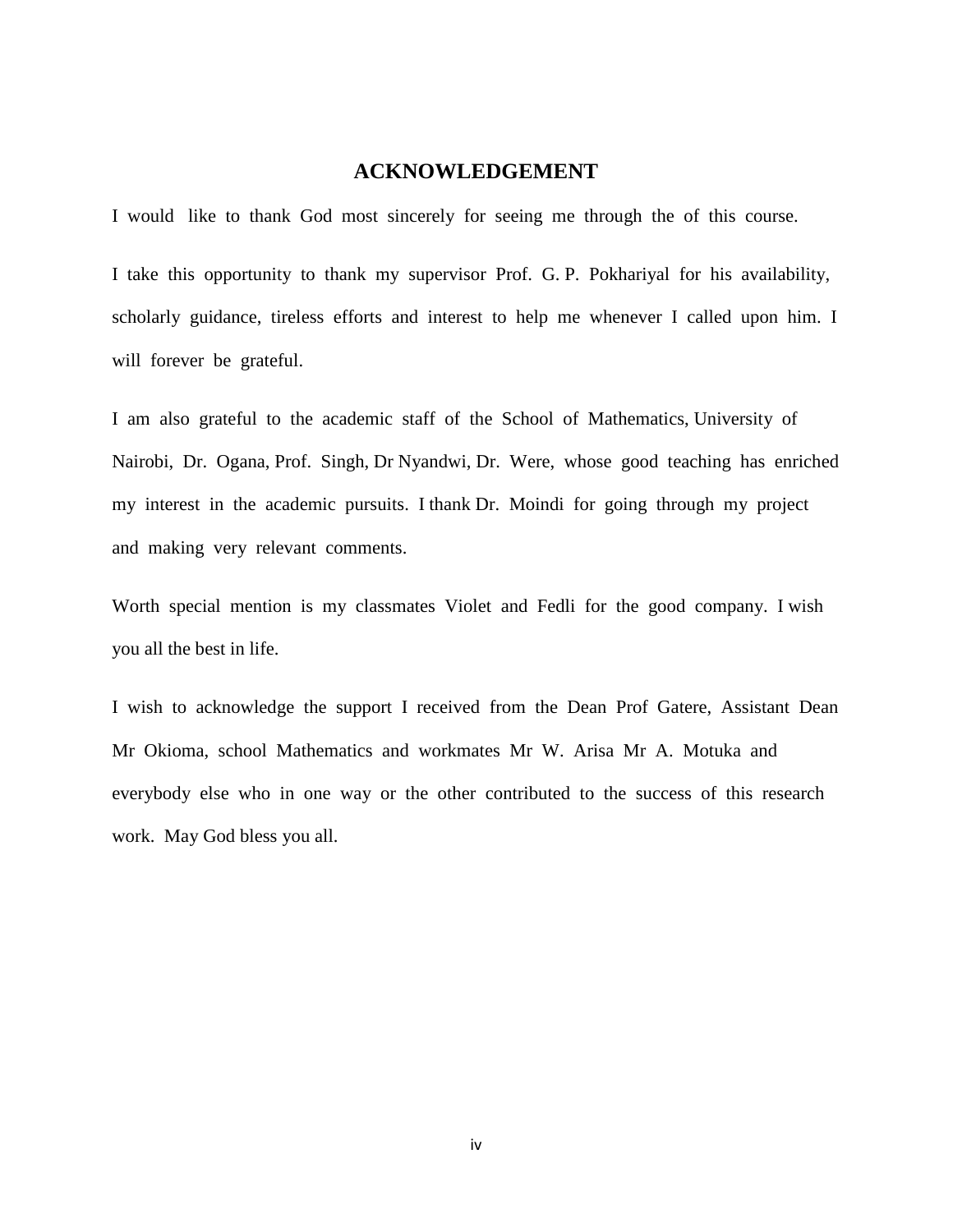#### **ABSTRACT**

Several Philosophers, Mathematicians and Physicists have in recent years tried to interpret general relativity. General relativity or the general theory of relativity is the geometric theory of gravitation published by Albert Einstein in 1916. Most of General relativity are Einstein's predictions which were subject to interpretation. Mathematicians and Physicists have tried to test and apply the predictions. The aim of this study was to establish the tests , applications and future development of general relativity such as how general relativity can be reconciled with the laws of quantum physics to produce a complete and self-consistent theory of quantum gravity.

The study has looked at the predictions, tests and their applications. The predictions have been tested by international observatory bodies such as, National Aeronautics and Space Administration (NASA). This predictions have found their applications in study of the universe. But some of the predictions have not been fully tested, their research is still on, such as, the production of gravitational waves. However, it is still an open question as to how the concepts of quantum theory can be reconciled with those of general relativity. Despite major efforts, no complete and consistent theory of quantum gravity is currently known, even though a number of promising candidates exist.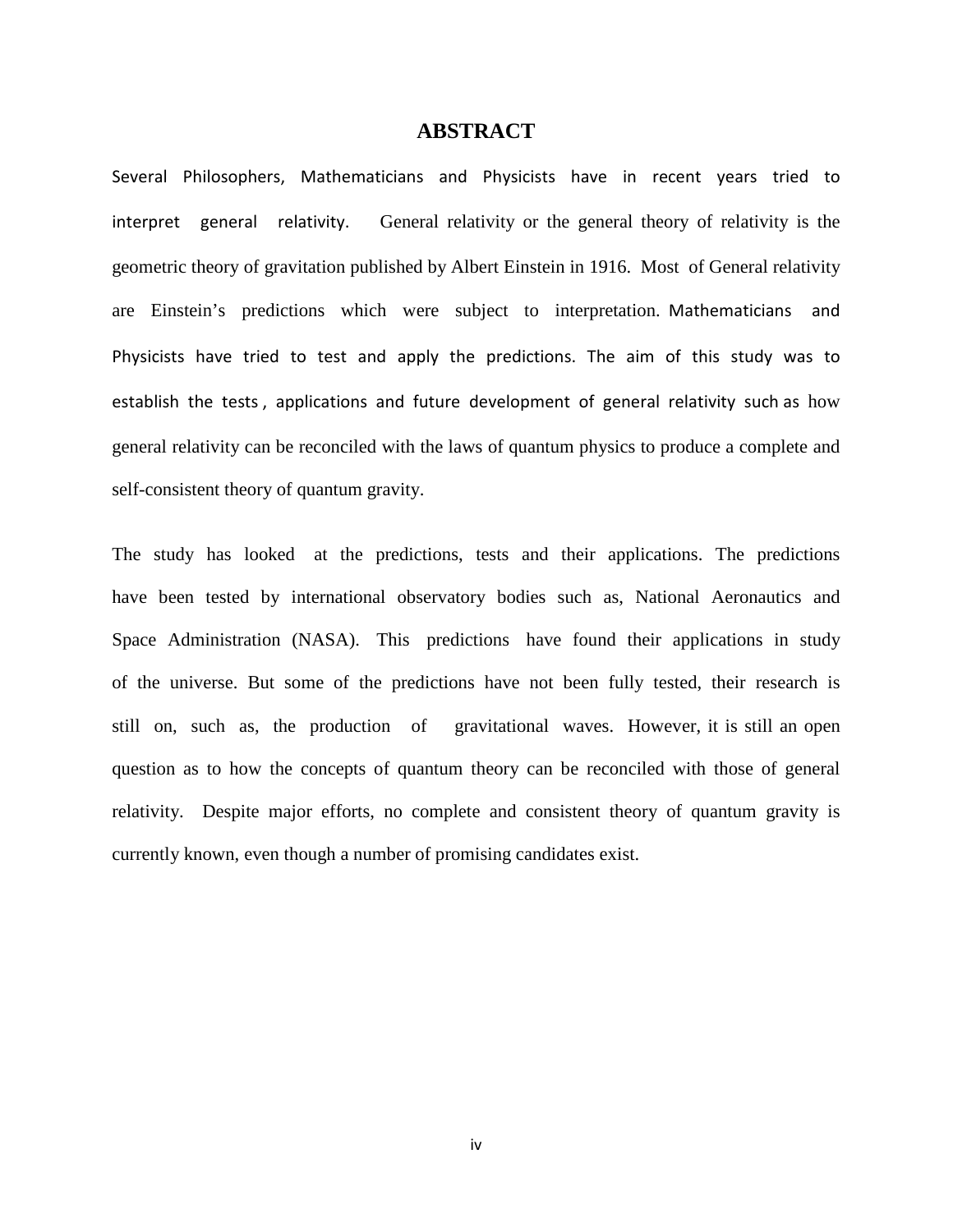### **`LIST OF ABREVIATIONS**

- 1. LIGO: Laser interferometer Gravitational Observatory
- 2. ICRF: International Celestial Reference Frame
- 3. VLBI: Very Long Baseline Interferometer
- 4. GPS: Global Positioning System
- 5. LAGEOS: Laser Geodynamics Satellite
- 6. MGS: Mars Global Surveyor
- 7. LISA: Laser Interferometer Space Antenna
- 8. NASA: National Aeronautics and Space Administration
- 9. ESA: European Space Agency
- 10. GEO-600, TAMA-300 and VIRGO are Gravitational wave detectors in Germany, Japan and Italy respectively.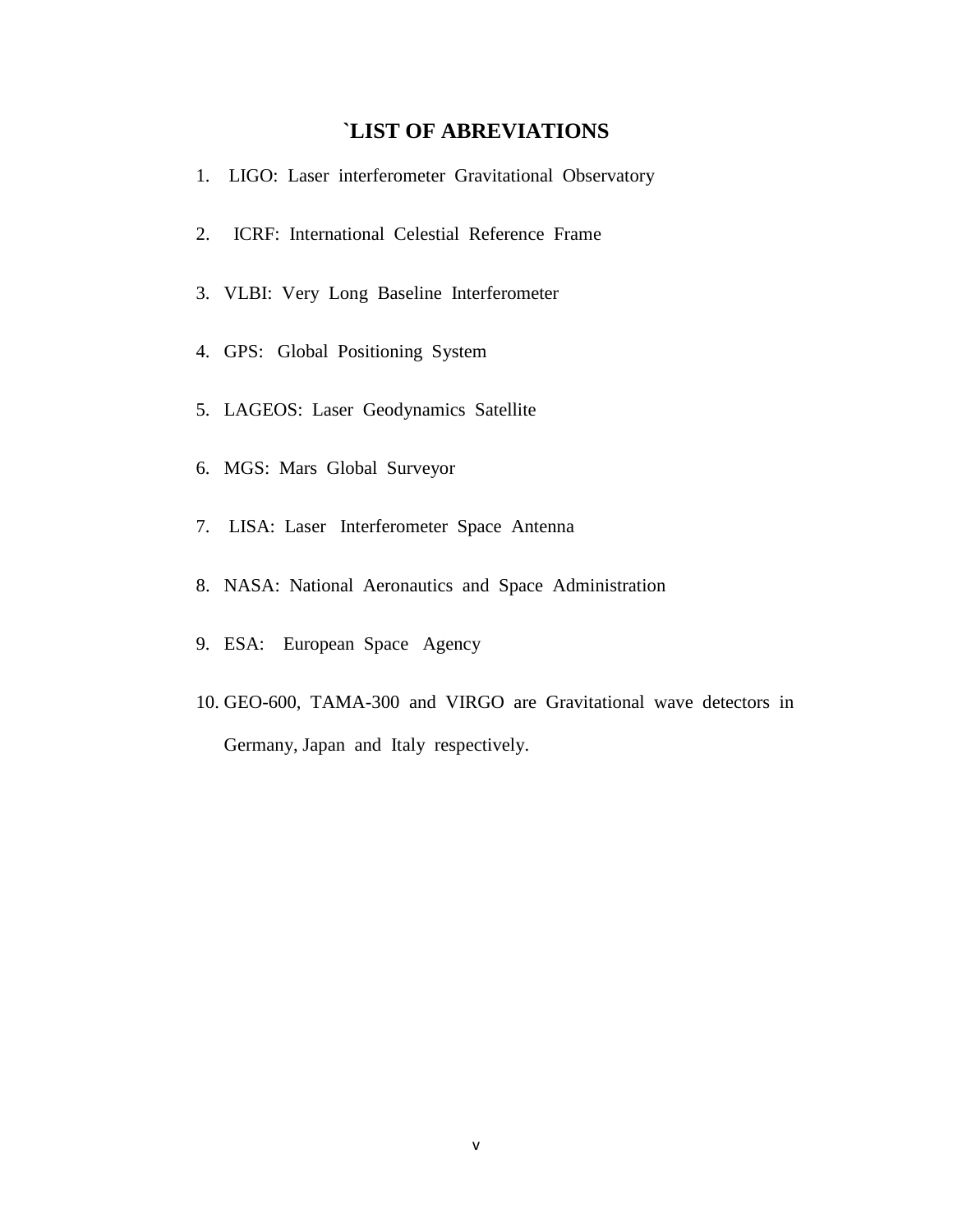| 1.1    |  |
|--------|--|
| 1.2    |  |
| 1.3    |  |
|        |  |
| 2.1.   |  |
| 2.2.   |  |
| 2.3.   |  |
| 2.4.   |  |
|        |  |
| 3.1.   |  |
| 3.2.   |  |
| 3.3.   |  |
| 3.3.1. |  |
| 3.3.2. |  |
| 3.3.3. |  |
| 3.4.   |  |
| 3.4.1. |  |
| 3.4.2. |  |
| 3.4.3. |  |
| 3.4.4. |  |
| 3.4.5. |  |
| 3.4.6. |  |
| 3.4.7. |  |
| 3.4.8. |  |

### **Contents**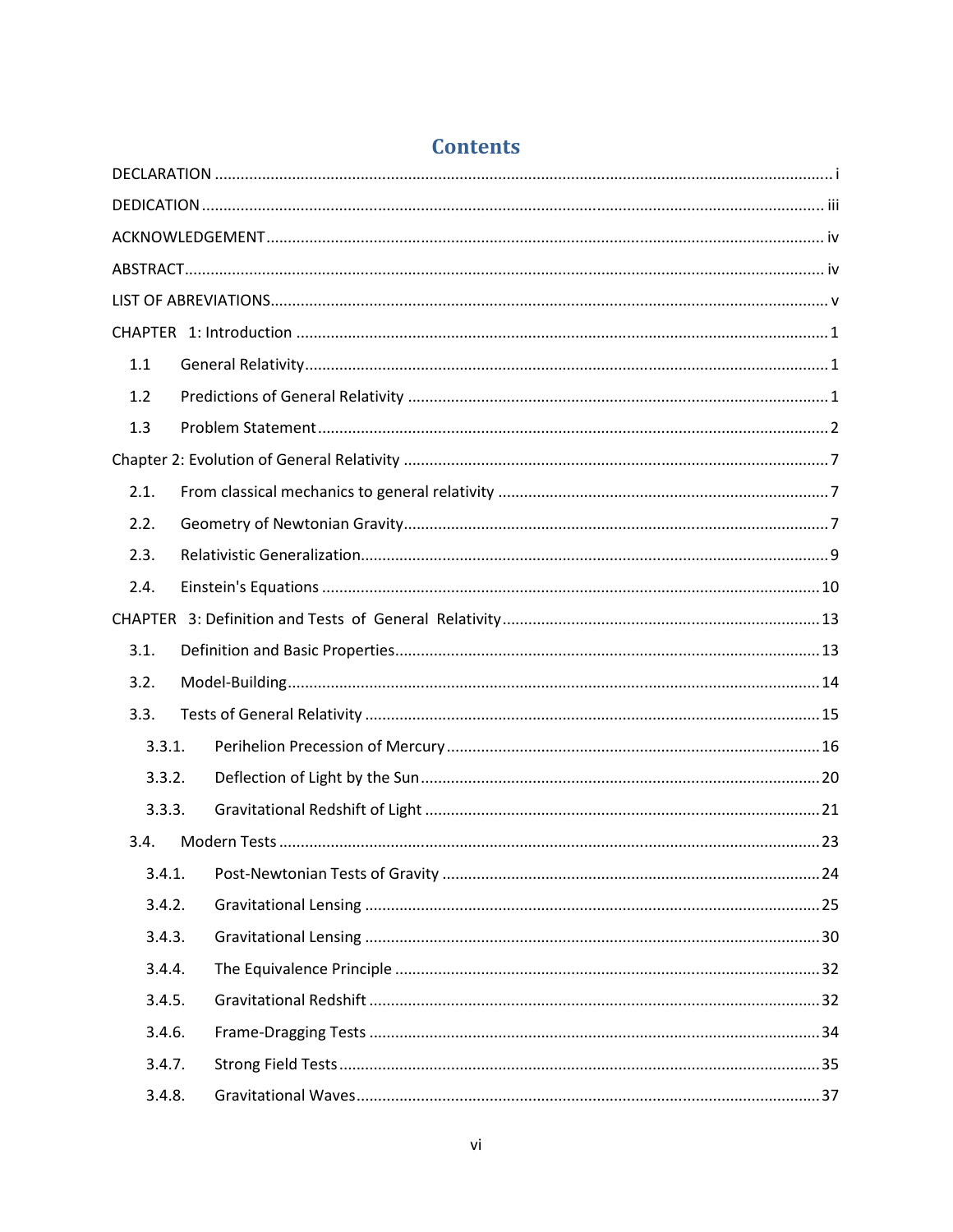| 3.4.9. |  |  |  |
|--------|--|--|--|
|        |  |  |  |
| 4.1.   |  |  |  |
| 4.2.   |  |  |  |
| 4.3.   |  |  |  |
| 4.4.   |  |  |  |
|        |  |  |  |
| 5.1.   |  |  |  |
| 5.2.   |  |  |  |
| 5.3.   |  |  |  |
| 5.4.   |  |  |  |
| 5.5.   |  |  |  |
|        |  |  |  |
| 6.1.   |  |  |  |
| 6.2.   |  |  |  |
| 6.3.   |  |  |  |
| 6.4.   |  |  |  |
|        |  |  |  |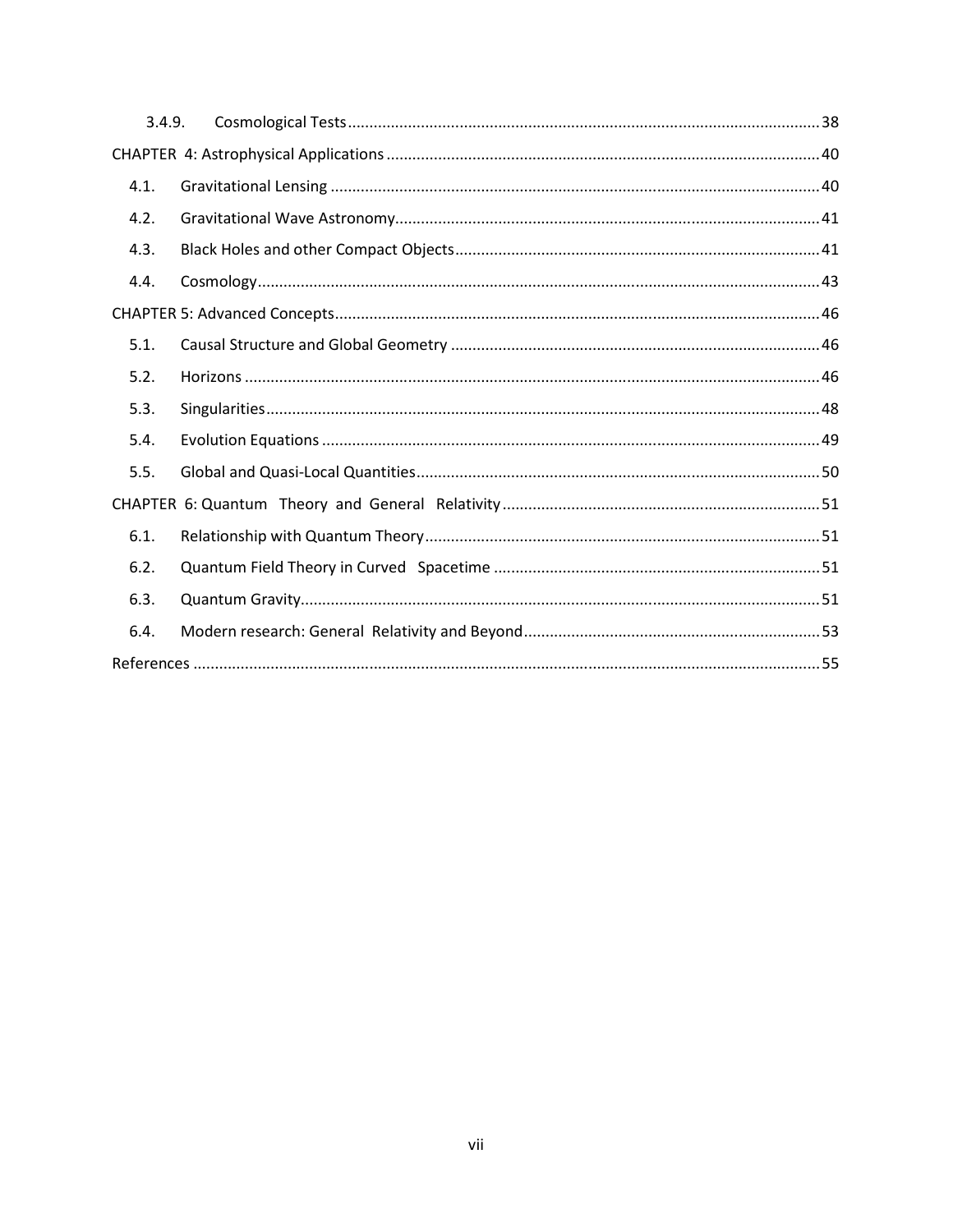#### **CHAPTER 1: Introduction**

### **1.1 General Relativity**

General relativity or the general theory of relativity is the geometric theory of gravitation published by Albert Einstein in 1916. It is the current description of gr

avitation in modern physics. General relativity generalises special relativity and Newton's law of universal gravitation, providing a unified description of gravity as a geometric property of space and time, or spacetime. In particular, the curvature of spacetime  $(x, y, z, ct)$  is directly related to the four-momentum (mass-energy and linear momentum) of whatever matter and radiation are

present,  $p = \left(\frac{E}{c} \cdot p_{x}, p_{y}, p_{z}\right)$ , where E is mass-energy, c is velocity of light and  $p_{x}, p_{y}, p_{z}$ are space linear momentum. The relation is specified by the Einstein field equations, a system of partial differential equations.

# **1.2 Predictions of General Relativity**

Some predictions of general relativity differ significantly from those of classical physics, especially concerning the passage of time, the geometry of space, the motion of bodies in free fall, and the propagation of light. Examples of such differences include gravitational time dilation, gravitational lensing, the gravitational redshift of light, and the gravitational time delay. General relativity's predictions have been confirmed in all observations and experiments to date.

Einstein's theory proposes the existence of black holes—regions of space in which space and time are distorted in such a way that nothing, not even light, can escape—as an end-state for massive stars. There is ample evidence that such stellar black holes as well as more massive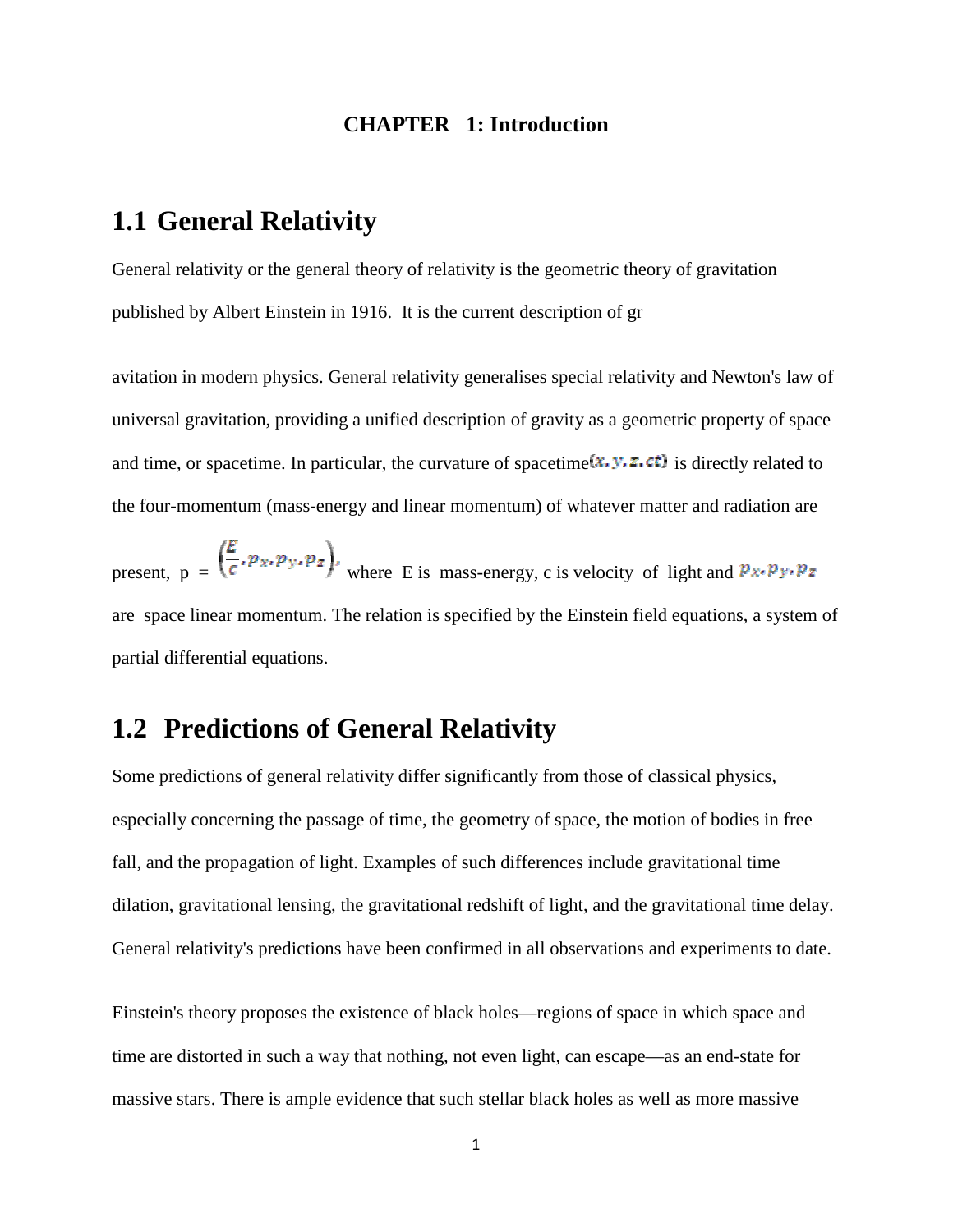varieties of black hole are responsible for the intense radiation emitted by certain types of astronomical objects such as active galactic nuclei or microquasars.

The bending of light by gravity can lead to the phenomenon of gravitational lensing, where multiple images of the same distant astronomical object are visible in the sky. General relativity also predicts the existence of gravitational waves, which have since been measured indirectly; a direct measurement is the aim of projects such as LIGO and NASA/ESA Laser Interferometer Space Antenna. In addition, general relativity is the basis of current cosmological models of a consistently expanding universe.

## **1.3 Problem Statement**

Although general relativity is not the only relativistic theory of gravity, it is the simplest theory that is consistent with experimental data. However, unanswered questions remain, the most fundamental being how general relativity can be reconciled with the laws of quantum physics to produce a complete and self-consistent theory of quantum gravity.

Soon after publishing the special theory of relativity in 1905, Einstein started thinking about how to incorporate gravity into his new relativistic framework. In 1907, beginning with a simple thought experiment involving an observer in free fall, he embarked on what would be an eightyear search for a relativistic theory of gravity. After numerous detours and false starts, his work culminate in the November, 1915 presentation to the Prussian Academy of Science of what are now known as the Einstein field equations,

$$
R_{\mu\nu} - \frac{1}{2} R g_{\mu\nu} = \frac{8\pi G}{c^4} T_{\mu\nu} \tag{1.1}
$$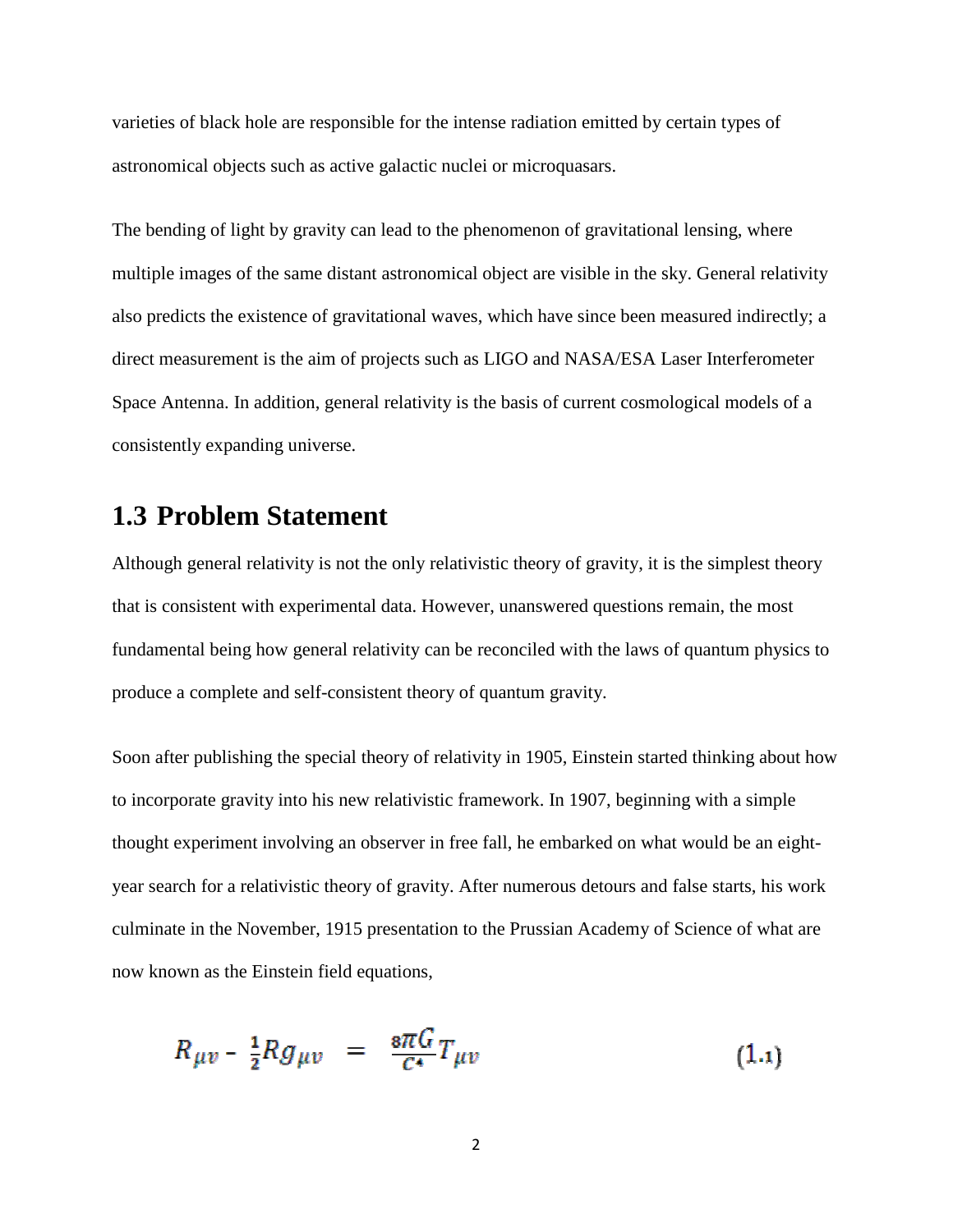These equations specify how the geometry of space and time is influenced by whatever matter is present, and form the core of Einstein's general theory of relativity.

The Einstein field equations are nonlinear and very difficult to solve. Einstein used approximation methods in working out initial predictions of the theory. But as early as 1916, the astrophysicist Karl Schwarzschild found the first non-trivial exact solution to the Einstein field equations, the so-called Schwarzschild metric,

$$
ds^{2} = \left(1 - \frac{2a}{r}\right)c^{2}dt^{2} - \frac{1}{\left(1 - \frac{2a}{r}\right)}dr^{2} - r^{2}\left(d\theta^{2} + \sin^{2}\theta d\varphi^{2}\right)
$$
(1,2)

 This solution laid the groundwork for the description of the final stages of gravitational collapse, and the objects known today as black holes. In the same year, the first steps towards generalizing Schwarzschild's solution to electrically charged objects were taken, which eventually resulted in the Reissner-Nordström solution, now associated with electrically charged black holes.

$$
c^2 \, d\tau^2 \, = \, \bigg( 1 - \frac{r_s}{r} + \frac{r_Q^2}{r^2} \bigg) c^2 \, dt^2 \, - \, \frac{dr^2}{1 - \frac{r_s}{r} + \frac{r_Q^2}{r^2}} + \, r^2 \, d\Omega^2 \, \bigg( 1.3 \bigg)
$$

where

 $\tau$  is the proper time (time measured by a clock moving with the particle) in seconds, *c* is the speed of light in meters per second,

*t* is the time coordinate (measured by a stationary clock at infinity) in seconds,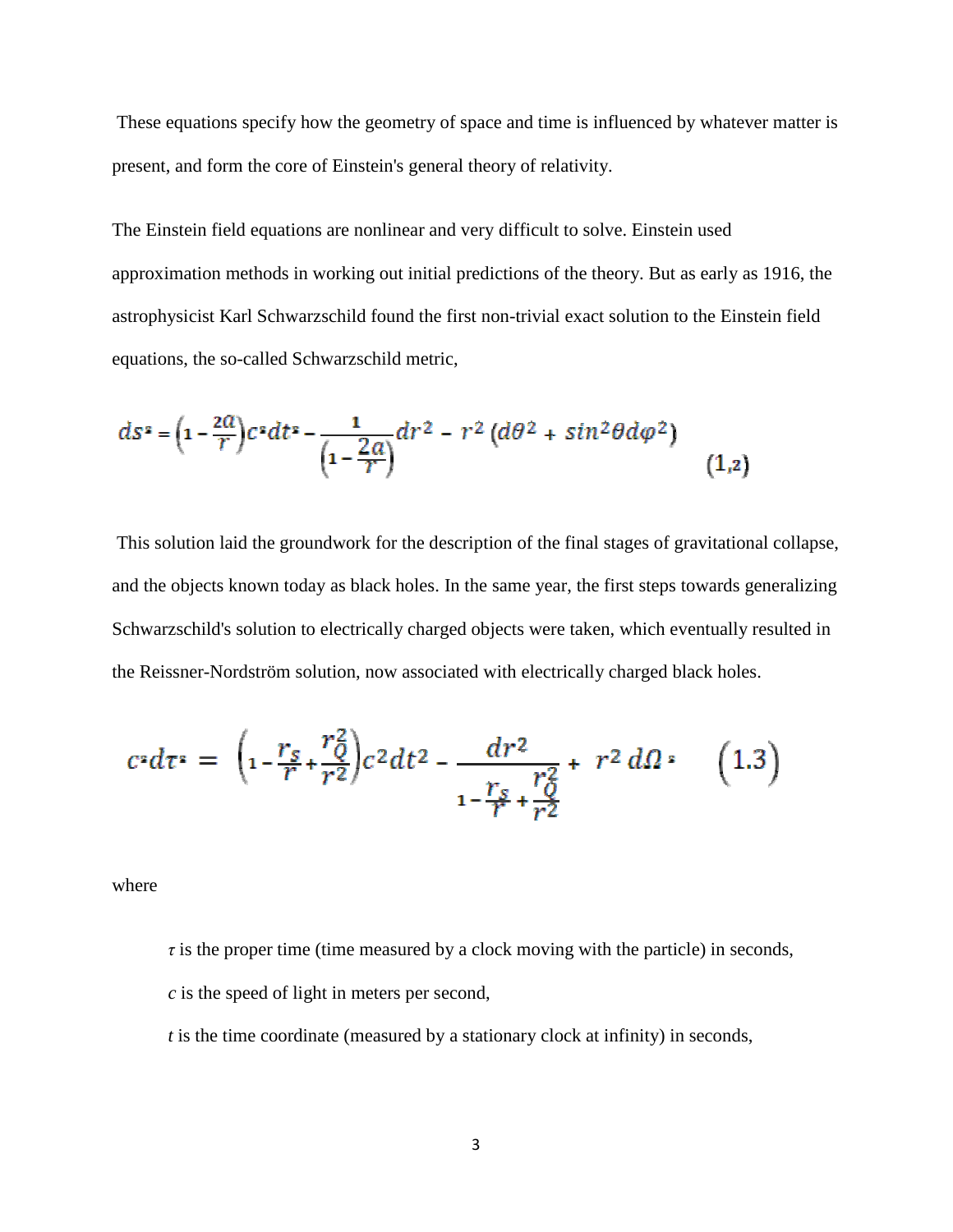*r* is the radial coordinate (circumference of a circle centered on the star divided by  $2\pi$ ) in meters,

 $\Omega$  is the solid angle,

#### $d\sigma^2 = d\theta^2 sin^2\theta d\phi^2$  $(1.4)$

 $r<sub>s</sub>$  is the Schwarzschild radius (in meters) of the massive body, which is related to its mass *M* by

$$
r_s = \frac{{2GM}}{C^2}
$$
 (1.5)

where *G* is the gravitational constant, and

 $\pm$   $\pm$ 

 $\overline{r}$ **a** is a length-scale corresponding to the electric charge Q of the mass

$$
r_{\bar{Q}}^* = \frac{Q^*G}{4\pi\epsilon_0 c^*} \tag{1.6}
$$

where  $1/4\pi\varepsilon_0$  is Coulomb's force constant. In 1917, Einstein applied his theory to the universe as a whole, initiating the field of relativistic cosmology. In line with contemporary thinking, he assumed a static universe, adding a new parameter to his original field equations—the cosmological constant. By 1929, however, the work of Hubble and others had shown that our universe is expanding. This is readily described by the expanding cosmological solutions found by Friedmann in 1922, which do not require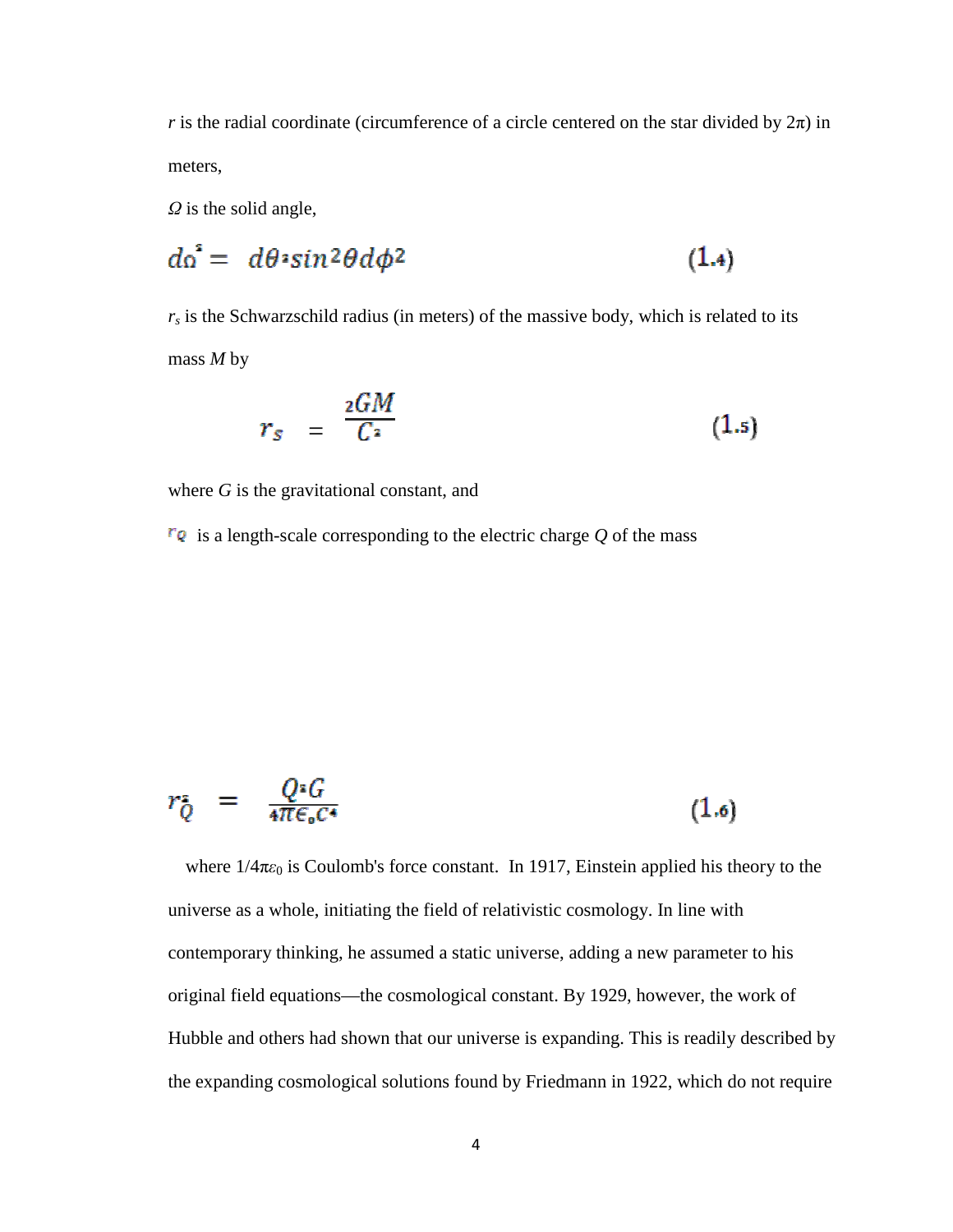a cosmological constant. Lemaître used these solutions to formulate the earliest version of the big bang models, in which our universe has evolved from an extremely hot and dense earlier state. Einstein later declared the cosmological constant the biggest blunder of his life.

During that period, general relativity remained something of a curiosity among physical theories. It was clearly superior to Newtonian gravity, being consistent with special relativity and accounting for several effects unexplained by the Newtonian theory. Einstein himself had shown in 1915 how his theory explained the anomalous perihelion advance of the planet Mercury without any arbitrary parameters. Similarly, a 1919 expedition led by Eddington confirmed general relativity's prediction for the deflection of starlight by the Sun during the total solar eclipse of May 29, 1919, making Einstein instantly famous. Yet the theory entered the mainstream of theoretical physics and astrophysics only with the developments between approximately 1960 and 1975, now known as the Golden age of general relativity. Physicists began to understand the concept of a black hole, and to identify these objects' astrophysical manifestation as quasars. Ever more precise solar system tests confirmed the theory's predictive power, and relativistic cosmology, too, became amenable to direct observational tests.



Figure 1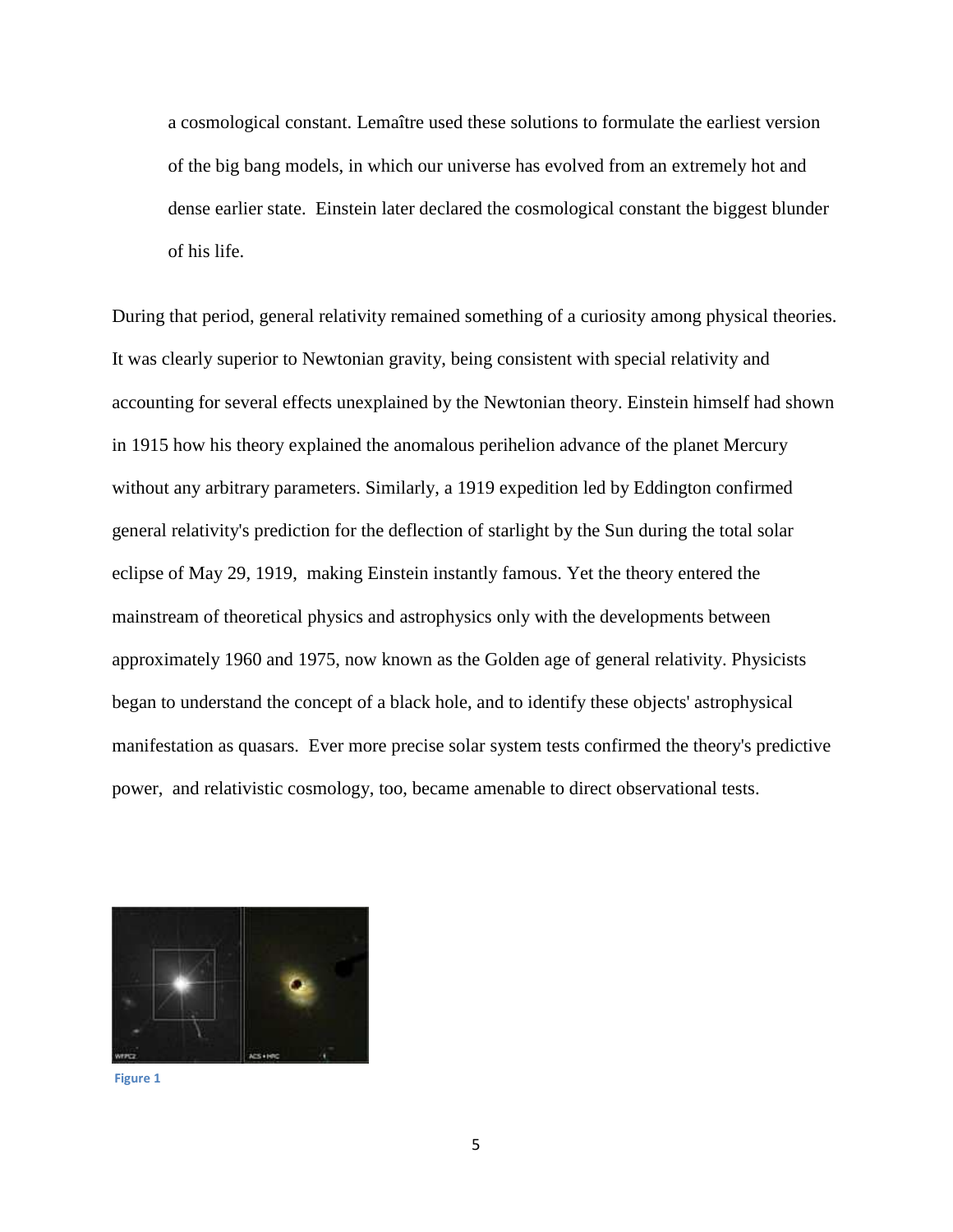### A Hubble picture showing a quasar core

Quasars show a very high redshift, which is an effect of the expansion of the universe between the quasar and the Earth. They are among the most luminous, powerful, and energetic objects known in the universe. They tend to inhabit the very centers of active young galaxies and can emit up to a thousand times the energy output of the Milky Way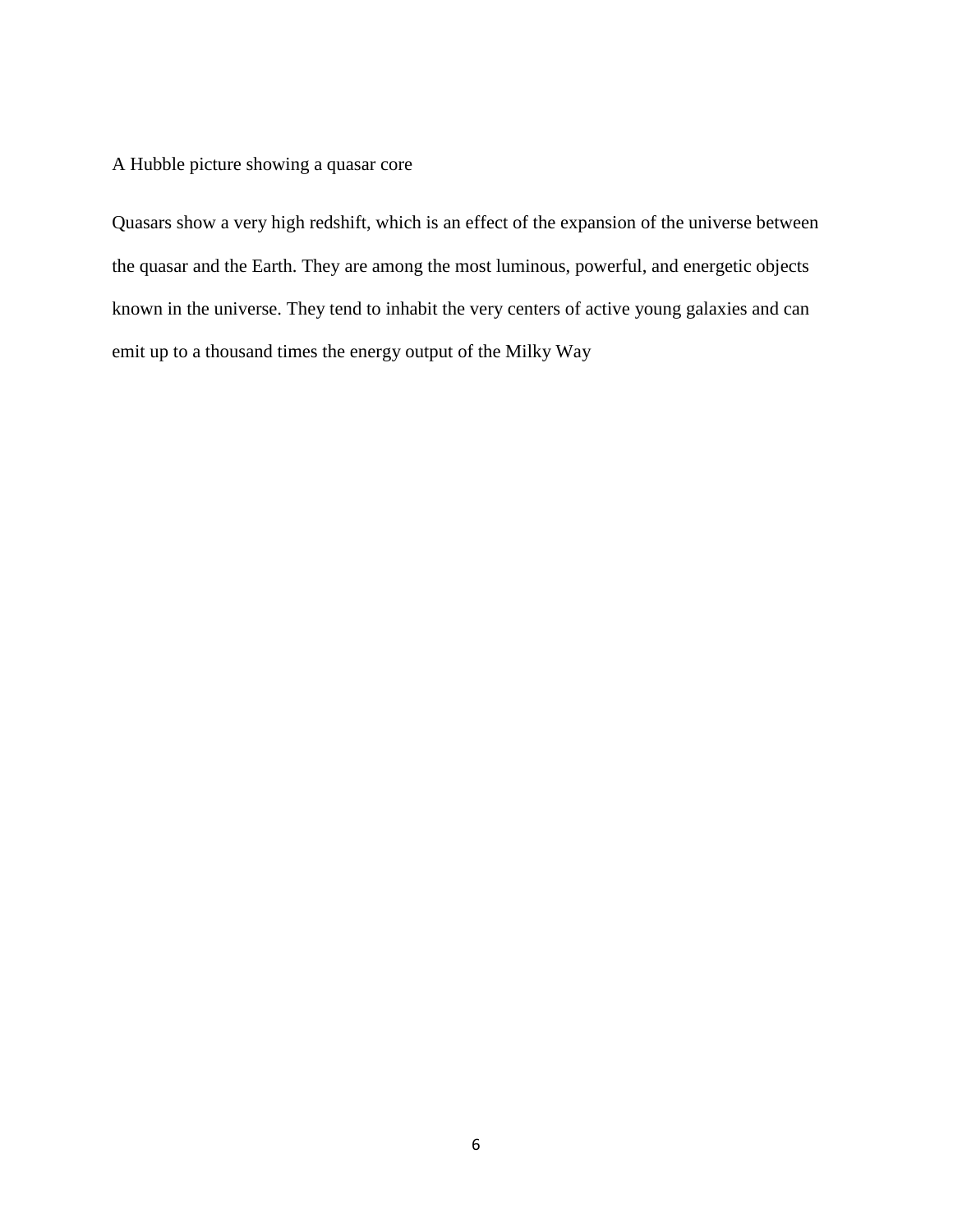### **Chapter 2: Evolution of General Relativity**

### **2.1. From classical mechanics to general relativity**

General relativity is best understood by examining its similarities with and departures from classical physics. The first step is the realization that classical mechanics and Newton's law of gravity admit of a geometric description. The combination of this description with the laws of special relativity results in a heuristic derivation of general relativity.

# **2.2. Geometry of Newtonian Gravity**

At the base of classical mechanics is the notion that a body's motion can be described as a combination of free (or inertial) motion, and deviations from this free motion. Such deviations are caused by external forces acting on a body in accordance with Newton's second law of motion, which states that the net force acting on a body is equal to that body's (inertial) mass multiplied by its acceleration,

$$
F = ma \tag{2.1}
$$

 The preferred inertial motions are related to the geometry of space and time: in the standard reference frames of classical mechanics, objects in free motion move along straight lines at constant speed. In modern parlance, their paths are geodesics, straight world lines in curved spacetime.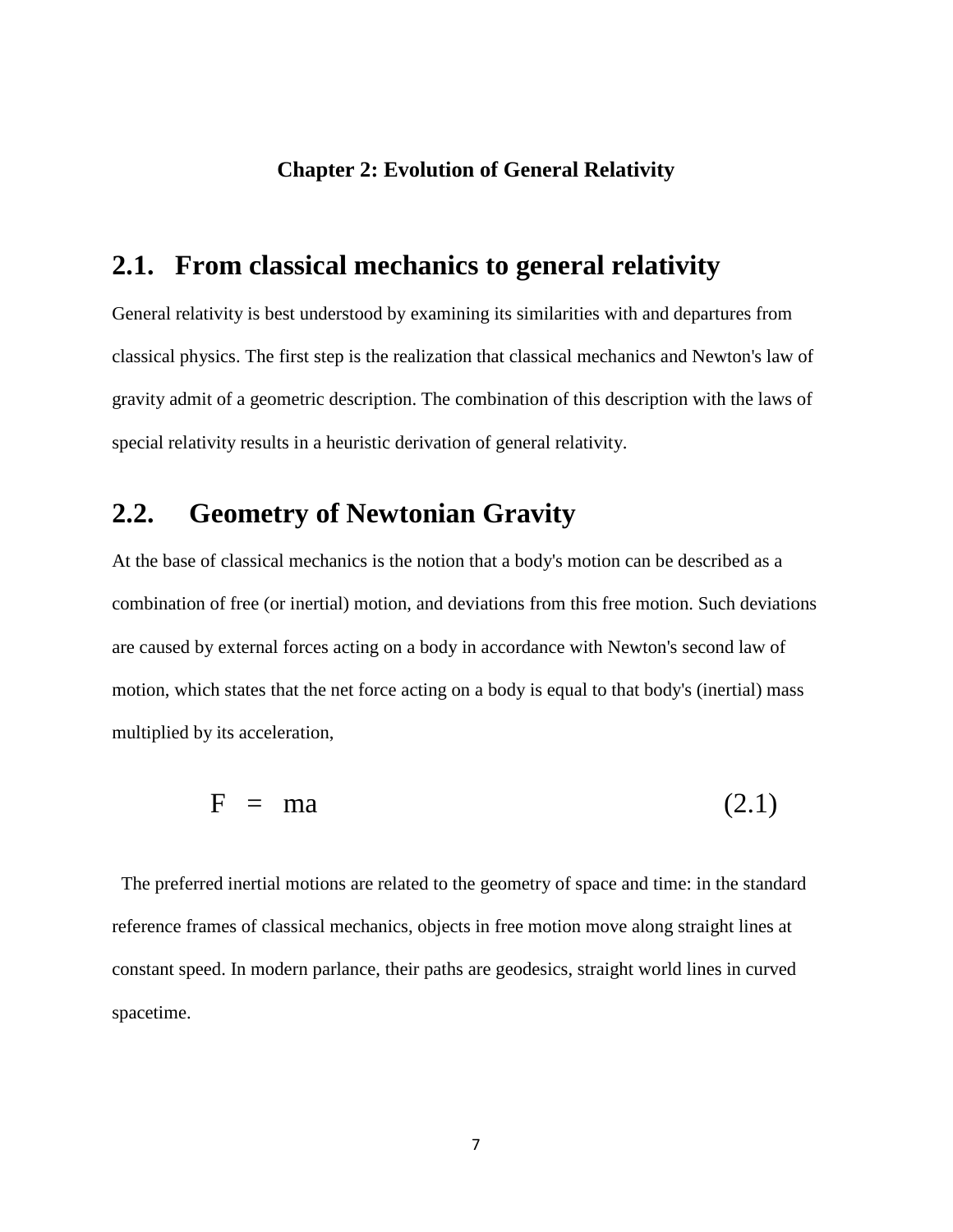According to general relativity, a ball will fall the same way in an accelerating rocket as it does in a gravitational field, such as on Earth. Conversely, one might expect that inertial motions, once identified by observing the actual motions of bodies and making allowances for the external forces (such as electromagnetism or friction), can be used to define the geometry of space, as well as a time coordinate. However, there is an ambiguity once gravity comes into play. According to Newton's law of gravity, and independently verified by experiments such as that of Eötvös and its successors, there is a universality of free fall (also known as the weak equivalence principle): the trajectory of a test body in free fall depends only on its position and initial speed, but not on any of its material properties. A simplified version of this is embodied in Einstein's elevator experiment, for an observer in a small enclosed room, it is impossible to decide, by mapping the trajectory of bodies such as a dropped ball, whether the room is at rest in a gravitational field, or in free space aboard an accelerating rocket generating a force equal to gravity.

Given the universality of free fall, there is no observable distinction between inertial motion and motion under the influence of the gravitational force. This suggests the definition of a new class of inertial motion, namely that of objects in free fall under the influence of gravity. This new class of preferred motions, too, defines a geometry of space and time—in mathematical terms, it is the geodesic motion associated with a specific connection which depends on the gradient of the gravitational potential. Space, in this construction, still has the ordinary Euclidean geometry. However, space*time* as a whole is more complicated. As can be shown using simple thought experiments following the free-fall trajectories of different test particles, the result of transporting spacetime vectors that can denote a particle's velocity (time-like vectors) will vary with the particle's trajectory; mathematically speaking, the Newtonian connection is not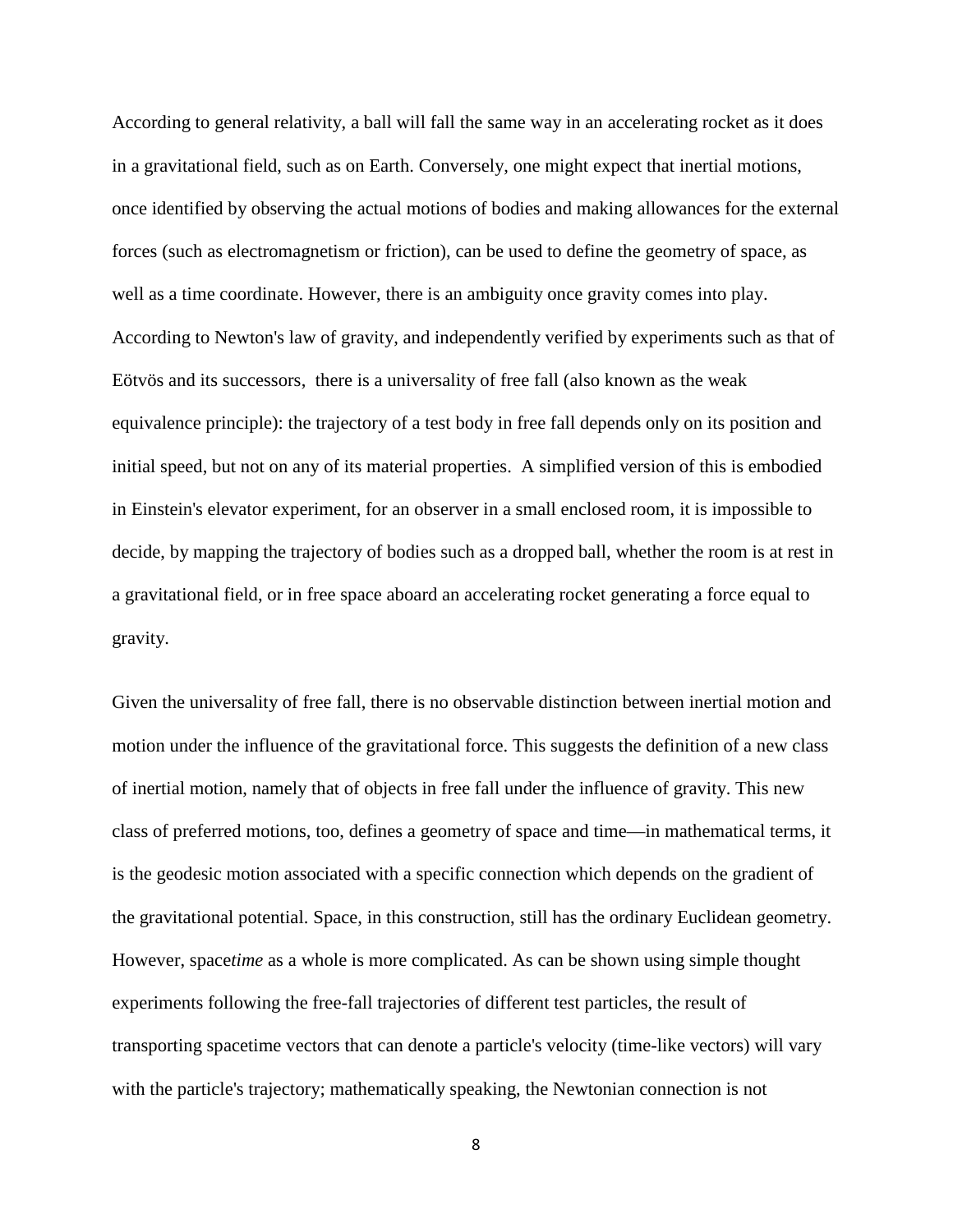integrable. From this, one can deduce that spacetime is curved. The result is a geometric formulation of Newtonian gravity using only covariant concepts, i.e. a description which is valid in any desired coordinate system. In this geometric description, tidal effects—the relative acceleration of bodies in free fall—are related to the derivative of the connection, showing how the modified geometry is caused by the presence of mass.

## **2.3. Relativistic Generalization**

As intriguing as geometric Newtonian gravity may be, its basis, classical mechanics, is merely a limiting case of (special) relativistic mechanics. In the language of symmetry: where gravity can be neglected, physics is Lorentz invariant as in special relativity rather than Galilei invariant as in classical mechanics. The defining symmetry of special relativity is the Poincaré group which also includes translations and rotations. The differences between the two become significant when we are dealing with speeds approaching the speed of light, and with high-energy phenomena.

Special relativity is defined in the absence of gravity, so for practical applications, it is a suitable model whenever gravity can be neglected. Bringing gravity into play, and assuming the universality of free fall, an analogous reasoning: there are no global inertial frames. Instead there are approximate inertial frames moving alongside freely falling particles. Translated into the language of spacetime: the straight time-like lines that define a gravity-free inertial frame are deformed to lines that are curved relative to each other, suggesting that the inclusion of gravity necessitates a change in spacetime geometry. A priori, it is not clear whether the new local frames in free fall coincide with the reference frames in which the laws of special relativity hold—that theory is based on the propagation of light, and thus on electromagnetism, which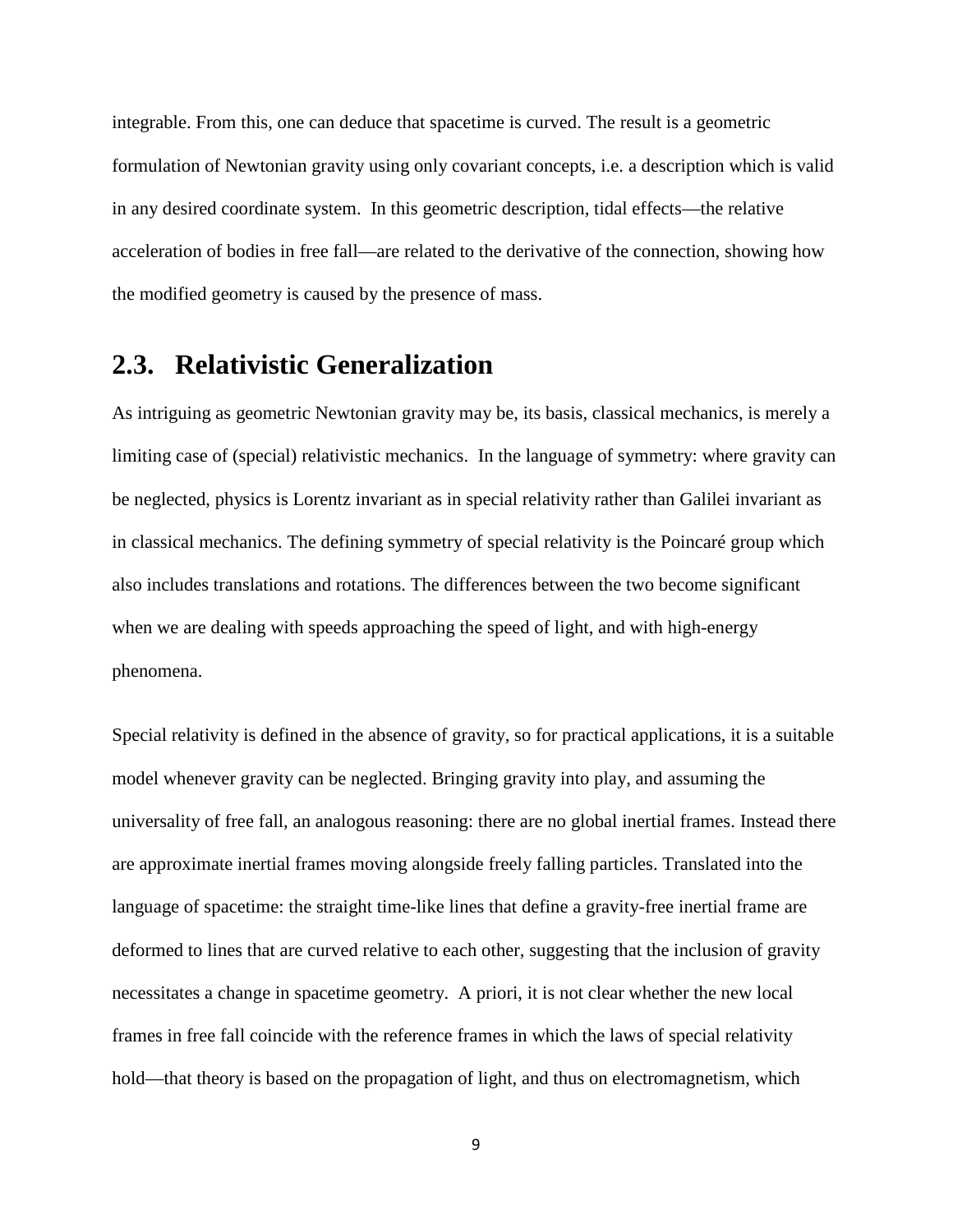could have a different set of preferred frames. But using different assumptions about the specialrelativistic frames (such as in free fall), one can derive different predictions for the gravitational redshift, that is, the way in which the frequency of light shifts as the light propagates through a gravitational field. The actual measurements show that free-falling frames are the ones in which light propagates as it does in special relativity. The generalization of this statement, namely that the laws of special relativity hold to good approximation in freely falling (and non-rotating) reference frames, is known as the Einstein equivalence principle, a crucial guiding principle for generalizing special-relativistic physics to include gravity. The same experimental data shows that time as measured by clocks in a gravitational field called proper time, does not follow the rules of special relativity. In the language of spacetime geometry, it is not measured by the Minkowski metric. As in the Newtonian case, this is suggestive of a more general geometry. At small scales, all reference frames that are in free fall are equivalent, and approximately Minkowskian. Consequently, we are now dealing with a curved generalization of Minkowski space. The metric tensor that defines the geometry—in particular, how lengths and angles are measured—is not the Minkowski metric of special relativity, it is a generalization known as a semi- or pseudo-Riemannian metric. Furthermore, each Riemannian metric is naturally associated with one particular kind of connection, the Levi-Civita connection, and this is, in fact, the connection that satisfies the equivalence principle and makes space locally Minkowskian (that is, in suitable locally inertial coordinates, the metric is Minkowskian, and its first partial derivatives and the connection coefficients vanish).

## **2.4. Einstein's Equations**

Having formulated the relativistic, geometric version of the effects of gravity, the question of gravity's source remains. In Newtonian gravity, the source is mass. In special relativity, mass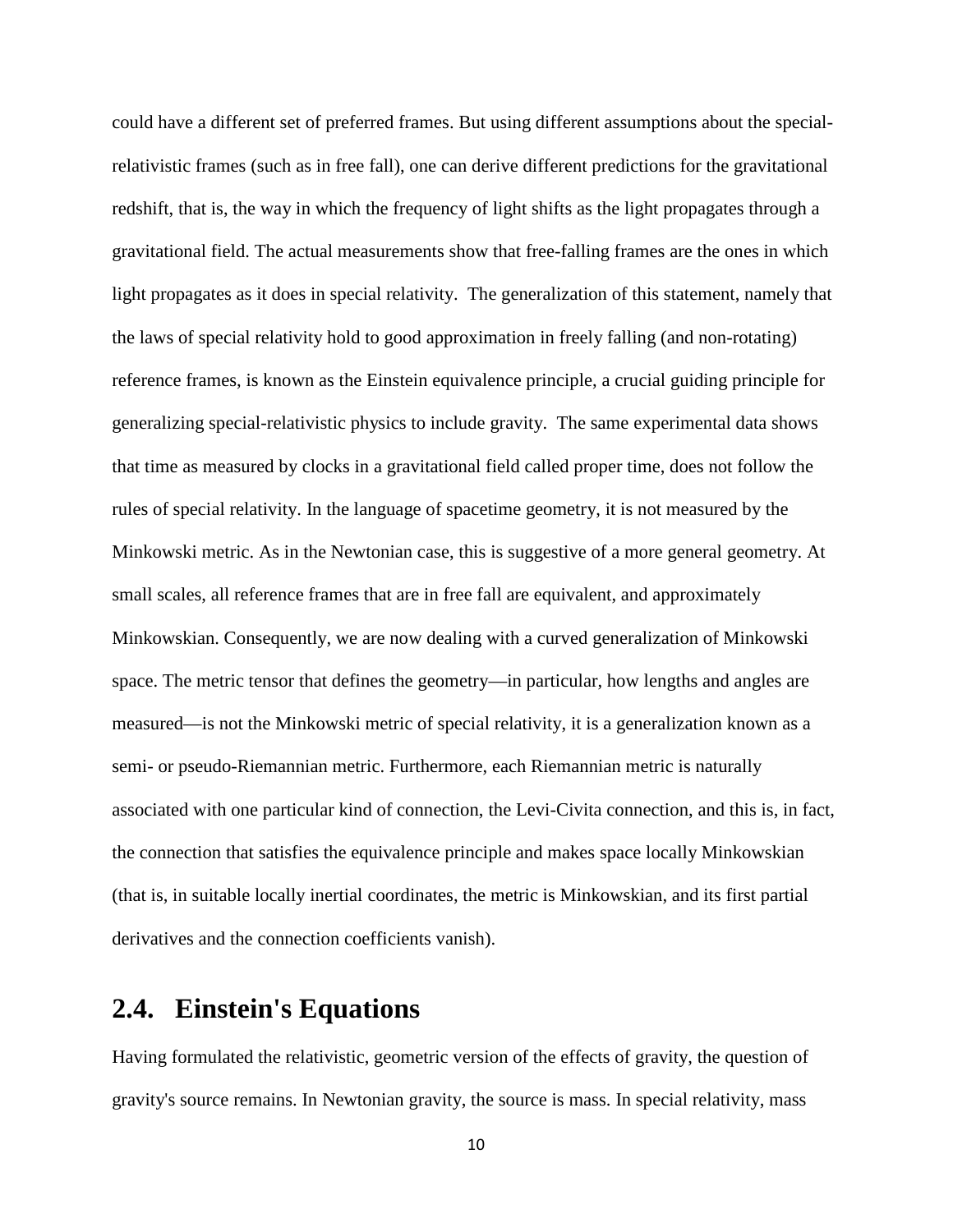turns out to be part of a more general quantity called the energy-momentum tensor, which includes both energy and momentum densities as well as stress (that is, pressure and shear). Using the equivalence principle, this tensor is readily generalized to curved space-time. Drawing further upon the analogy with geometric Newtonian gravity, it is natural to assume that the field equation for gravity relates this tensor and the Ricci tensor, which describes a particular class of tidal effects: the change in volume for a small cloud of test particles that are initially at rest, and then fall freely. In special relativity, conservation of energy-momentum corresponds to the statement that the energy-momentum tensor is divergence-free

$$
T_{\mu\nu} = \left(\rho + \frac{p}{C^2}\right)u_{\mu}u_{\nu} - g_{\mu\nu}p \tag{2.2}
$$

 This formula, too, is readily generalized to curved spacetime by replacing partial derivatives with their curved-manifold counterparts, covariant derivatives studied in differential geometry. With this additional condition—the covariant divergence of the energy-momentum tensor, and hence of whatever is on the other side of the equation, is zero— the simplest set of equations are what are called Einstein's (field) equations:

$$
R_{\mu\nu} - \frac{1}{2} R g_{\mu\nu} = \frac{8\pi G}{c^4} T_{\mu\nu} \tag{2.3}
$$

On the left-hand side is the Einstein tensor, a specific divergence-free combination of the Ricci tensor and the metric. In particular,

$$
R_{\mu\nu} = Rg_{\mu\nu} \tag{2.4}
$$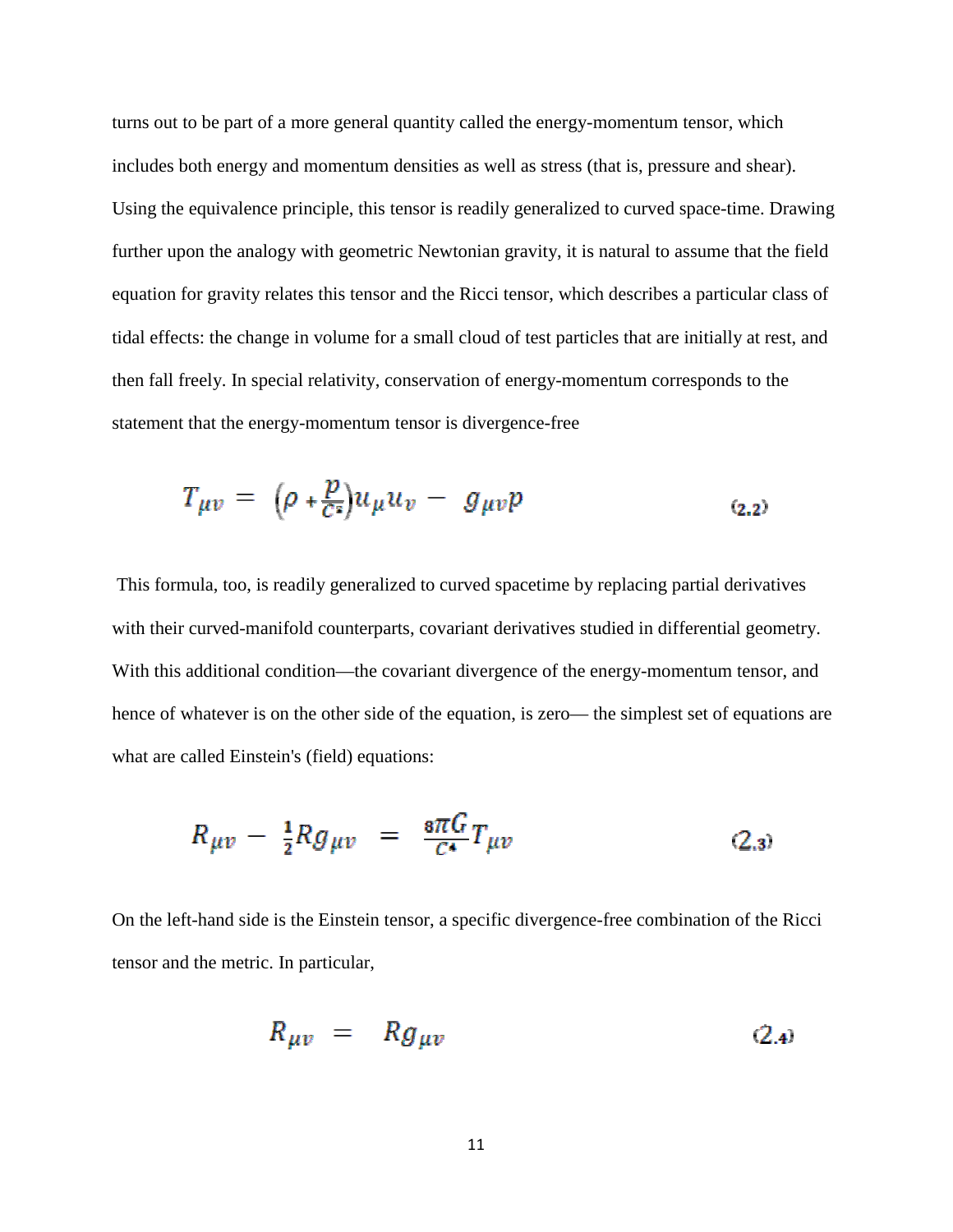is the curvature scalar. The Ricci tensor itself is related to the more general Riemann curvature tensor as

$$
R_{\mu\nu} = R^{\delta}_{\mu\delta\nu} \tag{2.5}
$$

On the right-hand side,  $T_{\mu\nu}$  is the energy-momentum tensor. All tensors are written in abstract index notation. Matching the theory's prediction to observational results for planetary orbits (or, equivalently, assuring that the weak-gravity, low-speed limit is Newtonian mechanics), the proportionality constant can be fixed as  $\kappa = 8\pi G/c^4$ , with *G* the gravitational constant and *c* the speed of light. When there is no matter present, so that the energy-momentum tensor vanishes, the result are the *vacuum Einstein equations*,

$$
R_{\mu\nu} = 0 \tag{2.6}
$$

There are alternatives to general relativity built upon the same premises, which include additional rules and/or constraints, leading to different field equations. Examples are Brans-Dicke theory, teleparallelism, and Einstein-Cartan theory.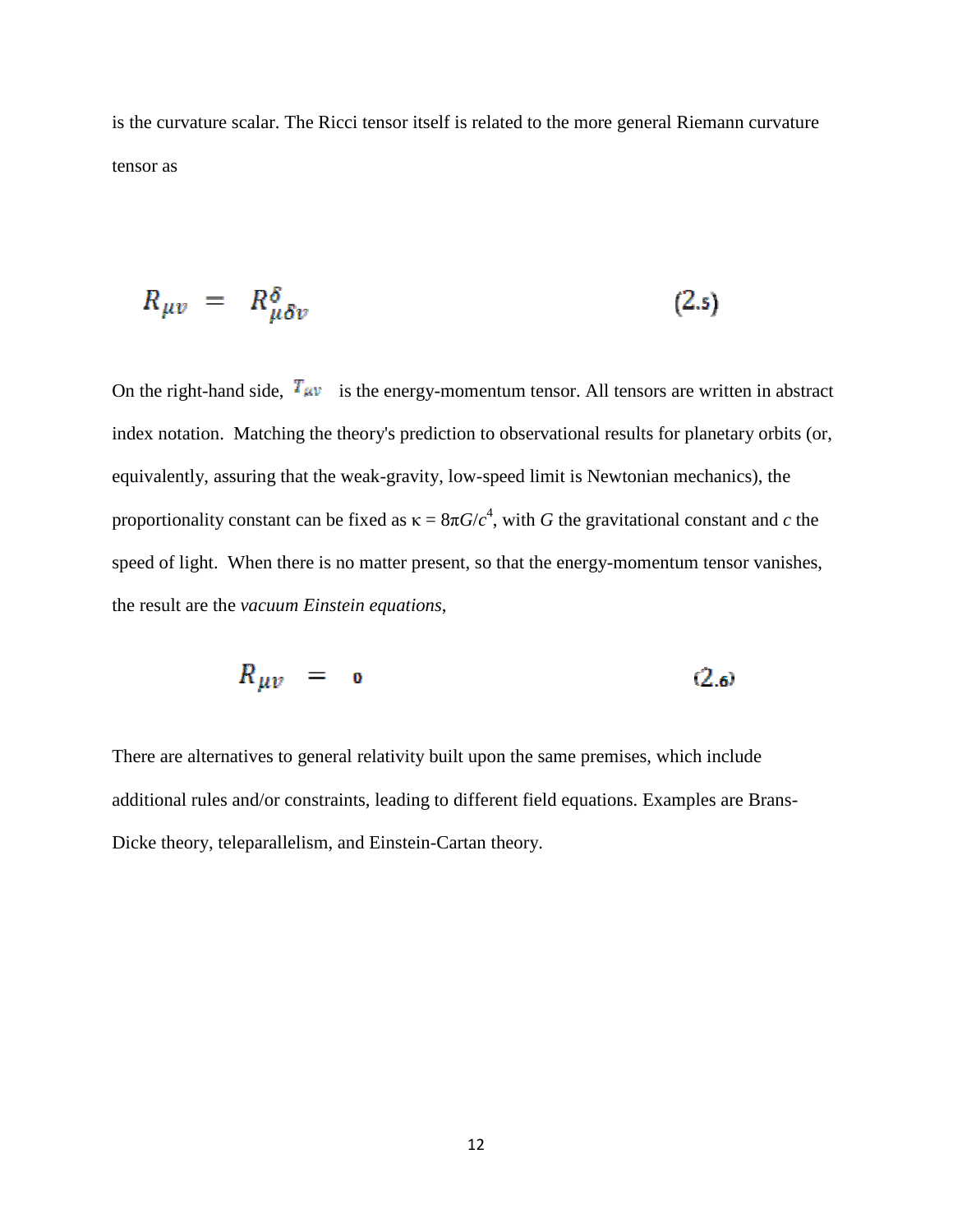# **CHAPTER 3: Definition and Tests of General Relativity 3.1. Definition and Basic Properties**

General relativity is a metric theory of gravitation. At its core are Einstein's equations, which describe the relation between the geometry of a four-dimensional, pseudo-Riemannian manifold representing spacetime, and the energy-momentum contained in that spacetime. Phenomena that in classical mechanics are ascribed to the action of the force of gravity (such as free-fall, orbital motion, and spacecraft trajectories), correspond to inertial motion within a curved geometry of spacetime in general relativity. There is no gravitational force deflecting objects from their natural, straight paths. Instead, gravity corresponds to changes in the properties of space and time, which in turn changes the straightest-possible paths that objects will naturally follow. The curvature is, in turn, caused by the energy-momentum of matter. Paraphrasing the relativist John Archibald Wheeler, spacetime tells matter how to move; matter tells spacetime how to curve.http://en.wikipedia.org/wiki/General\_relativity\_resources - cite\_note-34

While general relativity replaces the scalar gravitational potential of classical physics by a symmetric rank-two tensor, the latter reduces to the former in certain limiting cases. For weak gravitational fields and slow speed relative to the speed of light, the theory's predictions converge on those of Newton's law of universal gravitation. As it is constructed using tensors, general relativity exhibits general covariance: its laws formulaed within the general relativistic framework—take on the same form in all coordinate systems. Furthermore, the theory does not contain any invariant geometric background structures, i.e. it is background independent. It thus satisfies a more stringent general principle of relativity, namely that the laws of Physics are the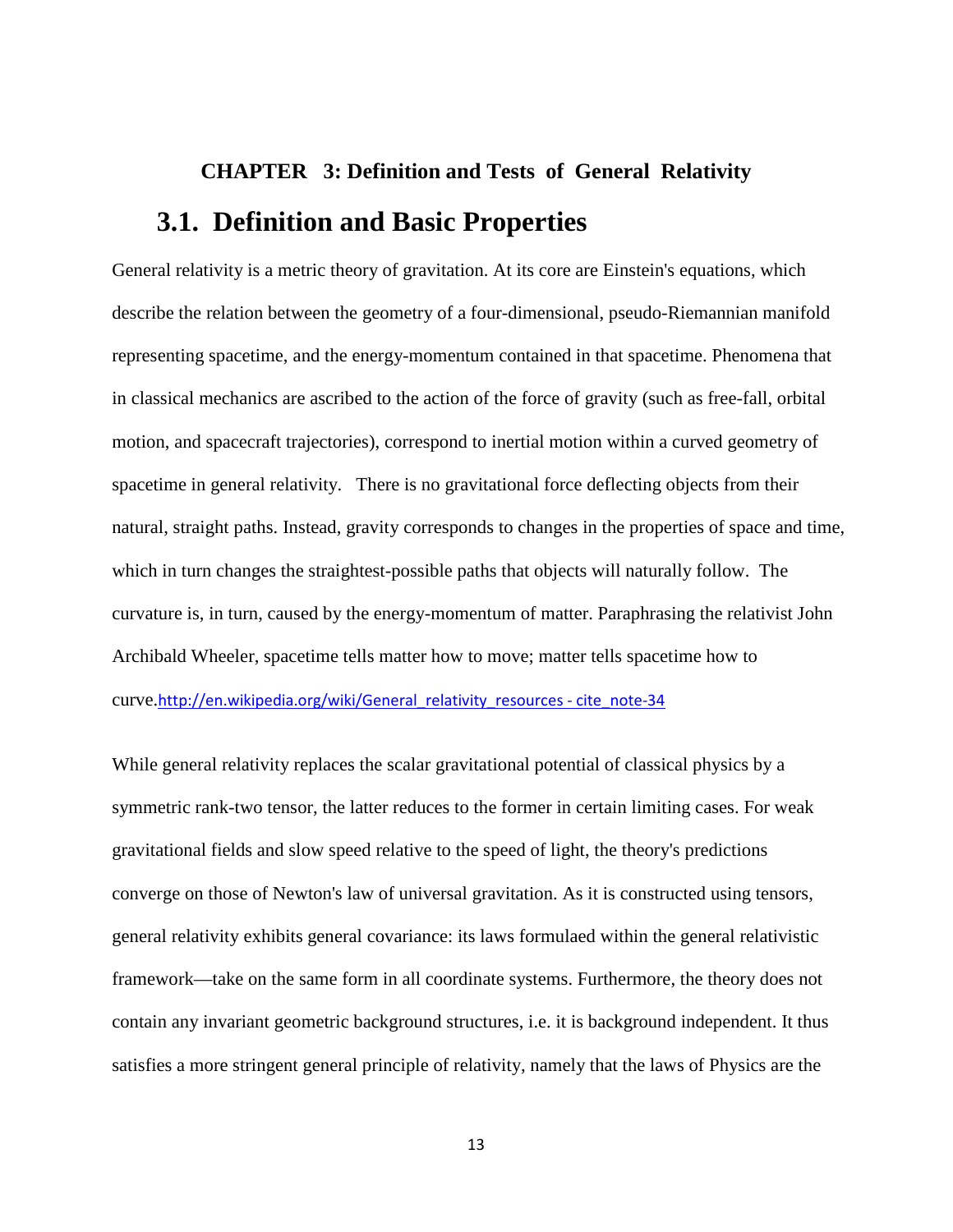same for all observers. Locally, as expressed in the equivalence principle, spacetime is Minkowskian, and the laws of Physics exhibit local Lorentz invariance.

### **3.2. Model-Building**

The core concept of general-relativistic model-building is that of a solution of Einstein's equations. Given both Einstein's equations and suitable equations for the properties of matter, such a solution consists of a specific semi-Riemannian manifold (usually defined by giving the metric in specific coordinates), and specific matter fields defined on that manifold. Matter and geometry must satisfy Einstein's equations, so in particular, the matter's energy-momentum tensor must be divergence-free. The matter must, of course, also satisfy whatever additional equations were imposed on its properties. In short, such a solution is a model universe that satisfies the laws of general relativity, and possibly additional laws governing whatever matter might be present. Einstein's equations are nonlinear partial differential equations and, as such, difficult to solve exactly. Nevertheless, a number of exact solutions are known, although only a few have direct physical applications. The best-known exact solutions, and also those most interesting from a Physics point of view, are the Schwarzschild solution, the Reissner-Nordström solution and the Kerr metric, each corresponding to a certain type of black hole in an otherwise empty universe, and the Friedmann-Lemaître-Robertson-Walker and de Sitter universes, each describing an expanding cosmos. Exact solutions of great theoretical interest include the Gödel universe (which opens up the intriguing possibility of time travel in curved spacetimes), the Taub-NUT solution (a model universe that is homogeneous, but anisotropic), and Anti-de Sitter space (which has recently come to prominence in the context of what is called the Maldacena conjecture). Given the difficulty of finding exact solutions, Einstein's field equations are also solved frequently by numerical integration on a computer, or by considering small perturbations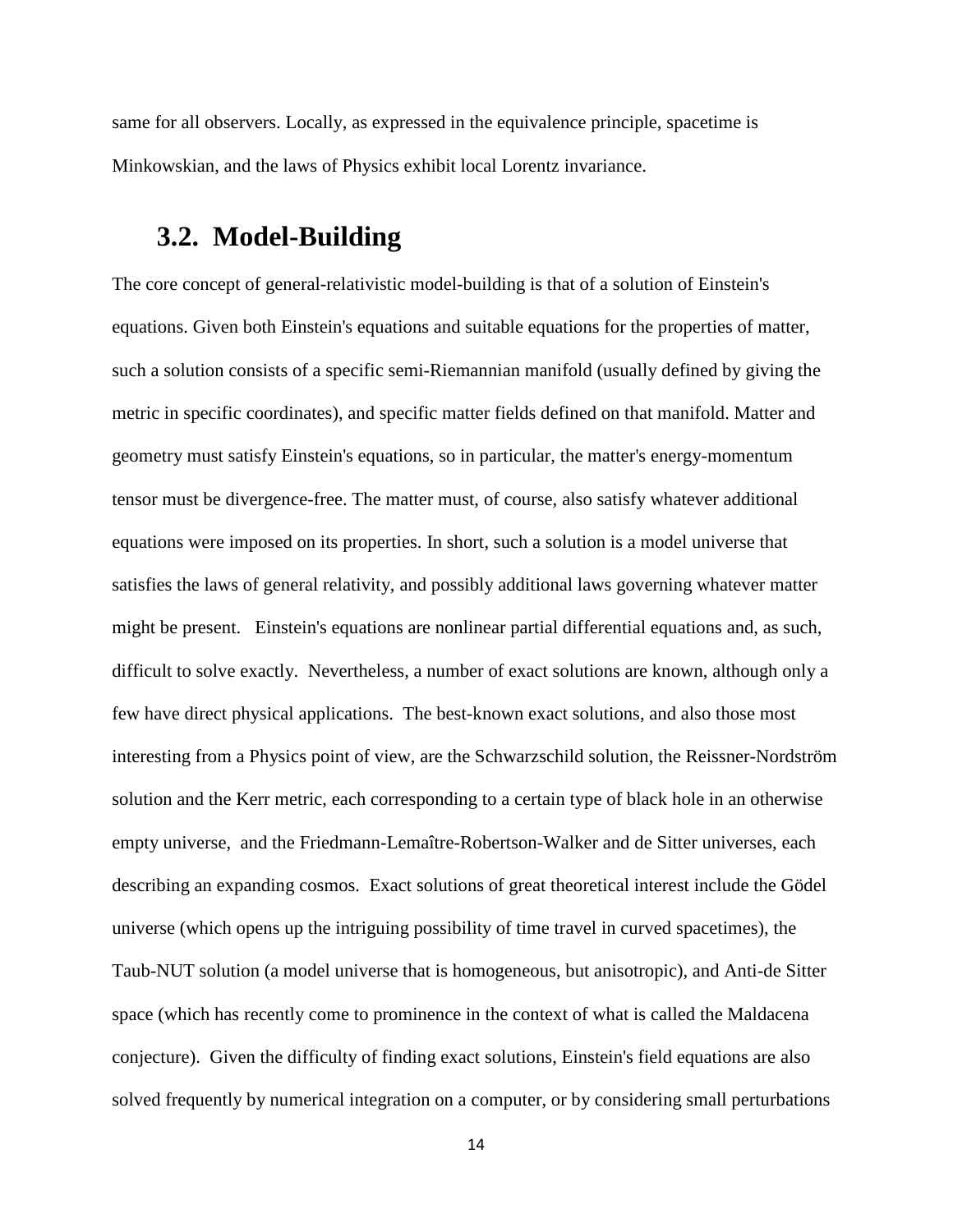of exact solutions. In the field of numerical relativity, powerful computers are employed to simulate the geometry of spacetime and to solve Einstein's equations for interesting situations such as two colliding black holes. In principle, such methods may be applied to any system, given sufficient computer resources, and may address fundamental questions such as naked singularities.

# **3.3. Tests of General Relativity**

At its introduction in 1915, the general theory of relativity did not have a solid empirical foundation. It was known that it correctly accounted for the "anomalous" precession of the perihelion of Mercury and on philosophical grounds it was considered satisfying that it was able to unify Newton's law of universal gravitation with special relativity. That light appeared to bend in gravitational fields in line with the predictions of general relativity was found in 1919 but it was not until a program of precision tests was started in 1959 that the various predictions of general relativity were tested to any further degree of accuracy in the weak gravitational field limit, severely limiting possible deviations from the theory.

 Beginning in 1974, Hulse, Taylor and others have studied the behaviour of binary pulsars experiencing much stronger gravitational fields than found in our solar system. Both in the weak field limit (as in our solar system) and with the stronger fields present in systems of binary pulsars the predictions of general relativity have been extremely well tested locally.

The very strong gravitational fields that must be present close to black holes, especially those supermassive black holes which are thought to power active galactic nuclei and the more active quasars, belong to a field of intense active research. Observations of these quasars and active galactic nuclei are difficult, and interpretation of the observations is heavily dependent upon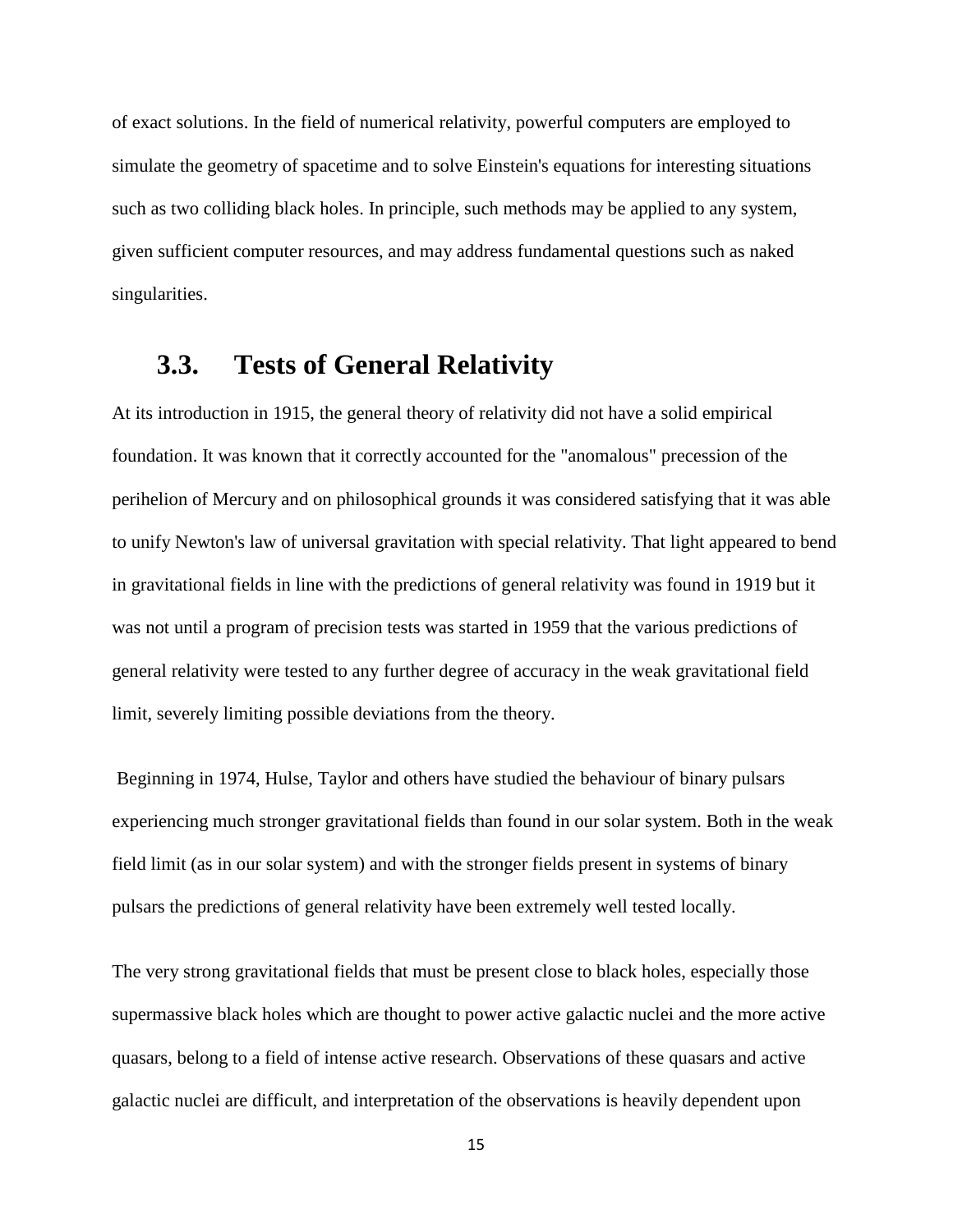astrophysical models other than general relativity or competing fundamental theories of gravitation, but they are qualitatively consistent with the black hole concept as modelled in general relativity.

#### **3.3.1. Perihelion Precession of Mercury**

Precession is a change in the orientation of the rotational axis of a rotating body. It can be defined as a change in direction of the rotation axis in which the second Euler angle (nutation) is constant. The orbit of a planet around the Sun is not really an ellipse but a flower-petal shape because the major axis of each planet's elliptical orbit also precesses within its orbital plane, partly in response to perturbations in the form of the changing gravitational forces exerted by other planets. This is called perihelion precession or apsidal precession.

Discrepancies between the observed perihelion precession rate of the planet Mercury and that predicted by classical mechanics were prominent among the forms of experimental evidence leading to the acceptance of Einstein's Theory of Relativity (in particular, his General Theory of Relativity), which accurately predicted the anomalies.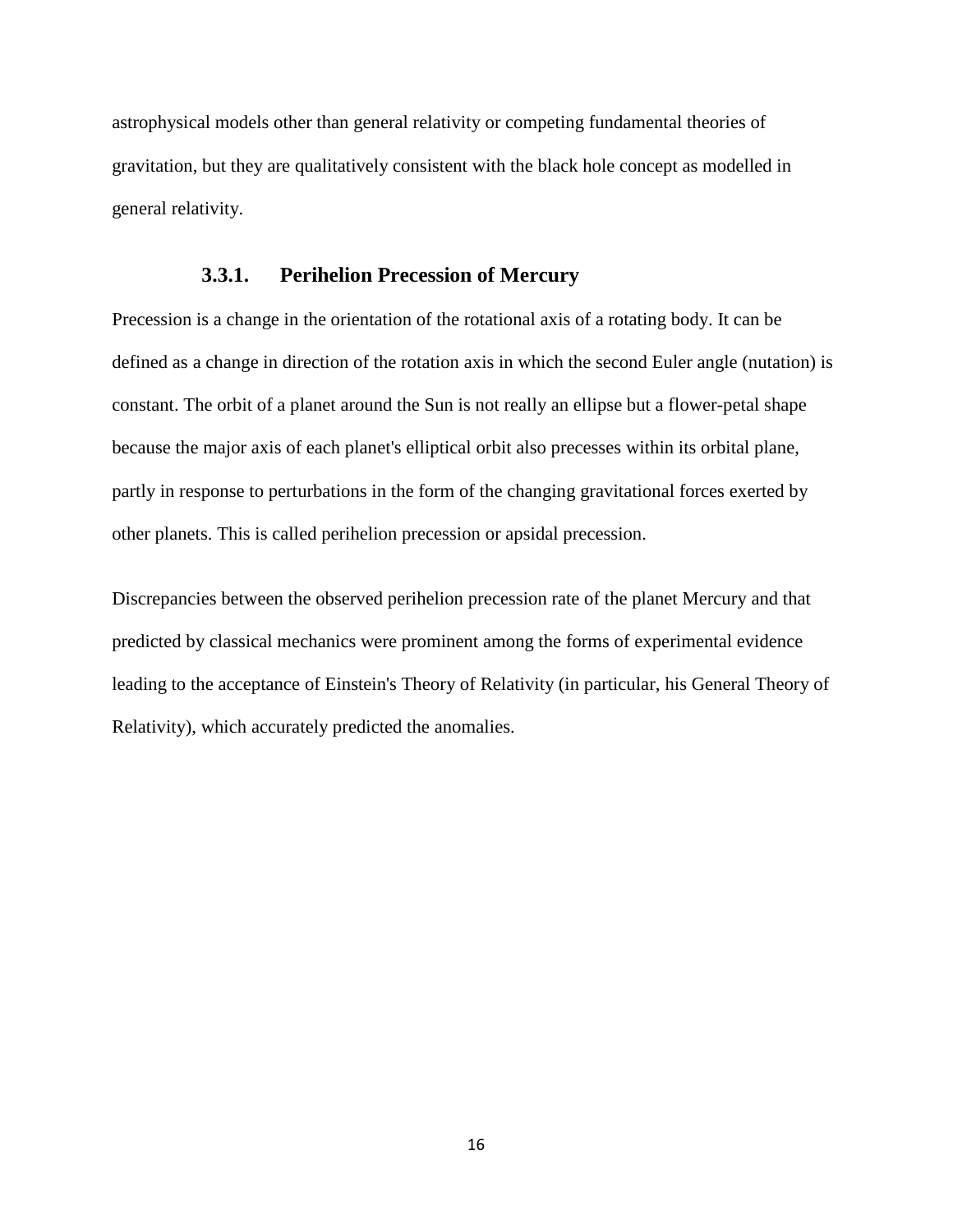

#### **Figure 2**

The orientation of Mercury's orbit is found to precess in space over time, as indicated in the adjacent figure (the magnitude of the effect is greatly exaggerated for





purposes of illustration). This is commonly called the "precession of the perihelion", because it causes the position of the perihelion to move around the center of mass. Only part of this can be accounted for by perturbations in Newton's theory. There is an extra 43 seconds of arc per century in this precession that is predicted by the Theory of General Relativity and observed to occur. This effect is extremely small, but the measurements are very precise and can detect such small effects very well

Under Newtonian physics, a two-body system consisting of a lone object orbiting a spherical mass would trace out an ellipse with the spherical mass at a focus. The point of closest approach,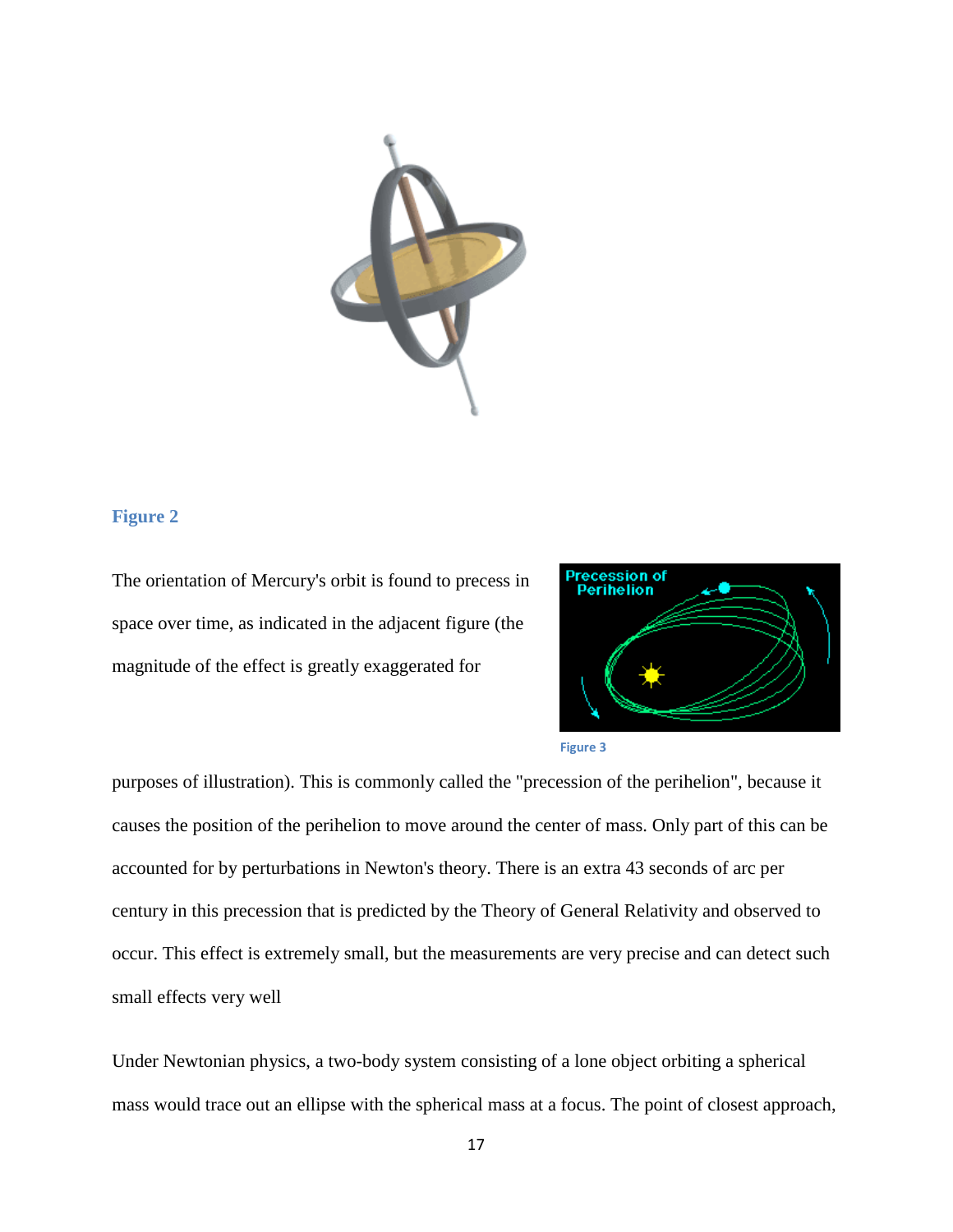called the periapsis (or, as the central body in our Solar System is the sun, perihelion), is fixed. A number of effects in our solar system cause the perihelions of planets to precess (rotate) around the sun. The principal cause is the presence of other planets which perturb each other's orbit. Another (much more minor) effect is solar oblateness.

Mercury deviates from the precession predicted from the Newtonian effects. This anomalous rate of precession of the perihelion of Mercury's orbit was first recognized in 1859 as a problem in celestial mechanics, by Urbain Le Verrier. His re-analysis of available timed observations of transits of Mercury over the Sun's disk from 1697 to 1848 showed that the actual rate of the precession disagreed from that predicted from Newton's theory by 38" (arc seconds) per tropical century (later re-estimated at 43"). A number of *ad hoc* and ultimately unsuccessful solutions were proposed, but they tended to introduce more problems. In general relativity, this remaining precession, or change of orientation of the orbital ellipse within its orbital plane, is explained by gravitation being mediated by the curvature of spacetime. Einstein showed that general relativity agrees closely with the observed amount of perihelion shift. This was a powerful factor motivating the adoption of general relativity.

Although earlier measurements of planetary orbits were made using conventional telescopes, more accurate measurements are now made with radar. The total observed precession of Mercury is  $574.10\pm0.65$  arc-seconds per century relative to the inertial ICFR. This precession can be attributed to the following causes: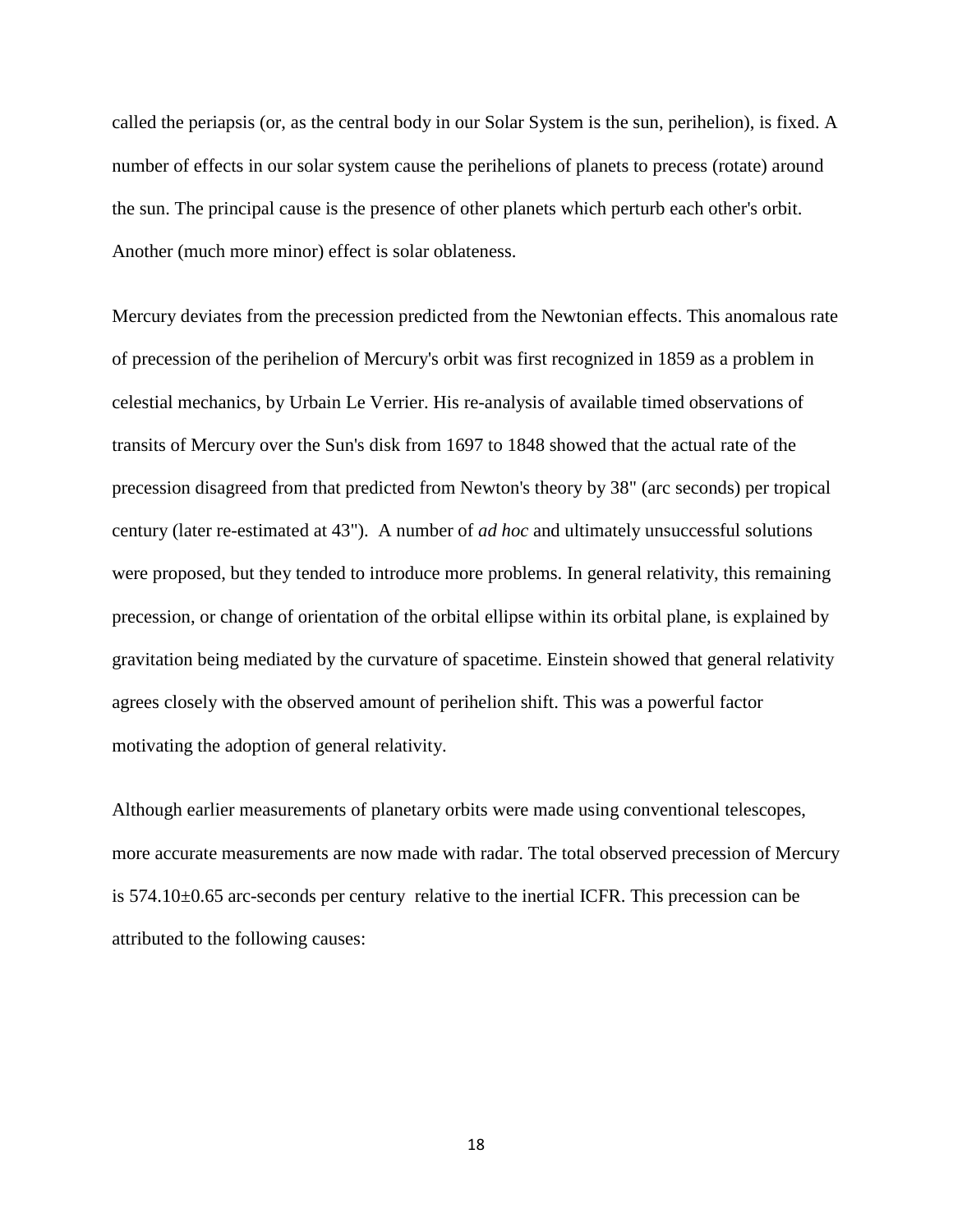#### **Sources of the Precession of Perihelion for Mercury**

| <b>Amount (arcsec/Julian century)</b> | <b>Cause</b>                              |
|---------------------------------------|-------------------------------------------|
| $531.63 \pm 0.69$                     | Gravitational tugs of the other planets   |
| 0.0254                                | Oblateness of the Sun (quadrupole moment) |
| $42.98 \pm 0.04$                      | General relativity                        |
| $574.64 \pm 0.69$                     | Total                                     |
| $574.10\pm0.65$                       | Observed                                  |

The correction by 42.98" is 3/2 multiple of classical prediction.

Thus the effect can be fully explained by general relativity. More recent calculations based on more precise measurements have not materially changed the situation.

The other planets experience perihelion shifts as well, but, since they are farther from the sun and have longer periods, their shifts are lower, and could not be observed accurately until long after Mercury's. For example, the perihelion shift of Earth's orbit due to general relativity is of 3.84 seconds of arc per century, and Venus's is 8.62". Both values are in good agreement with observation. The periapsis shift of binary pulsar systems have been measured, with PSR  $1913+16$  amounting to  $4.2^{\circ}$  per year. These observations are consistent with general relativity. It is also possible to measure periapsis shift in binary star systems which do not contain ultradense stars, but it is more difficult to model the classical effects precisely - for example, the alignment of the stars' spin to their orbital plane needs to be known and is hard to measure directly - so a few systems such as DI Herculis have been considered as problematic cases for general relativity.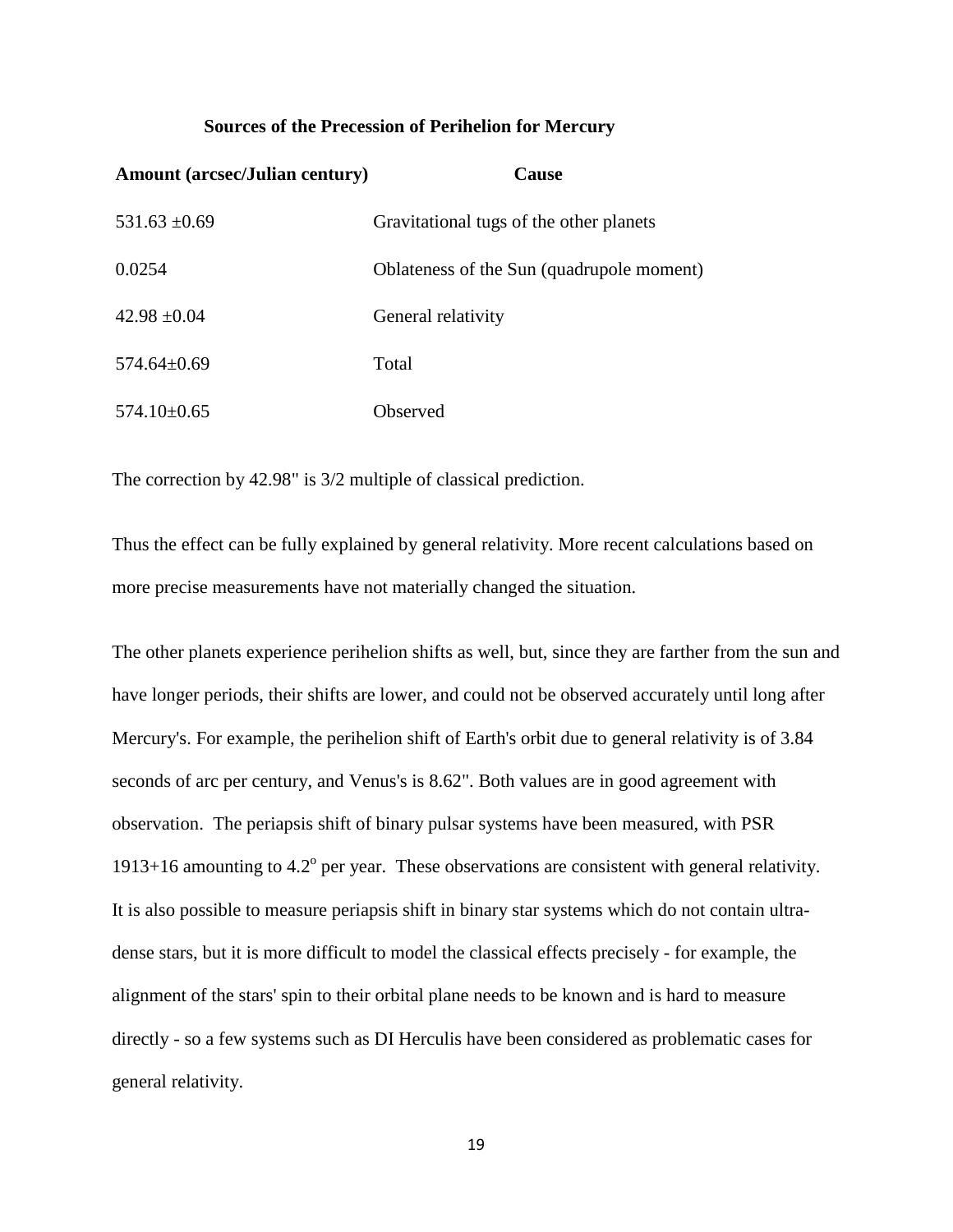**3.3.2. Deflection of Light by the Sun** 



#### **Figure 4**

Deflection of light sent out from the location shown in blue, near a compact body shown in grey.

Henry Cavendish in 1784 and Johann Georg von Soldner in 1801 had pointed out that Newtonian gravity predicts that starlight will bend around a massive object. The same value as Soldner's was calculated by Einstein in 1911 based on the equivalence principle alone. However, Einstein noted in 1915 in the process of completing general relativity, that his 1911-result is only half of the correct value. Einstein became the first to calculate the correct value for light bending. The first observation of light deflection was performed by noting the change in position of stars as they passed near the Sun on the celestial sphere. The observations were performed in 1919 by Arthur Eddington and his collaborators during a total solar eclipse, so that the stars near the Sun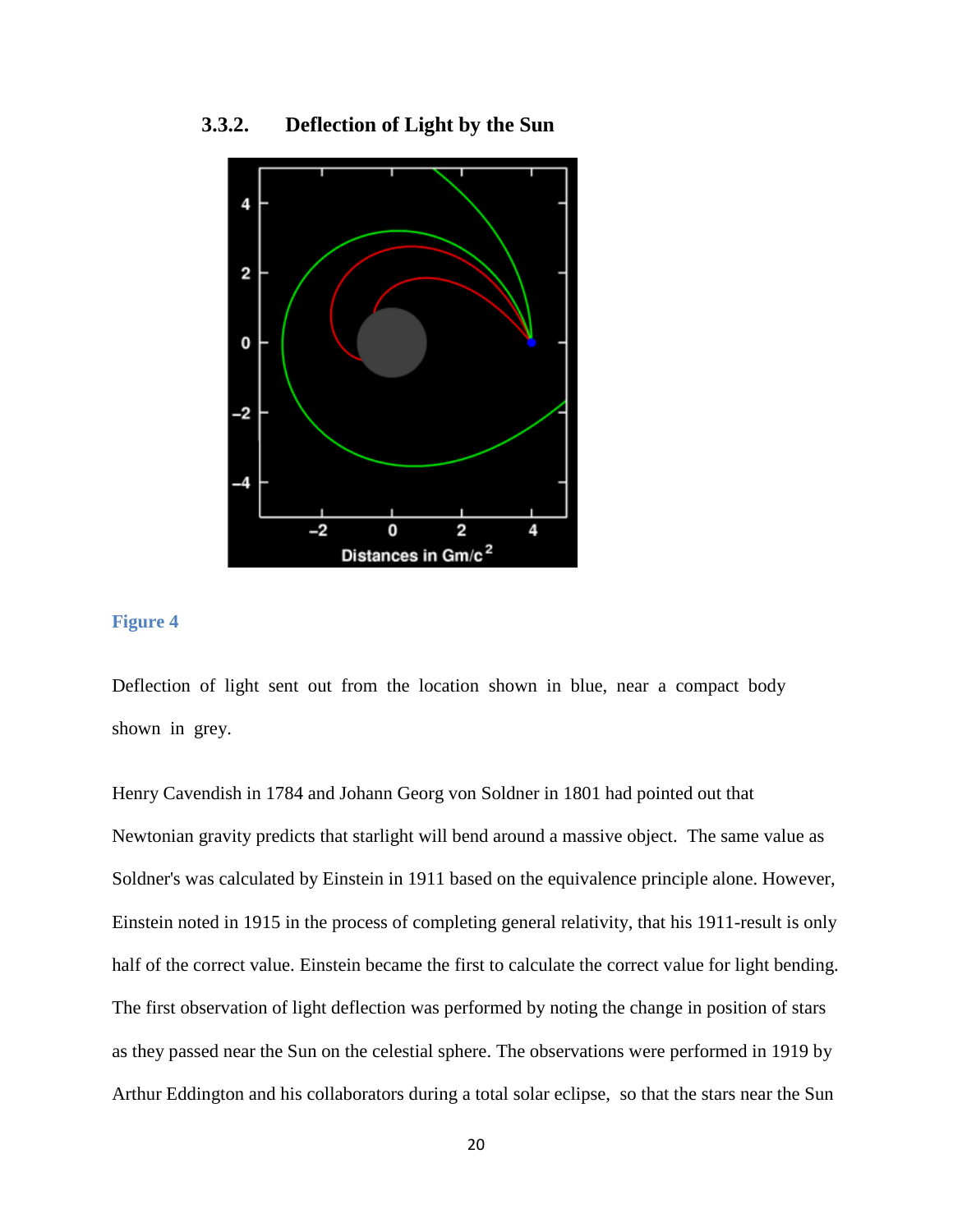could be observed. Observations were made simultaneously in the cities of Sobral, Ceará, Brazil and in São Tomé and Príncipe on the west coast of Africa.

The early accuracy, however, was poor. The results were argued by some to have been plagued by systematic error and possibly confirmation bias, although modern reanalysis of the dataset suggests that Eddington's analysis was accurate. The measurement was repeated by a team from the Lick Observatory in the 1922 eclipse, with results that agreed with the 1919 results and has been repeated several times since, most notably in 1973 by a team from the University of Texas. Considerable uncertainty remained in these measurements for almost fifty years, until observations started being made at radio frequencies. It was not until the late 1960s that it was definitively shown that the amount of deflection was the full value predicted by general relativity, and not half that number. The Einstein ring is an example of the deflection of light from distant galaxies by more nearby objects.

#### **3.3.3. Gravitational Redshift of Light**

In astrophysics, gravitational redshift or Einstein shift is the process by which electromagnetic radiation originating from a source that is in gravitational field is reduced in frequency, or redshifted, when observed in a region of a weaker gravitational field. This is as a direct result of Gravitational time dilation, frequency of the electromagnetic radiation is reduced in an area of a higher gravitational potential. There is a corresponding reduction in energy when electromagnetic radiation is red shifted, as given by Planck's relation, due to the electromagnetic radiation propagating in opposition to the gravitational gradient. There also exists a corresponding blueshift when electromagnetic radiation propagates from an area of a weaker gravitational field to an area of a stronger gravitational field.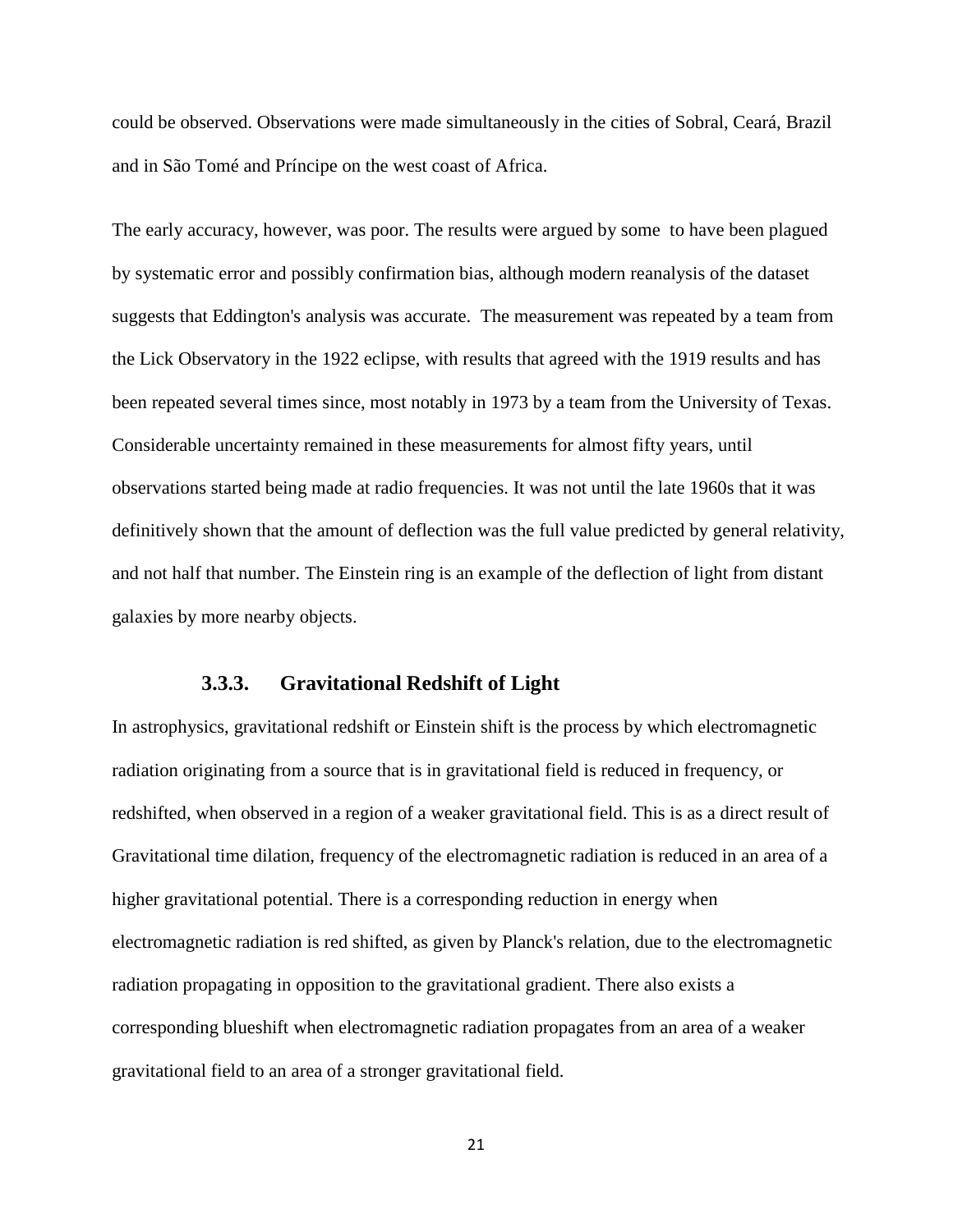If applied to optical wavelengths this manifests itself as a change in the colour of visible light as the wavelength of the light is increased toward the red part of the light spectrum. Since frequency and wavelength are inversely proportional this is equivalent to saying that the frequency of the light is reduced towards the red part of the light spectrum, giving this phenomena the name redshift.



The gravitational redshift of a light wave as it moves upwards against a gravitational field (caused by the yellow star below).

Redshift is often denoted with the dimensionless variable , defined as the fractional change of the wavelength.

Figure 5

$$
Z = \frac{\lambda_e - \lambda_o}{\lambda_o} \tag{3.1}
$$

Where  $\lambda_0$  is the wavelength of the electromagnetic radiation (photon) as measured by the observer.  $\lambda_{\epsilon}$  is the wavelength of the electromagnetic radiation (photon) when measured at the source of emission.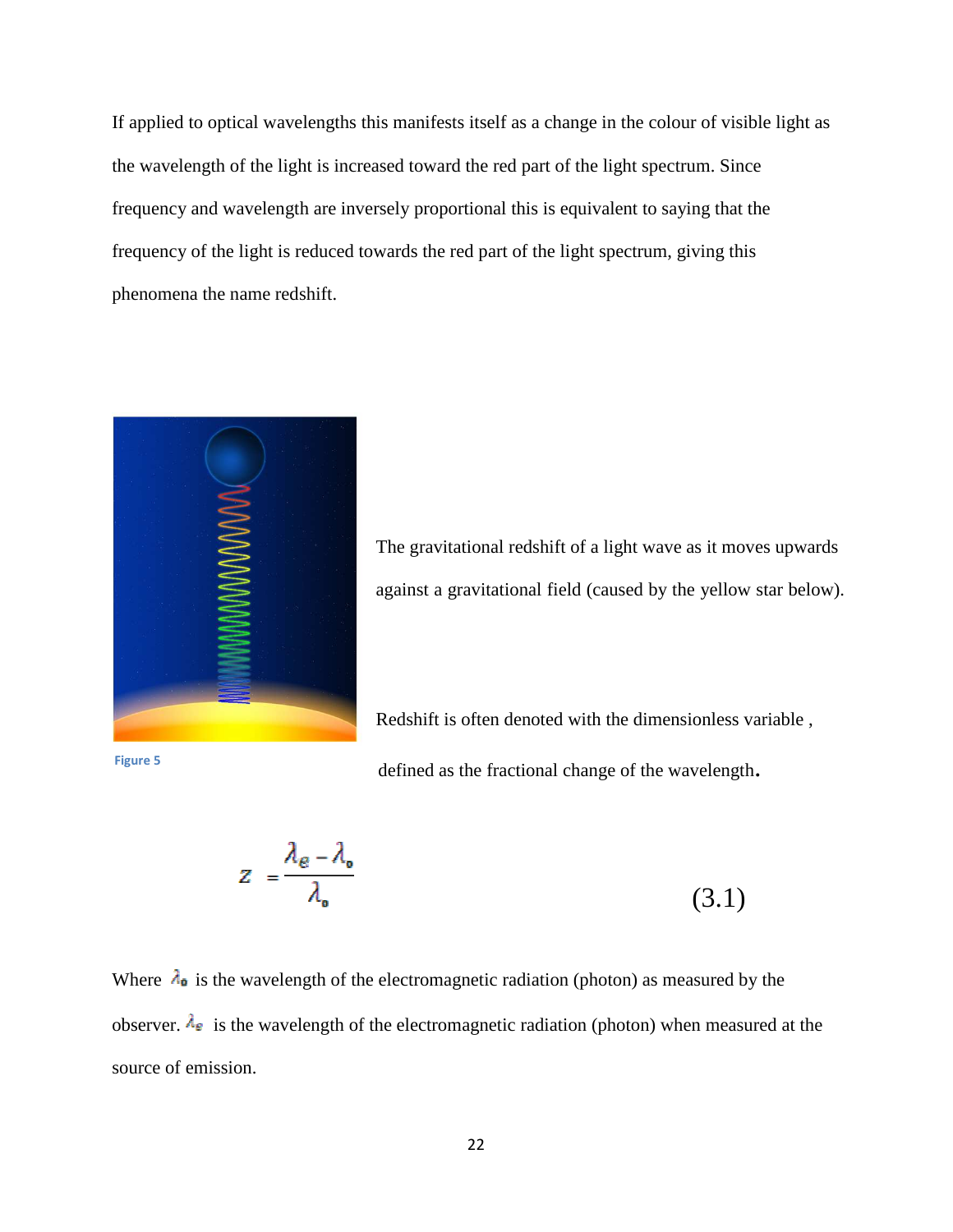The gravitational redshift of a photon can be calculated in the framework of General Relativity (using the Schwarzschild metric) as

$$
1+z = \sqrt{\frac{1 - \frac{2GM}{rc^2}}}
$$
 (3.2)

where denotes G Newton's gravitational constant, M the mass of the gravitating body, c the speed of light, and r the distance between the center of mass of the gravitating body and the point at which the photon is emitted. The redshift is evaluated in at a distance in the limit going to infinity. When the photon is emitted at a distance equal to the Schwarzschild radius, the redshift will be infinitely large. When the photon is emitted at an infinitely large distance, there is no redshift. The redshift is not defined for photons emitted inside the Scharzschild radius. This is because the gravitational force is too large and the photon cannot escape.

Einstein predicted the gravitational redshift of light from the equivalence principle in 1907, but it is very difficult to measure astrophysically (see the discussion under *Equivalence Principle* below). Although it was measured by Walter Sydney Adams in 1925, it was only conclusively tested when the Pound–Rebka experiment in 1959 measured the relative redshift of two sources situated at the top and bottom of Harvard University's Jefferson tower using an extremely sensitive phenomenon called the Mössbauer effect. The result was in excellent agreement with general relativity. This was one of the first precision experiments testing general relativity.

### **3.4. Modern Tests**

The modern era of testing general relativity was ushered in largely at the impetus of Dicke and Schiff who laid out a framework for testing general relativity. They emphasized the importance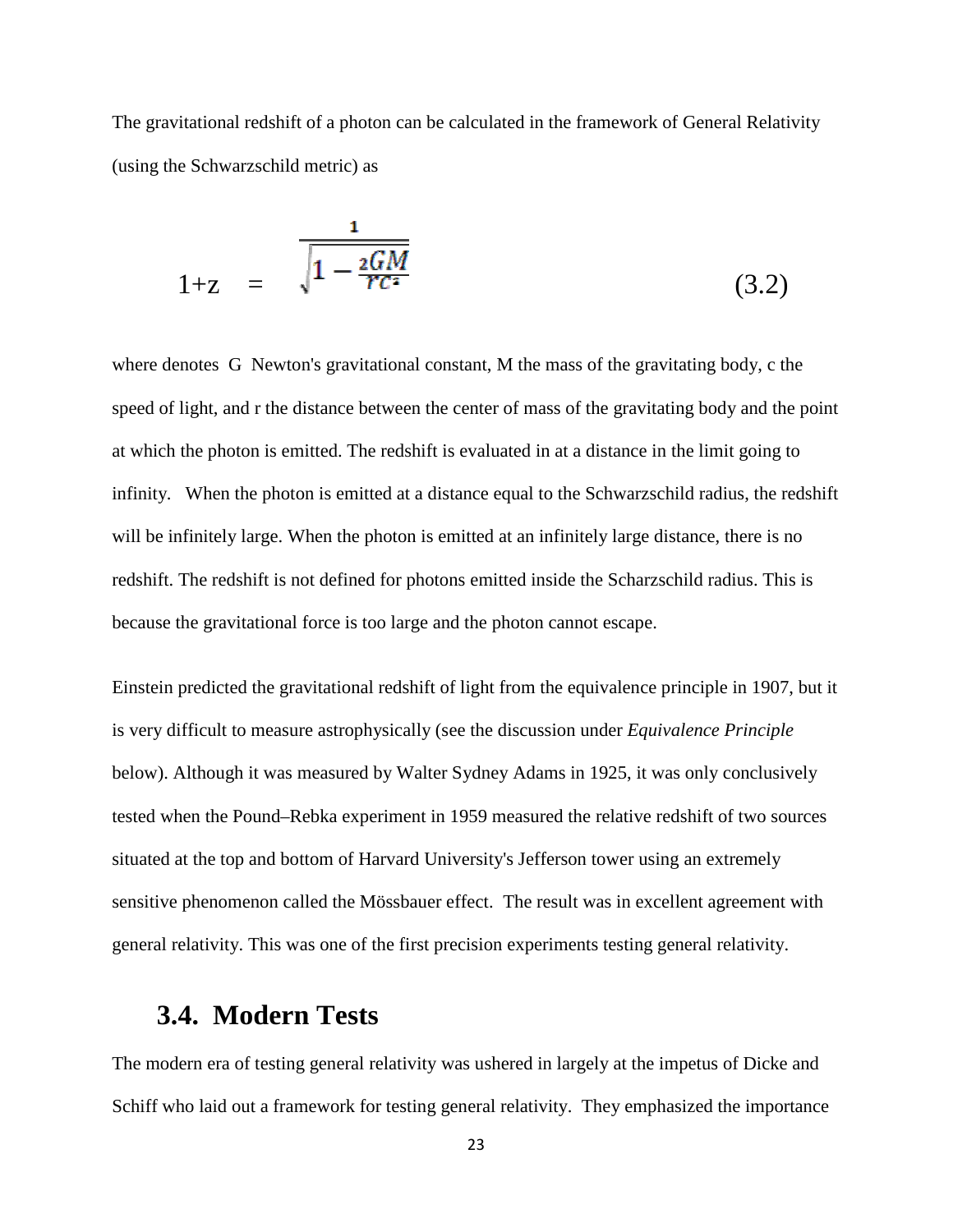not only of the classical tests, but of null experiments, testing for effects which in principle could occur in a theory of gravitation, but do not occur in general relativity. Other important theoretical developments included the inception of alternative theories to general relativity, in particular, scalar-tensor theories such as the Brans–Dicke theory; the parameterized post-Newtonian formalism in which deviations from general relativity can be quantified; and the framework of the equivalence principle.

Experimentally, new developments in space exploration, electronics and condensed matter physics have made precise experiments, such as the Pound–Rebka experiment, laser interferometry and lunar rangefinding possible.

#### **3.4.1. Post-Newtonian Tests of Gravity**

Early tests of general relativity were hampered by the lack of viable competitors to the theory: it was not clear what sorts of tests would distinguish it from its competitors. General relativity was the only known relativitistic theory of gravity compatible with special relativity and observations. Moreover, it is an extremely simple and elegant theory. This changed with the introduction of Brans–Dicke theory in 1960. This theory is arguably simpler, as it contains no dimensionful constants, and is compatible with a version of Mach's principle and Dirac's large numbers hypothesis, two philosophical ideas which have been influential in the history of relativity. Ultimately, this led to the development of the parameterized post-Newtonian formalism by Nordtvedt and Will, which parameterizes, in terms of ten adjustable parameters, all the possible departures from Newton's law of universal gravitation to first order in the velocity of moving objects. This approximation allows the possible deviations from general relativity, for slowly moving objects in weak gravitational fields, to be systematically analyzed. Much effort has been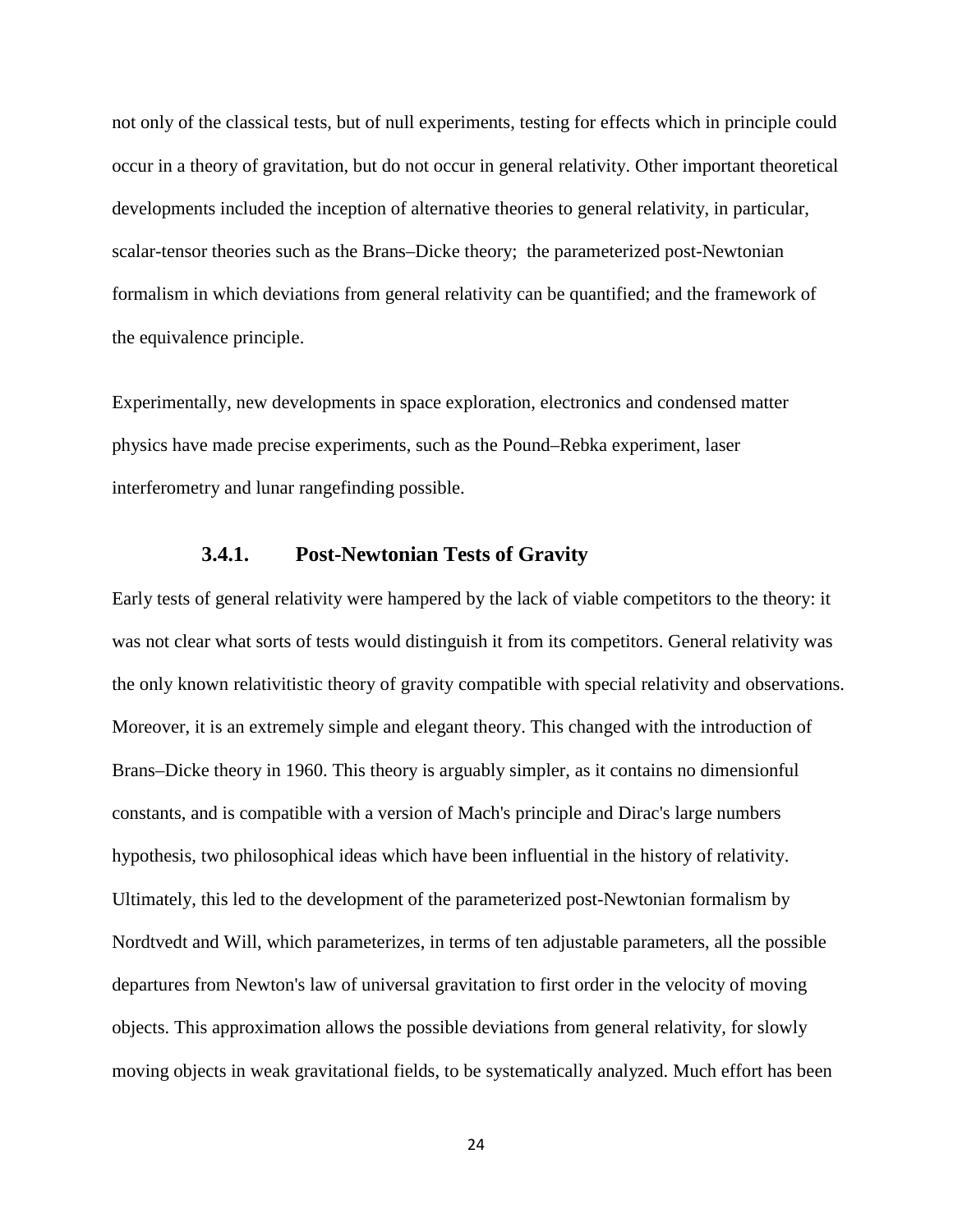put into constraining the post-Newtonian parameters, and deviations from general relativity are at present severely limited.

The experiments testing gravitational lensing and light time delay limits the same post-Newtonian parameter, the so-called Eddington parameter  $\gamma$ , which is a straightforward parameterization of the amount of deflection of light by a gravitational source. It is equal to one for general relativity, and takes different values in other theories (such as Brans–Dicke theory). It is the best constrained of the ten post-Newtonian parameters, but there are other experiments designed to constrain the others. Precise observations of the perihelion shift of Mercury constrain other parameters, as do tests of the strong equivalence principle.

One of the goals of the mission BepiColombo is testing the general relativity theory by measuring the parameters gamma and beta of the parameterized post-Newtonian formalism with high accuracy.

### **3.4.2. Gravitational Lensing**

A gravitational lens refers to a distribution of matter (such as a cluster of galaxies) between a distant source (a background galaxy) and an observer, that is capable of bending (lensing) the light from the source, as it travels towards the observer. This effect is known as gravitational lensing and is one of the predictions of Albert Einstein's General Theory of Relativity.

around a massive object (such as a galaxy cluster or a black hole) is curved, and as a result light rays from a background source (such as a galaxy) propagating through spacetime are bent. The lensing effect can magnify and distort the image of the background source.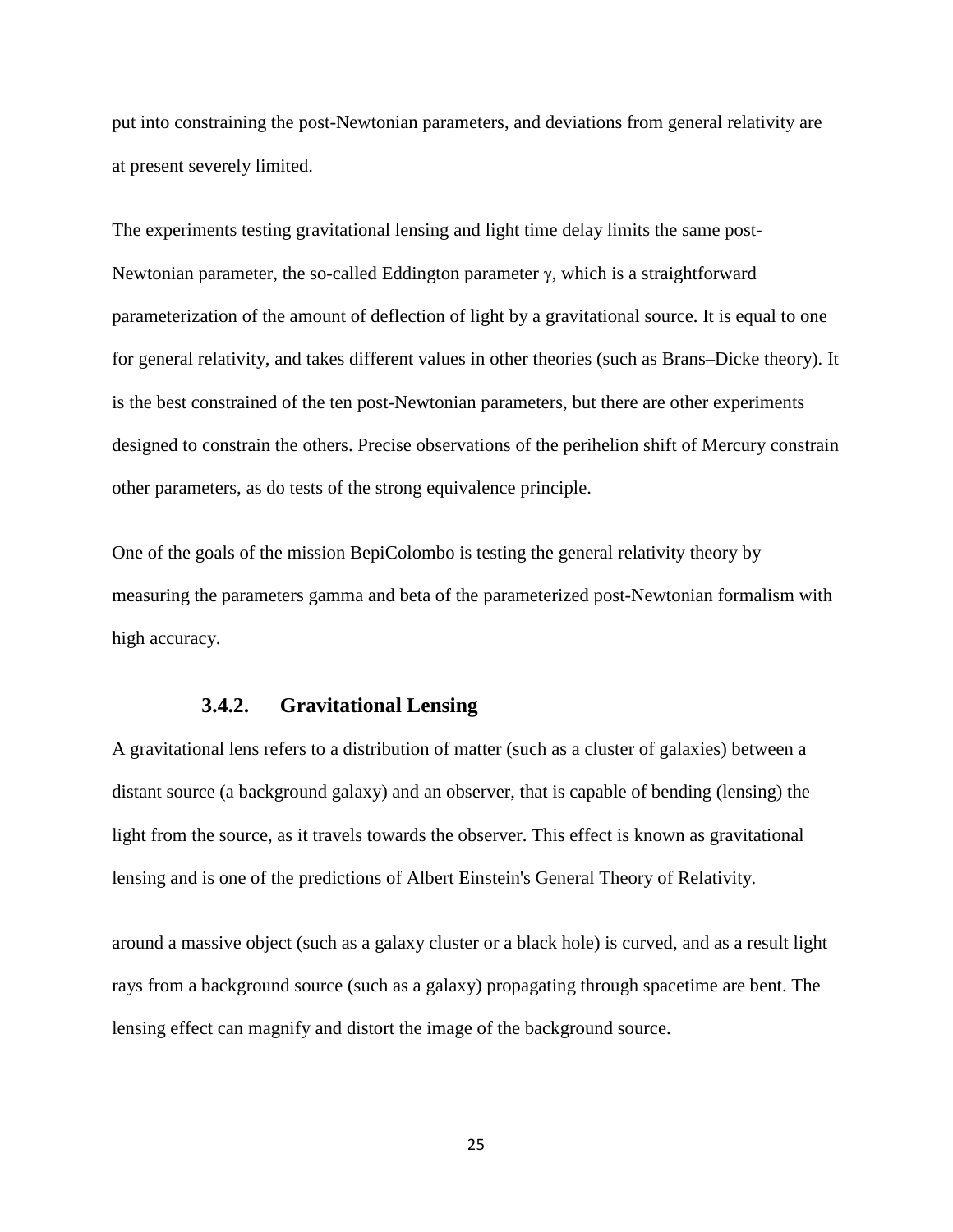Unlike an optical lens, maximum 'bending' occurs closest to, and minimum 'bending' furthest from, the center of a gravitational lens. Consequently, a gravitational lens has no single focal point, but a focal line instead. If the (light) source, the massive lensing object, and the observer lie in a straight line, the original light source will appear as a ring around the massive lensing object. If there is any misalignment the observer will see an arc segment instead. This phenomenon was first mentioned in 1924 by the St. Petersburg physicist Orest Chwolson,<sup>[1]</sup> and quantified by Albert Einstein in 1936. It is usually referred to in the literature as an Einstein ring, since Chwolson did not concern himself with the flux or radius of the ring image. More commonly, where the lensing mass is complex (such as galaxy groups and clusters) and does not cause a spherical distortion of space–time, the source will resemble partial arcs scattered around the lens. The observer may then see multiple distorted images of the same source; the number and shape of these depending upon the relative positions of the source, lens, and observer, and the shape of the gravitational well of the lensing object.

There are three classes of gravitational lensing:

(i) Strong lensing: where there are easily visible distortions such as the formation of Einstein rings, arcs, and multiple images.

(ii) Weak lensing: where the distortions of background sources are much smaller and can only be detected by analyzing large numbers of sources to find coherent distortions of only a few percent. The lensing shows up statistically as a preferred stretching of the background objects perpendicular to the direction to the center of the lens. By measuring the shapes and orientations of large numbers of distant galaxies, their orientations can be averaged to measure the shear of the lensing field in any region. This, in turn, can be used to reconstruct the mass distribution in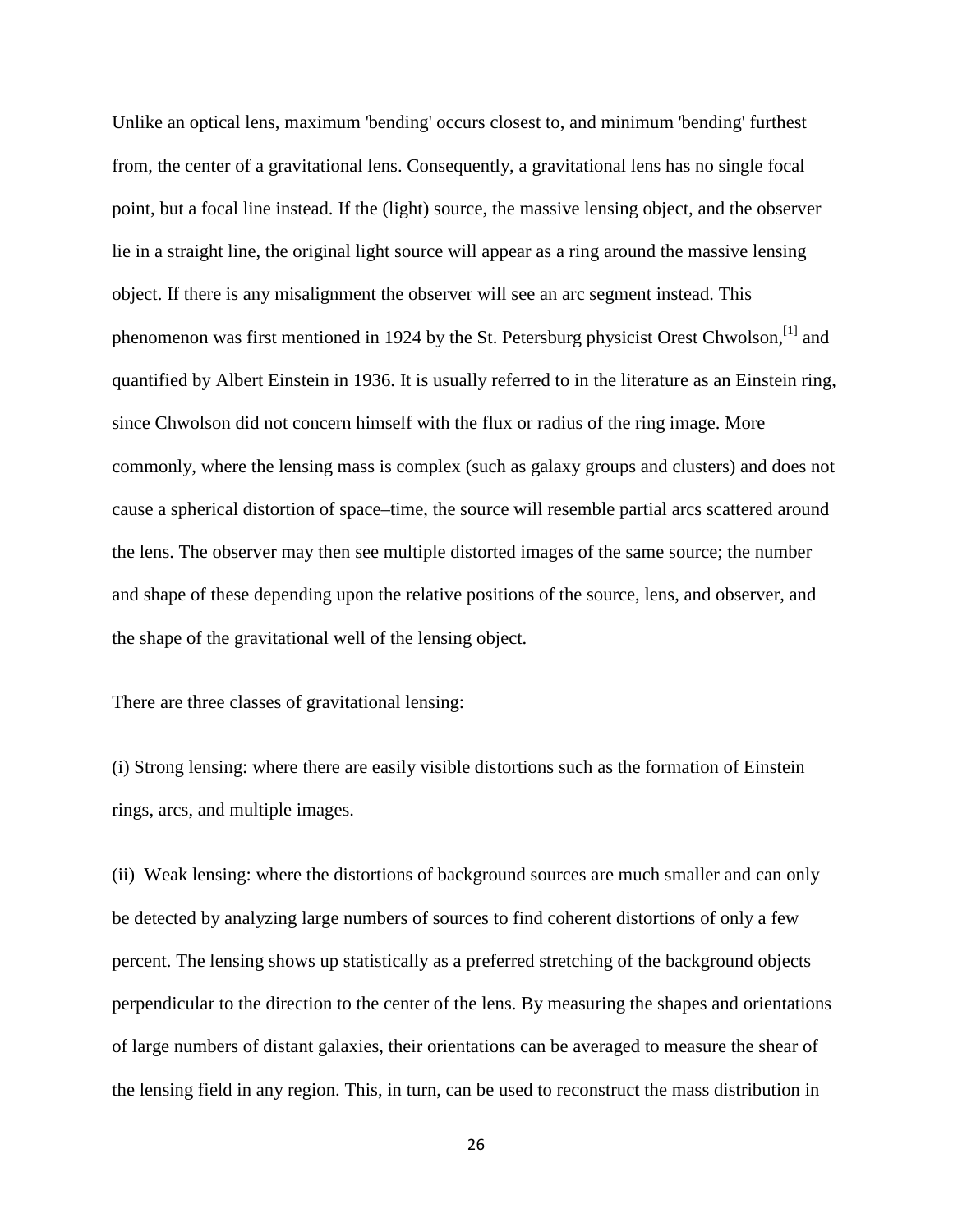the area: in particular, the background distribution of dark matter can be reconstructed. Since galaxies are intrinsically elliptical and the weak gravitational lensing signal is small, a very large number of galaxies must be used in these surveys. These weak lensing surveys must carefully avoid a number of important sources of systematic error: the intrinsic shape of galaxies, the tendency of a camera's point spread function to distort the shape of a galaxy and the tendency of atmospheric seeing to distort images must be understood and carefully accounted for. The results of these surveys are important for cosmological parameter estimation, to better understand and improve upon the Lambda-CDM model, and to provide a consistency check on other cosmological observations. They may also provide an important future constraint on dark energy.

(iii) Microlensing: where no distortion in shape can be seen but the amount of light received from a background object changes in time. The lensing object may be stars in the Milky Way in one typical case, with the background source being stars in a remote galaxy, or, in another case,





#### **Figure 6**

The effect is small, such that (in the case of strong lensing) even a galaxy with a mass more than 100 billion times that of the sun will produce multiple images separated by only a few arcseconds. Galaxy clusters can produce separations of several arcminutes. In both cases the galaxies and sources are quite distant, many hundreds of megaparsecs away from our Galaxy.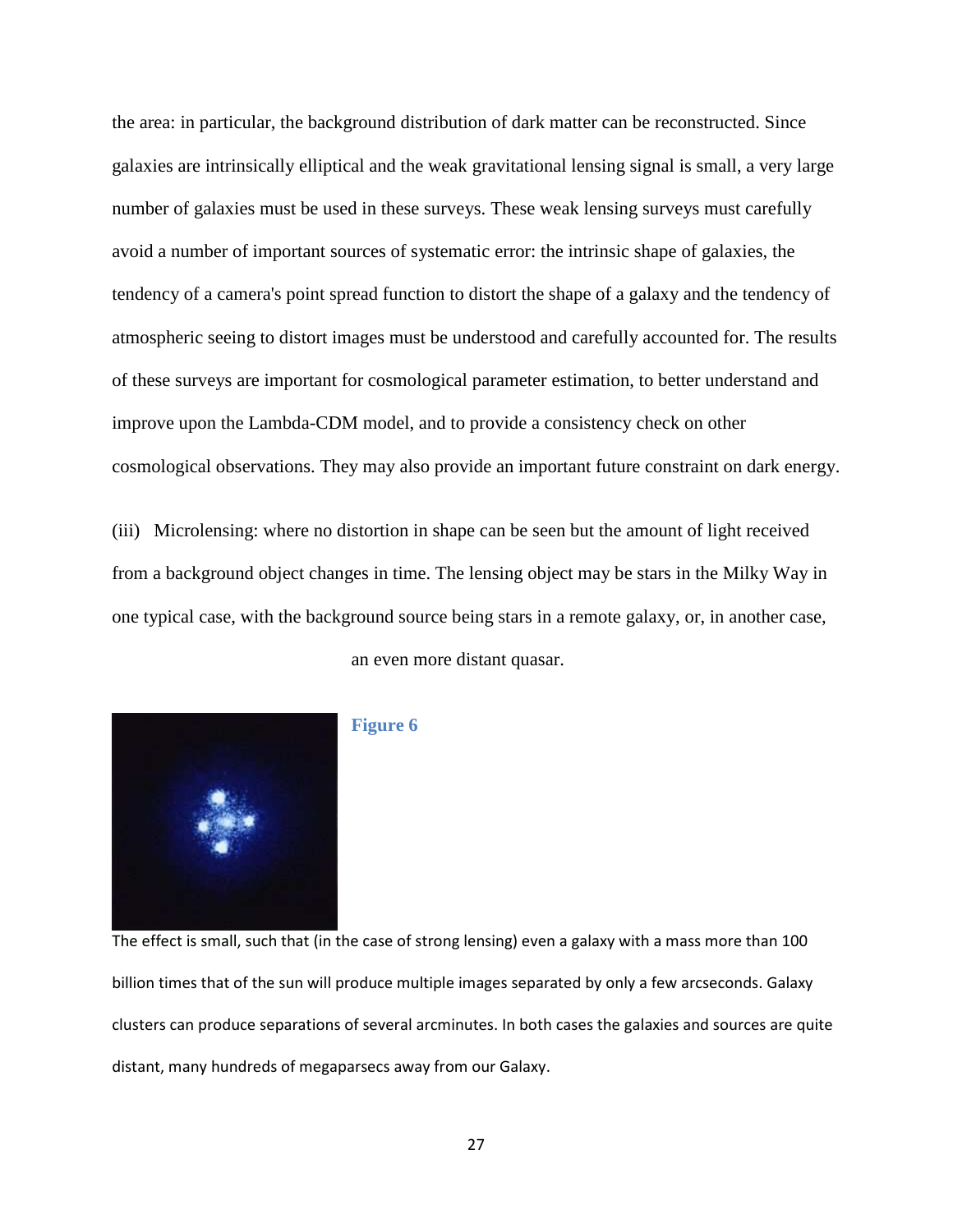### **Figure 7**



Bending light around a massive object from a distant source. The orange arrows show the apparent position of the background source. The white arrows show the path of the light from the true position of the source

One of the most important tests is gravitational lensing. It has been observed in distant astrophysical sources, but these are poorly controlled and it is uncertain how they constrain general relativity. The most precise tests are analogous to Eddington's 1919 experiment: they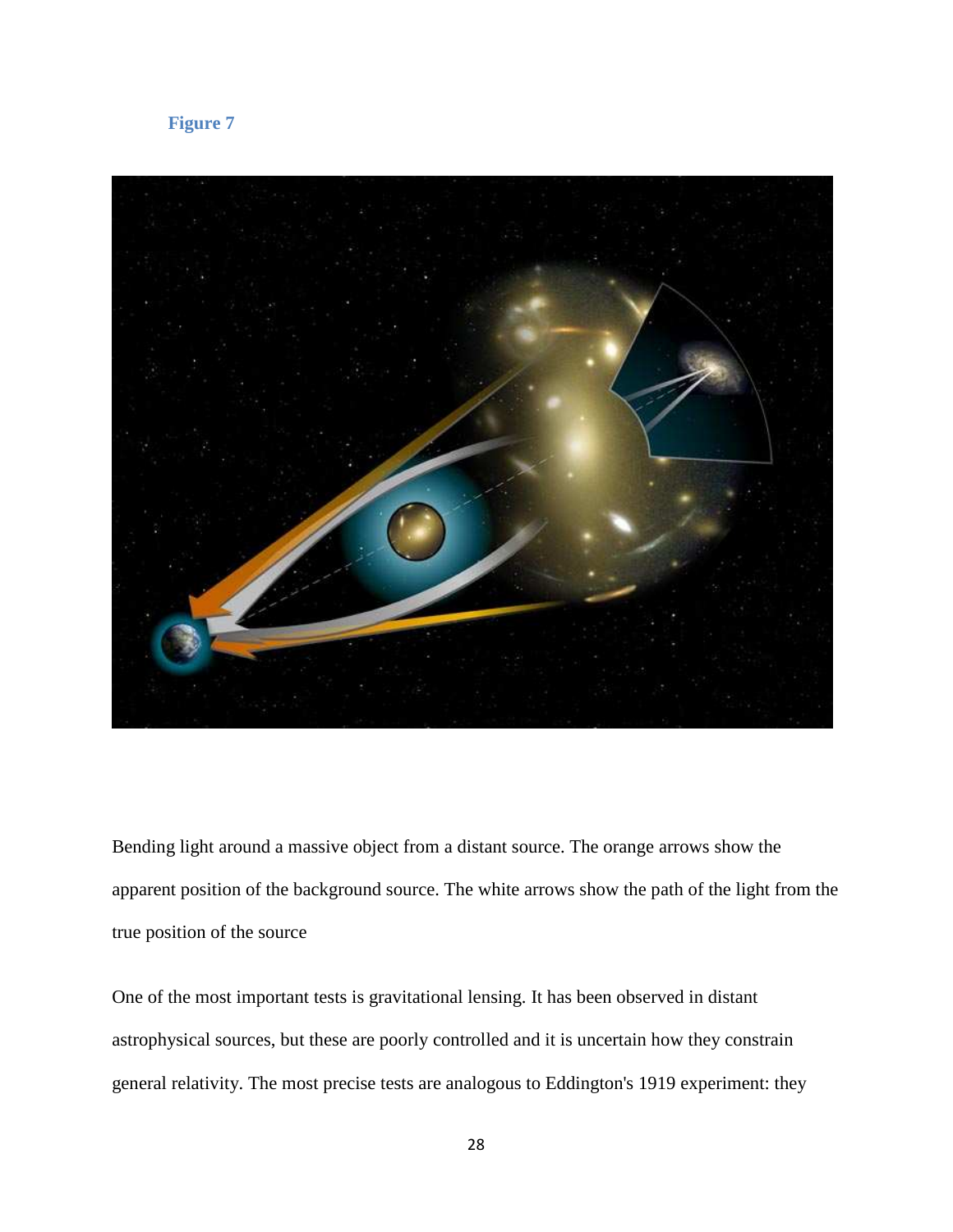measure the deflection of radiation from a distant source by the sun. The sources that can be most precisely analyzed are distant radio sources. In particular, some quasars are very strong radio sources. The directional resolution of any telescope is in principle limited by diffraction; for radio telescopes this is also the practical limit. An important improvement in obtaining positional high accuracies (from milli-arcsecond to micro-arcsecond) was obtained by combining radio telescopes across the Earth. The technique is called very long baseline interferometry (VLBI). With this technique radio observations couple the phase information of the radio signal observed in telescopes separated over large distances. Recently, these telescopes have measured the deflection of radio waves by the Sun to extremely high precision, confirming the amount of deflection predicted by general relativity aspect to the 0.03% level. At this level of precision systematic effects have to be carefully taken into account to determine the precise location of the telescopes on Earth. Some important effects are the Earth's nutation, rotation, atmospheric refraction, tectonic displacement and tidal waves. Another important effect is refraction of the radio waves by the solar corona. Fortunately, this effect has a characteristic spectrum, whereas gravitational distortion is independent of wavelength. Thus, careful analysis, using measurements at several frequencies, can subtract this source of error.

The entire sky is slightly distorted due to the gravitational deflection of light caused by the Sun. how general relativity can be reconciled with the laws of quantum physics to produce a complete and self-consistent theory of quantum gravity.

. It measured the positions of about 10<sup>5</sup> stars. During the full mission about  $3.5 \times 10^6$  relative positions have been determined, each to an accuracy of typically 3 milliarcseconds (the accuracy for an 8–9 magnitude star). Since the gravitation deflection perpendicular to the Earth-Sun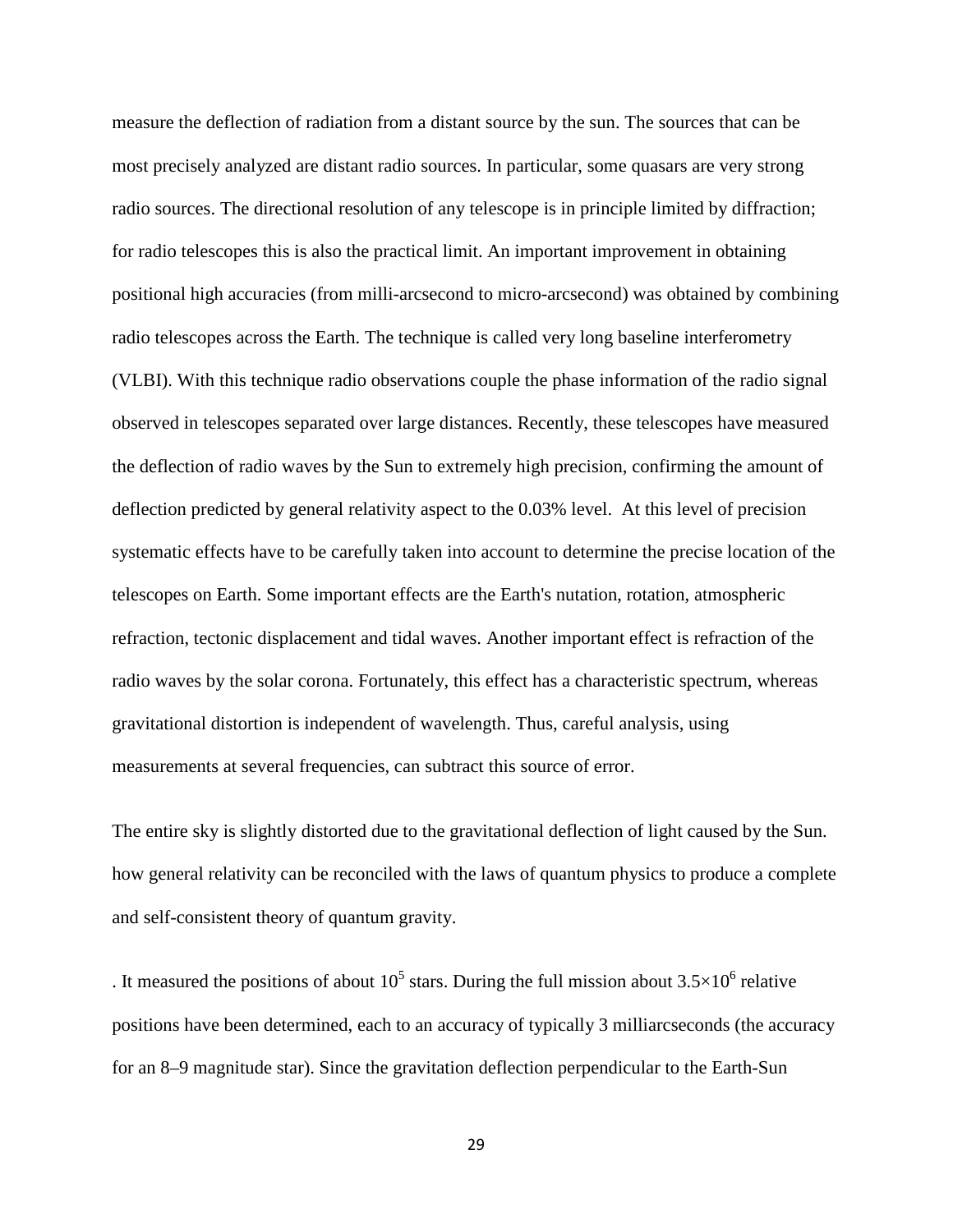direction is already 4.07 mas, corrections are needed for practically all stars. Without systematic effects, the error in an individual observation of 3 milliarcseconds, could be reduced by the square root of the number of positions, leading to a precision of 0.0016 mas. Systematic effects, however, limit the accuracy of the determination to 0.3% (Froeschlé, 1997).

In future, Gaia spacecraft will conduct a census of a thousand million stars in our Galaxy and measure their positions to an accuracy of 24 microarcseconds. Thus it will also provide stringent new tests of gravitational deflection of light caused by the Sun which was predicted by General relativity.

#### **3.4.3. Gravitational Lensing**

Irwin I. Shapiro proposed another test, beyond the classical tests, which could be performed within the solar system. It is sometimes called the fourth "classical" test of general relativity. He predicted a relativistic time delay (Shapiro delay) in the round-trip travel time for radar signals reflecting off other planets.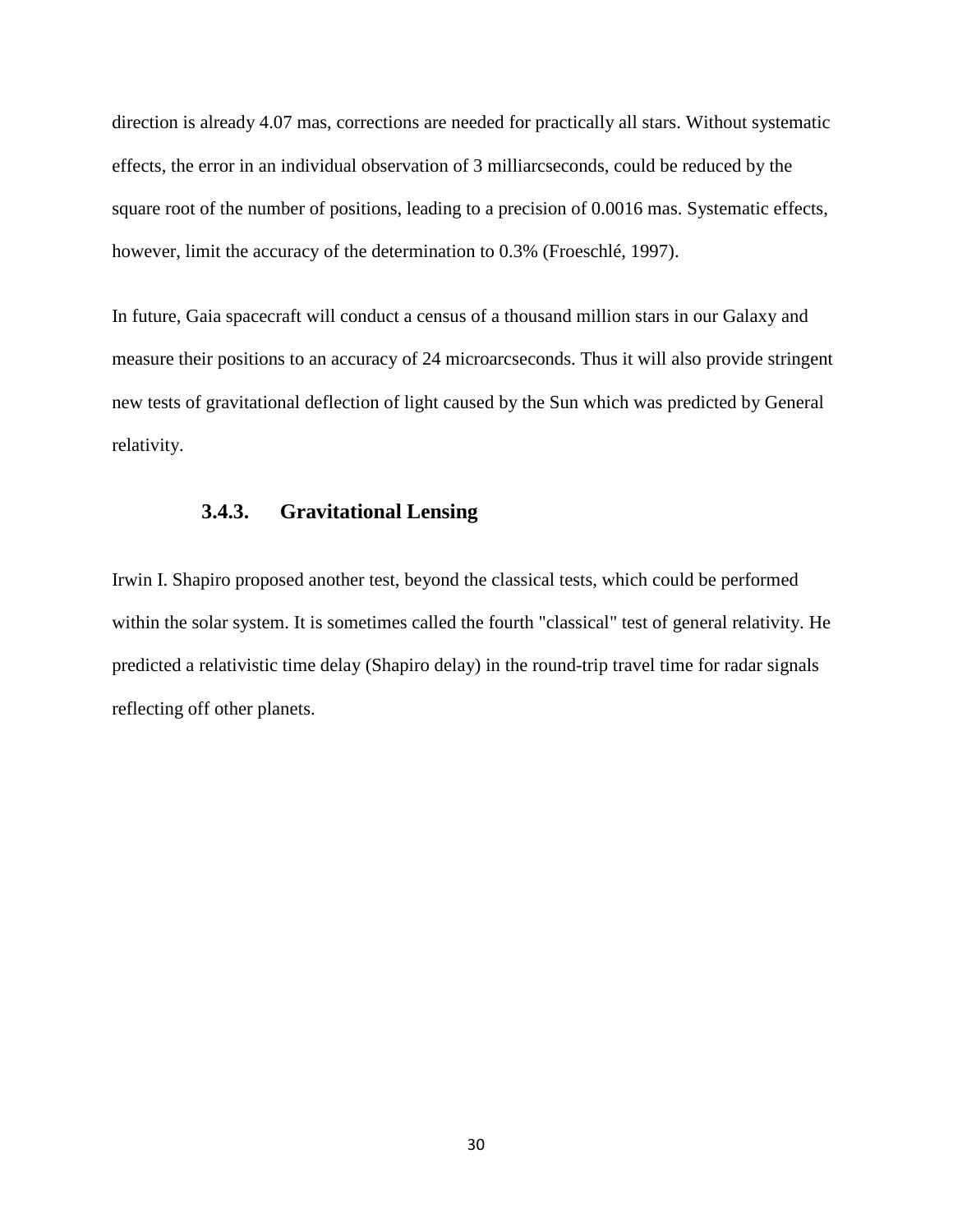

Figure 8: High-precision test of general relativity by the Cassini space probe (artist's impression): radio signals sent between the Earth and the probe (green wave) are delayed by the warping of space and time (blue lines) due to the Sun's mass.

The mere curvature of the path of a photon passing near the Sun is too small to have an observable delaying effect (when the round-trip time is compared to the time taken if the photon had followed a straight path), but general relativity predicts a time delay which becomes progressively larger when the photon passes nearer to the Sun due to the time dilation in the gravitational potential of the sun. Observing radar reflections from Mercury and Venus just before and after it will be eclipsed by the Sun gives agreement with general relativity theory at the 5% level. More recently, the Cassini probe has undertaken a similar experiment which gave agreement with general relativity at the 0.002% level. Very Long Baseline Interferometry has measured velocity-dependent (gravitomagnetic) corrections to the Shapiro time delay in the field of moving Jupiter.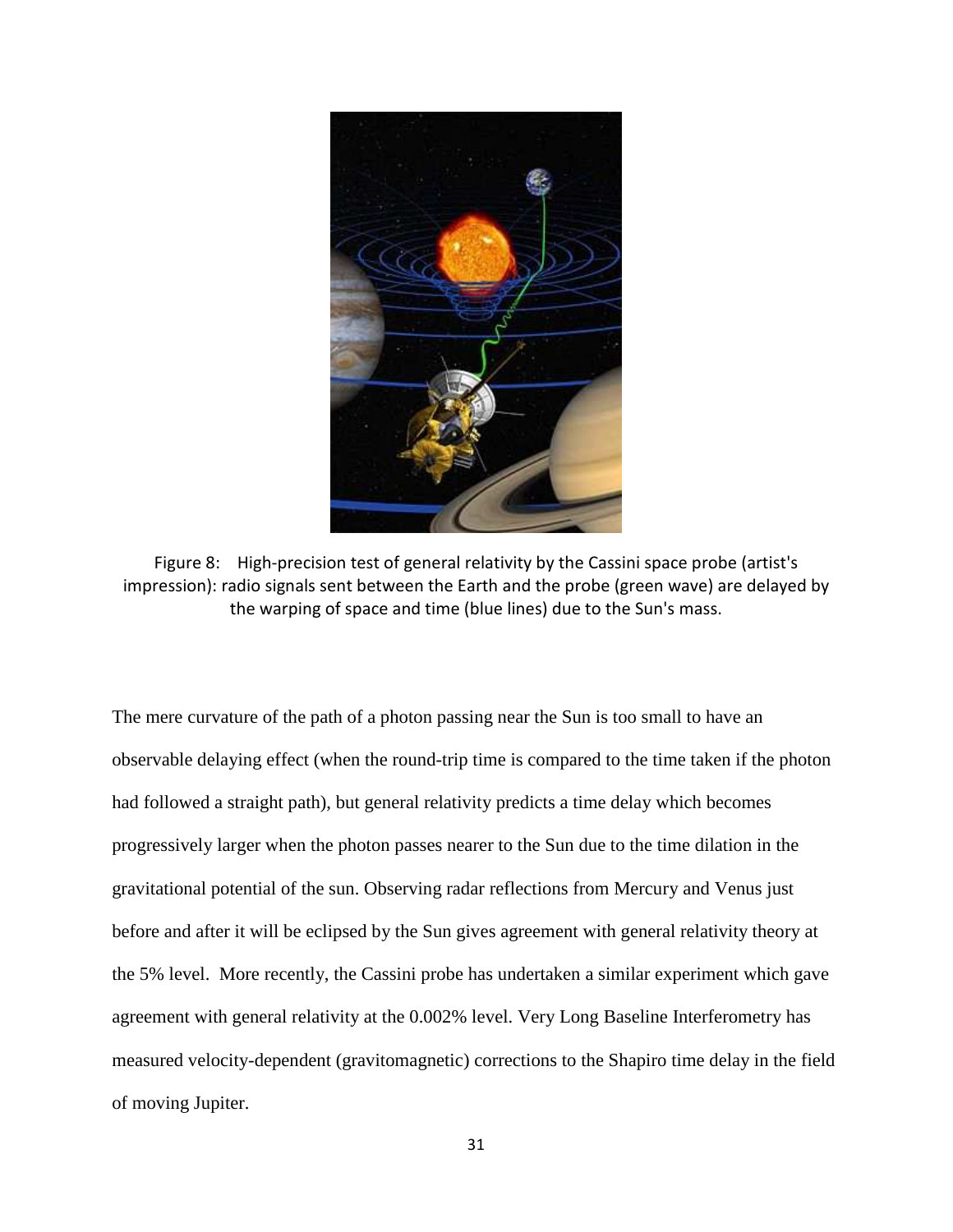#### **3.4.4. The Equivalence Principle**

The equivalence principle, in its simplest form, asserts that the trajectories of falling bodies in a gravitational field should be independent of their mass and internal structure, provided they are small enough not to disturb the environment or be affected by tidal forces. This idea has been tested to incredible precision by Eötvös torsion balance experiments, which look for a differential acceleration between two test masses

A version of the equivalence principle, called the strong equivalence principle, asserts that selfgravitation falling bodies, such as stars, planets or black holes (which are all held together by their gravitational attraction) should follow the same trajectories in a gravitational field, provided the same conditions are satisfied. This is called the Nordtvedt effect and is most precisely tested by the Lunar Laser Ranging Experiment. Since 1969, it has continuously measured the distance from several rangefinding stations on Earth to reflectors on the Moon to approximately centimeter accuracy. These have provided a strong constraint on several of the other post-Newtonian parameters.

Another part of the strong equivalence principle is the requirement that Newton's gravitational constant be constant in time, and have the same value everywhere in the universe. There are many independent observations limiting the possible variation of Newton's gravitational constant, but one of the best comes from lunar rangefinding which suggests that the gravitational constant does not change by more than one part in  $10^{11}$  per year.

#### **3.4.5. Gravitational Redshift**

The first of the classical tests discussed above, the gravitational redshift, is a simple consequence of the Einstein equivalence principle and was predicted by Einstein in 1907. As such, it is not a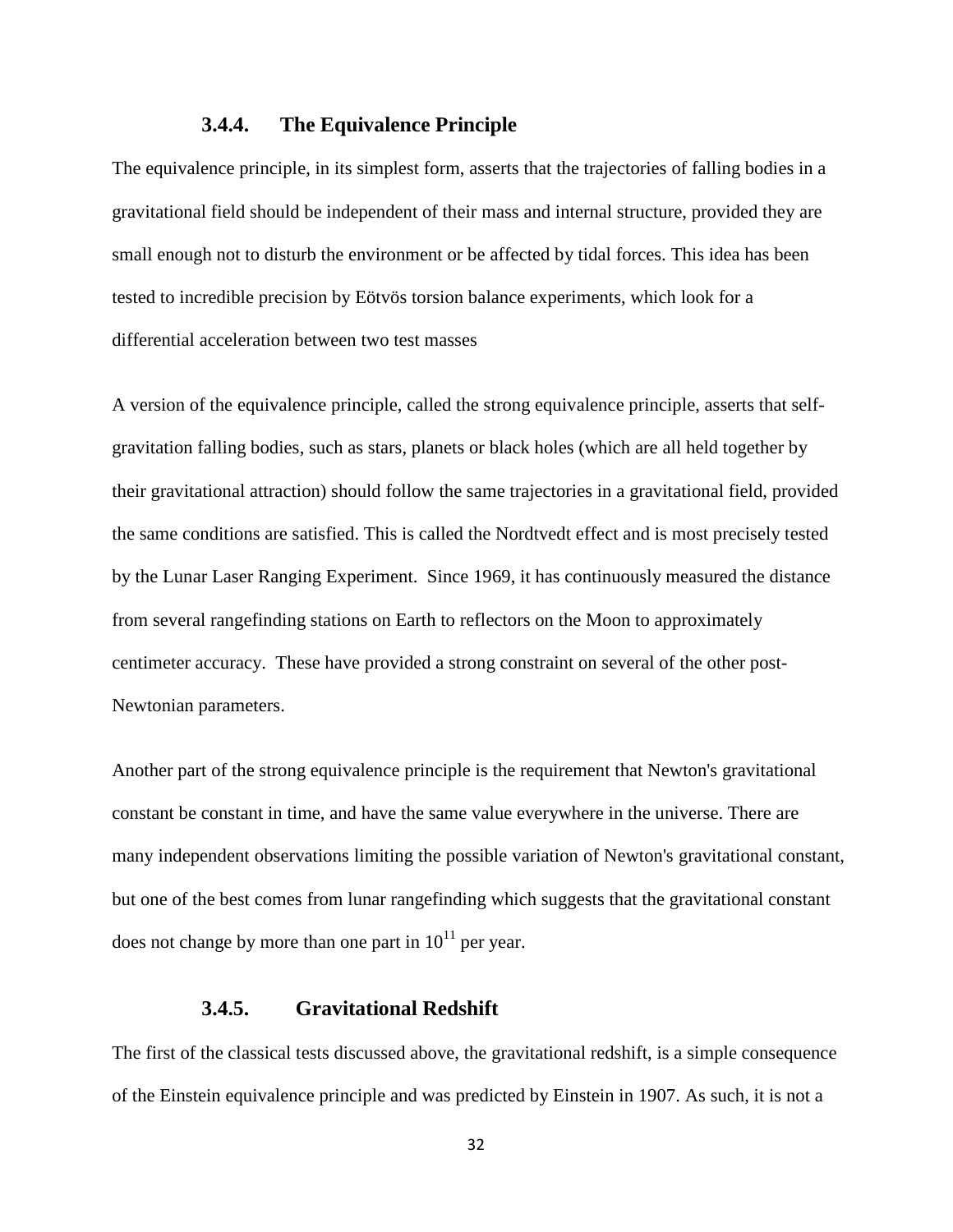test of general relativity in the same way as the post-Newtonian tests, because any theory of gravity obeying the equivalence principle should also incorporate the gravitational redshift. Nonetheless, confirming the existence of the effect was an important substantiation of relativistic gravity, since the absence of gravitational redshift would have strongly contradicted relativity. The first observation of the gravitational redshift was the measurement of the shift in the spectral lines from the white dwarf star Sirius B by Adams in 1925. Although this measurement, as well as later measurements of the spectral shift on other white dwarf stars, agreed with the prediction of relativity, it could be argued that the shift could possibly stem from some other cause, and hence experimental verification using a known terrestrial source was preferable.

Experimental verification of gravitational redshift using terrestrial sources took several decades, because it is difficult to find clocks (to measure time dilation) or sources of electromagnetic radiation (to measure redshift) with a frequency that is known well enough that the effect can be accurately measured. It was confirmed experimentally for the first time in 1960 using measurements of the change in wavelength of gamma-ray photons generated with the Mössbauer effect, which generates radiation with a very narrow line width. The experiment, performed by Pound and Rebka and later improved by Pound and Snyder, is called the Pound–Rebka experiment. The accuracy of the gamma-ray measurements was typically 1%. The blueshift of a falling photon can be found by assuming it has an equivalent mass based on its frequency (where *h* is Planck's constant) along with , a result of special relativity. Such simple derivations ignore the fact that in general relativity the experiment compares clock rates, rather than energies. In other words, the "higher energy" of the photon after it falls can be equivalently ascribed to the slower running of clocks deeper in the gravitational potential well. To fully validate general relativity, it is important to also show that the rate of arrival of the photons is greater than the rate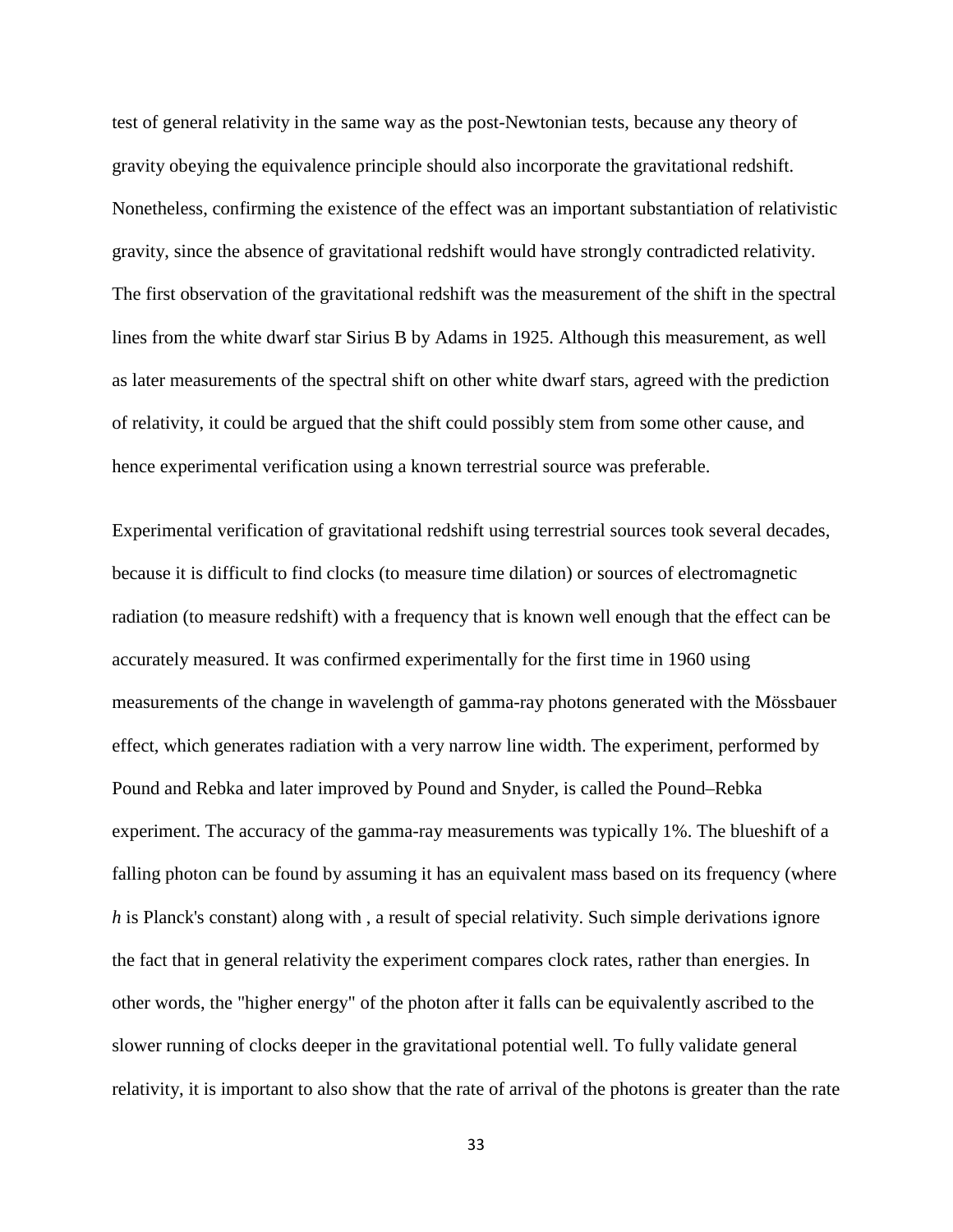at which they are emitted. A very accurate gravitational redshift experiment, which deals with this issue, was performed in 1976, where a hydrogen maser clock on a rocket was launched to a height of 10,000 km, and its rate compared with an identical clock on the ground. It tested the gravitational redshift to 0.007%.

Although the Global Positioning System (GPS) is not designed as a test of fundamental physics, it must account for the gravitational redshift in its timing system, and physicists have analyzed timing data from the GPS to confirm other tests. When the first satellite was launched, some engineers resisted the prediction that a noticeable gravitational time dilation would occur, so the first satellite was launched without the clock adjustment that was later built into subsequent satellites. It showed the predicted shift of 38 microseconds per day. This rate of discrepancy is sufficient to substantially impair function of GPS within hours if not accounted for.

Other precision tests of general relativity not discussed here, are the Gravity Probe A satellite, launched in 1976, which showed gravity and velocity affect the ability to synchronize the rates of clocks orbiting a central mass; the Hafele–Keating experiment, which used atomic clocks in circumnavigating aircraft to test general relativity and special relativity together; and the forthcoming Satellite Test of the Equivalence Principle.

#### **3.4.6. Frame-Dragging Tests**

Tests of the Lense–Thirring precession, consisting of small secular precessions of the orbit of a test particle in motion around a central rotating mass like, e.g., a planet or a star, have been performed with the LAGEOS satellites, but many aspects of them remain controversial. The same effect may have been detected in the data of the Mars Global Surveyor (MGS) spacecraft,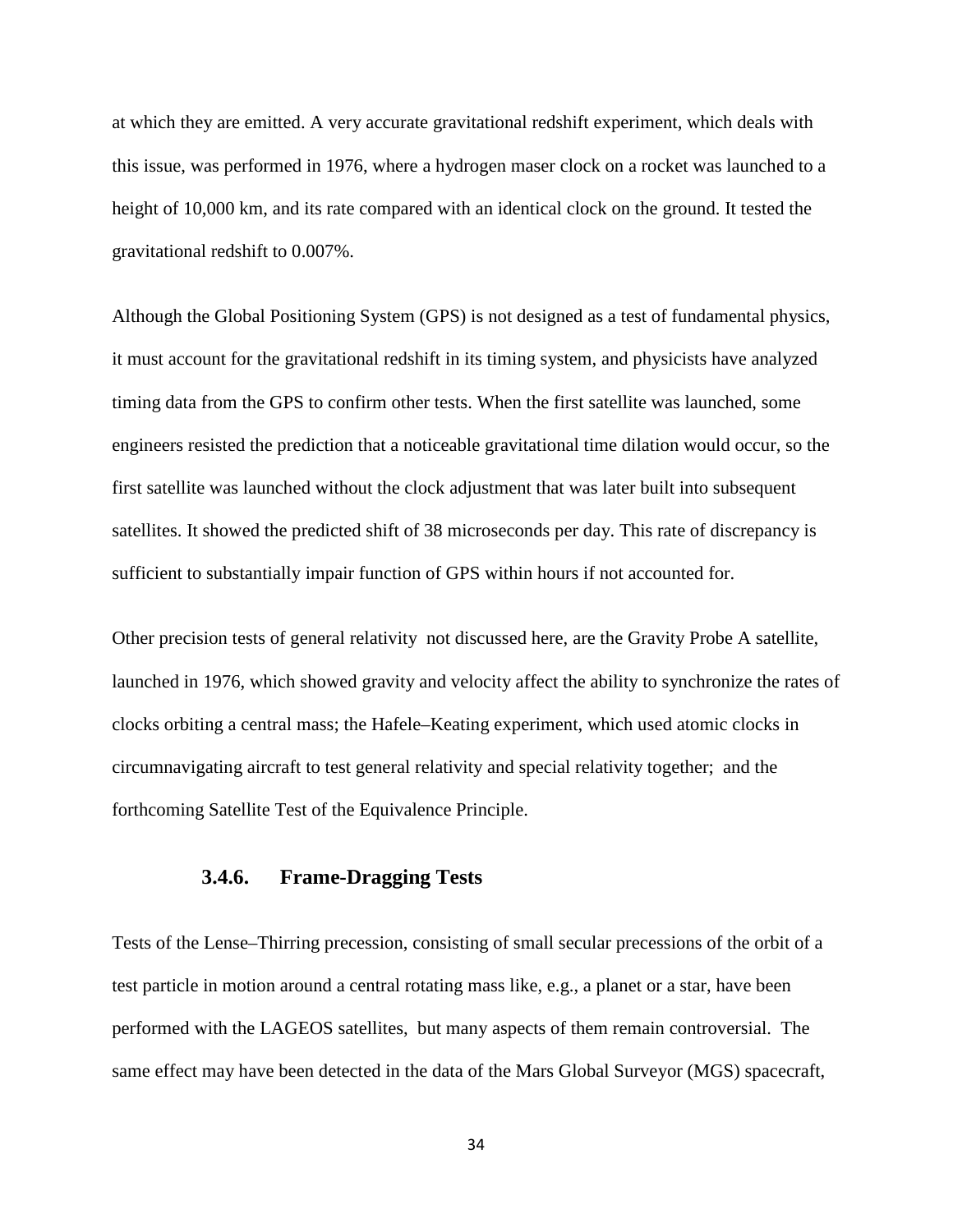a former probe in orbit around Mars; also such a test raised a debate. First attempts to detect the Sun's Lense–Thirring effect on the perihelia of the inner planets have been recently reported as well. Frame dragging would cause the orbital plane of stars orbiting near a supermassive black hole to precess about the black hole spin axis. This effect should be detectable within the next few years via astrometric monitoring of stars at the center of the Milky Way galaxy. By comparing the rate of orbital precession of two stars on different orbits, it is possible in principle to test the no-hair theorems of general relativity.

 The Gravity Probe B satellite, launched in 2004 and operated until 2005 detected framedragging and the geodetic effect. The experiment used four quartz spheres the size of ping pong balls coated with a superconductor. Data analysis continued through 2011 due to high noise levels and difficulties in modelling the noise accurately so that a useful signal can be found. Principal investigators at Stanford University reported on May 4, 2011, that they had accurately measured the framing effect relative to the distant star IM Pegasi, and the calculations proved to be in line with the prediction of Einstein's theory. The results, published in *Physical Review Letters* measured the geodetic effect with an error of about 0.2 percent. The results reported the frame dragging effect (caused by the Earth's rotation) added up to 37 milliarcseconds with an error of about 19 percent.

#### **3.4.7. Strong Field Tests**

Pulsars are rapidly rotating neutron stars which emit regular radio pulses as they rotate. As such they act as clocks which allow very precise monitoring of their orbital motions.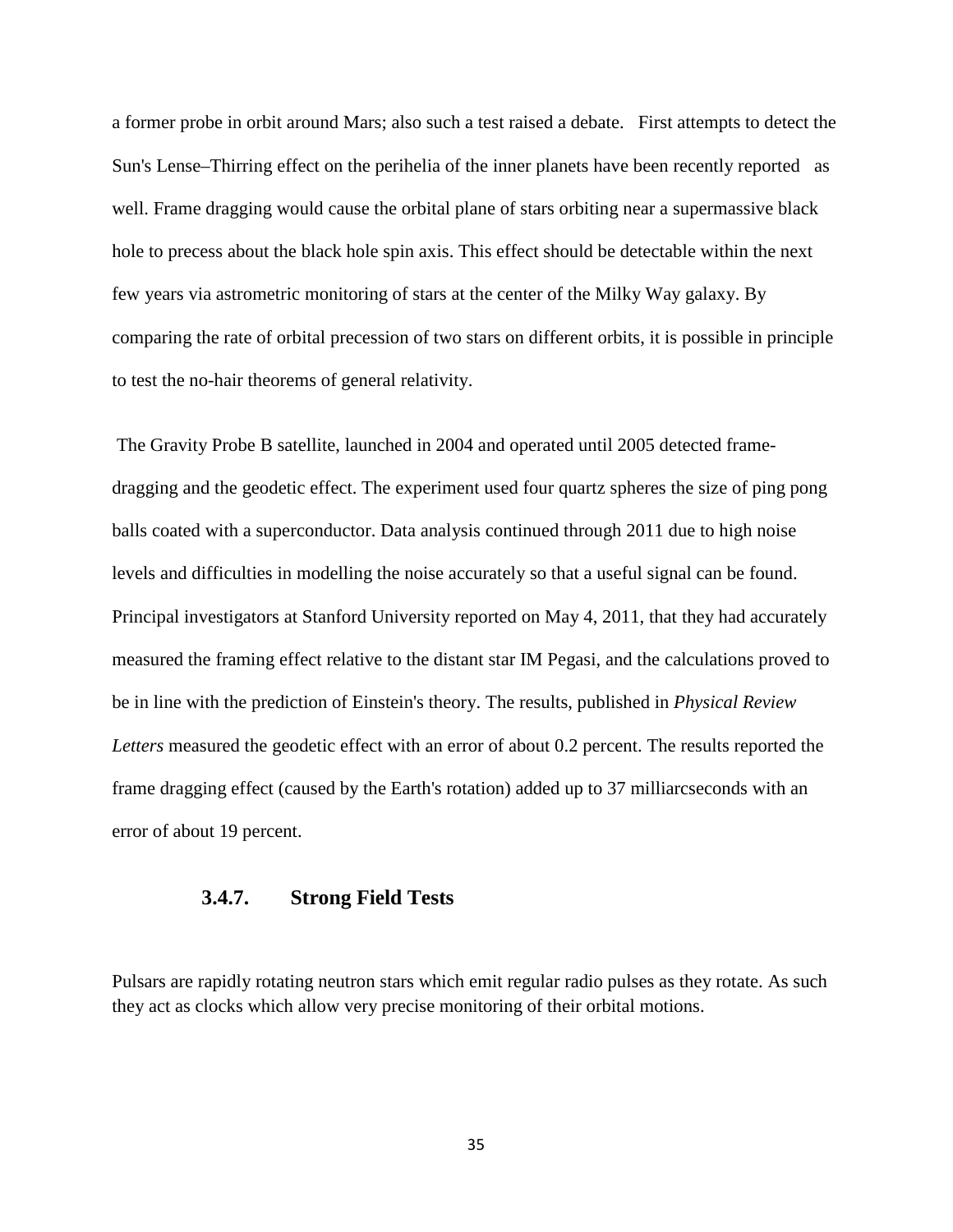

# **Figure 9: Model of a pulsar rotating around its spin axis and emitting radio waves along its magnetic axis**

Observations of pulsars in orbit around other stars have all demonstrated substantial periapsis precessions that cannot be accounted for classically but can be accounted for by using general relativity. For example, the Hulse–Taylor binary pulsar PSR B1913+16 (a pair of neutron stars in which one is detected as a pulsar) has an observed precession of over 4° of arc per year (periastron shift per orbit only about  $10^{-6}$ ). This precession has been used to compute the masses of the components.

Similarly to the way in which atoms and molecules emit electromagnetic radiation, a gravitating mass that is in quadrupole type or higher order vibration, or is asymmetric and in rotation, can emit gravitational waves. These gravitational waves are predicted to travel at the speed of light. For example, planets orbiting the Sun constantly lose energy via gravitational radiation, but this effect is so small that it is unlikely it will be observed in the near future. Gravitational waves have been indirectly detected from the Hulse–Taylor binary. Precise timing of the pulses shows that the stars orbit only approximately according to Kepler's Laws, – over time they gradually spiral towards each other, demonstrating an energy loss in close agreement with the predicted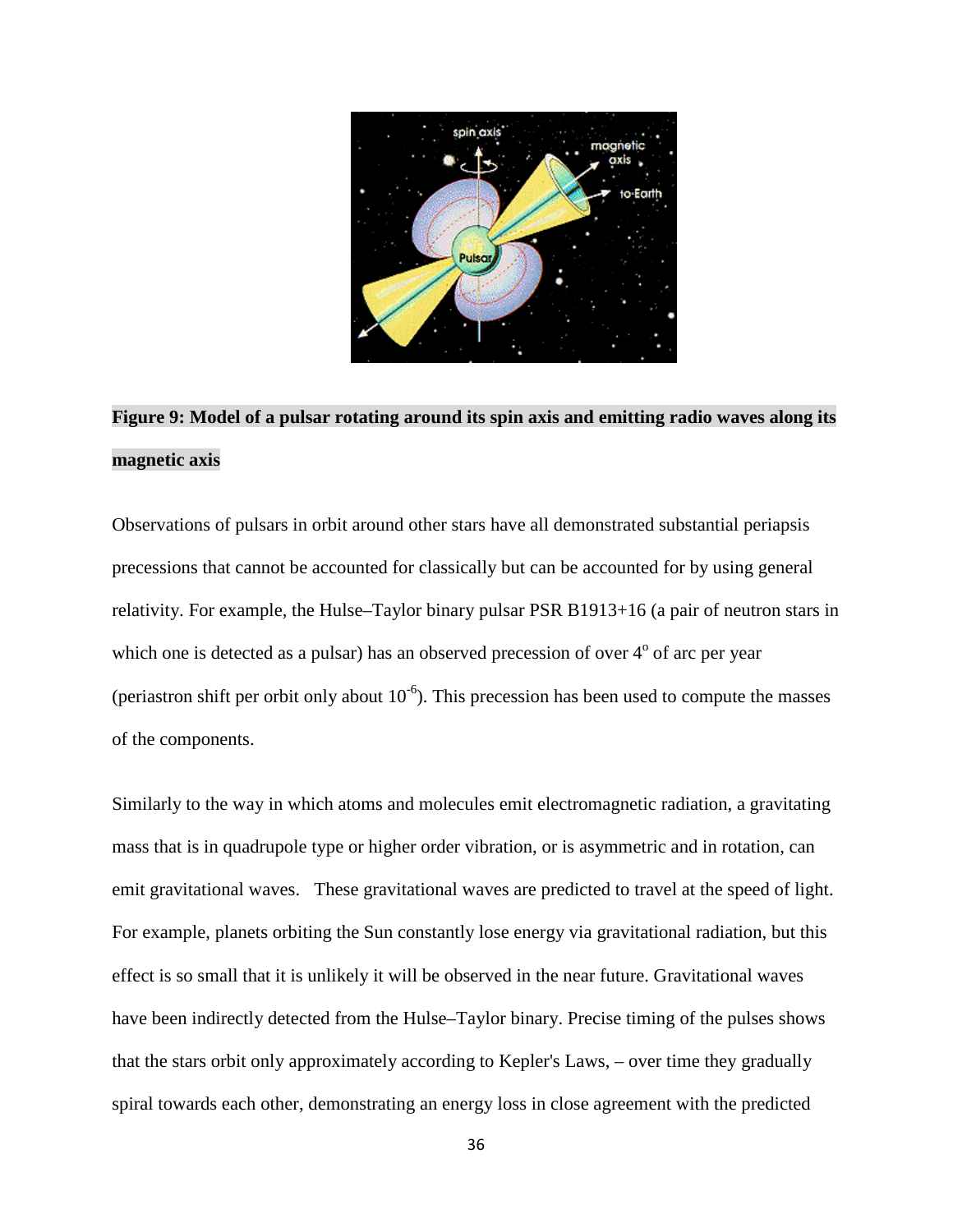energy radiated by gravitational waves. Thus, although the waves have not been directly measured, their effect seems necessary to explain the orbits.

A "double pulsar" discovered in 2003, PSR J0737-3039, has a perihelion precession of 16.90° per year; unlike the Hulse–Taylor binary, both neutron stars are detected as pulsars, allowing precision timing of both members of the system. Due to this, the tight orbit, the fact that the system is almost edge-on, and the very low transverse velocity of the system as seen from Earth, J0737−3039 provides by far the best system for strong-field tests of general relativity known so far. Several distinct relativistic effects are observed, including orbital decay as in the Hulse– Taylor system. After observing the system for two and a half years, four independent tests of general relativity were possible, the most precise (the Shapiro delay) confirming the general relativity prediction within 0.05% .

#### **3.4.8. Gravitational Waves**

A number of gravitational wave detectors have been built, with the intent of directly detecting the gravitational waves emanating from such astronomical events as the merger of two neutron stars. Currently, the most sensitive of these is the Laser Interferometer Gravitational-wave Observatory (LIGO), which has been in operation since 2002. So far, there has not been a single detection event by any of the existing detectors. Future detectors are being developed or planned, which will greatly improve the sensitivity of these experiments, such as the Advanced LIGO detector being built for the LIGO facilities, and the proposed Laser Interferometer Space Antenna (LISA). It is anticipated, for example, that Advanced LIGO will detect events possibly as often as daily.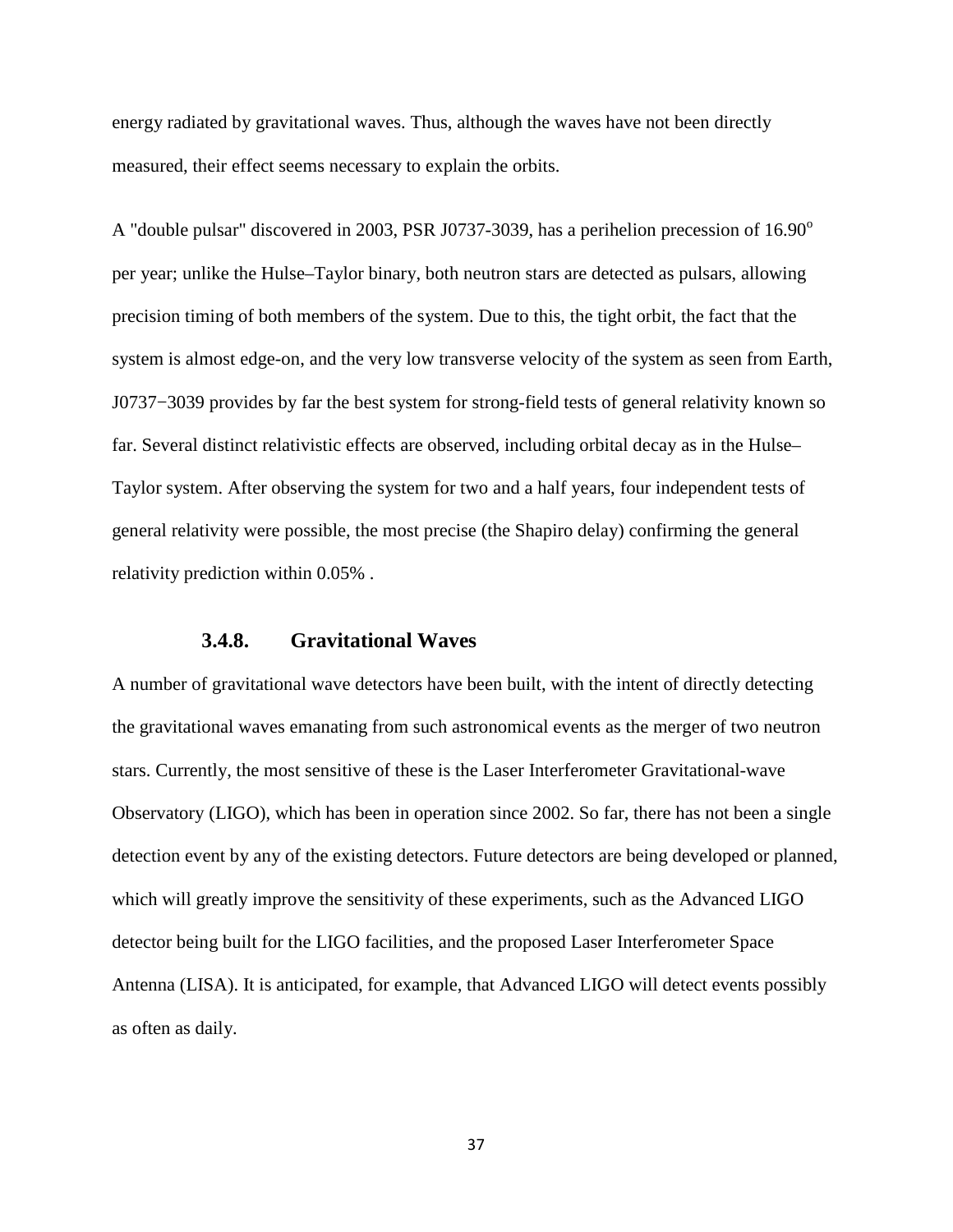If gravitational waves exist as predicted, they should be detected by these gravitational wave detectors. Finding the existence of gravitational waves as predicted by general relativity is a critical test of the validity of the theory.

#### **3.4.9. Cosmological Tests**

Tests of general relativity on the largest scales are not nearly so stringent as solar system tests. The earliest such test was prediction and discovery of the expansion of the universe. In 1922 Alexander Friedmann found that Einstein equations have non-stationary solutions. In 1927 Georges Lemaître showed that static solutions of the Einstein equations, which are possible in the presence of the cosmological constant, are unstable, and therefore the static universe envisioned by Einstein could not exist (it must either expand or contract). Lemaître made an explicit prediction that the universe should expand. He also derived a redshift-distance relationship, which is now known as the Hubble Law. Later, in 1931, Einstein himself agreed with the results of Friedmann and Lemaître. The expansion of the universe discovered by Edwin Hubble in 1929 was then considered by many (and continues to be considered by some now) as a direct confirmation of the general relativity. In the 1930s, largely due to the work of E. A. Milne, it was realised that the linear relationship between redshift and distance derives from the general assumption of uniformity and isotropy rather than specifically from general relativity. However the prediction of a non-static universe was non-trivial, indeed dramatic, and primarily motivated by general relativity.

Some other cosmological tests include searches for primordial gravity waves generated during cosmic inflation, which may be detected in the cosmic microwave background polarization or by a proposed space-based gravity wave interferometer called Big Bang Observer. Other tests at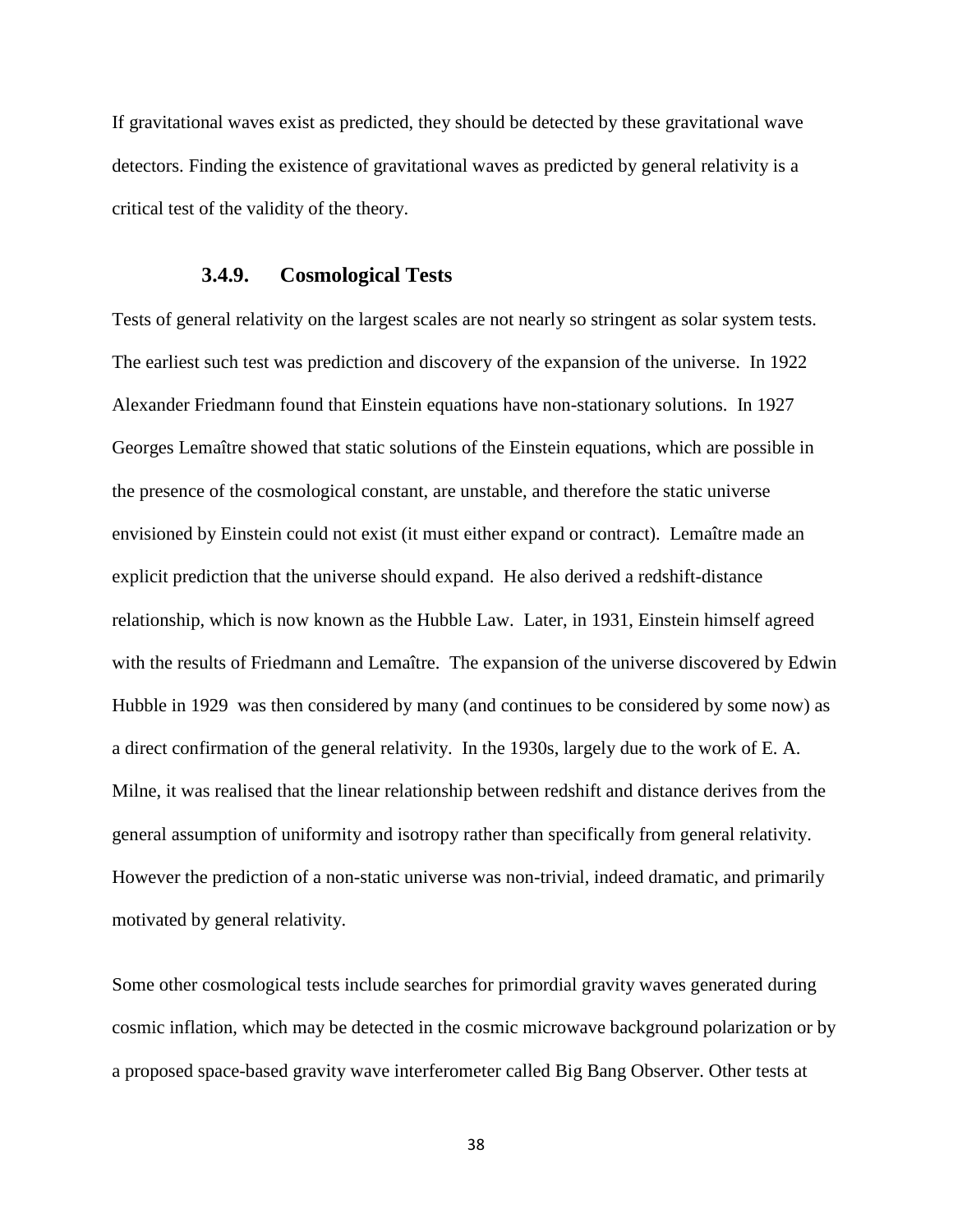high redshift are constraints on other theories of gravity, and the variation of the gravitational constant since big bang nucleosynthesis (it varied by no more than 40% since then).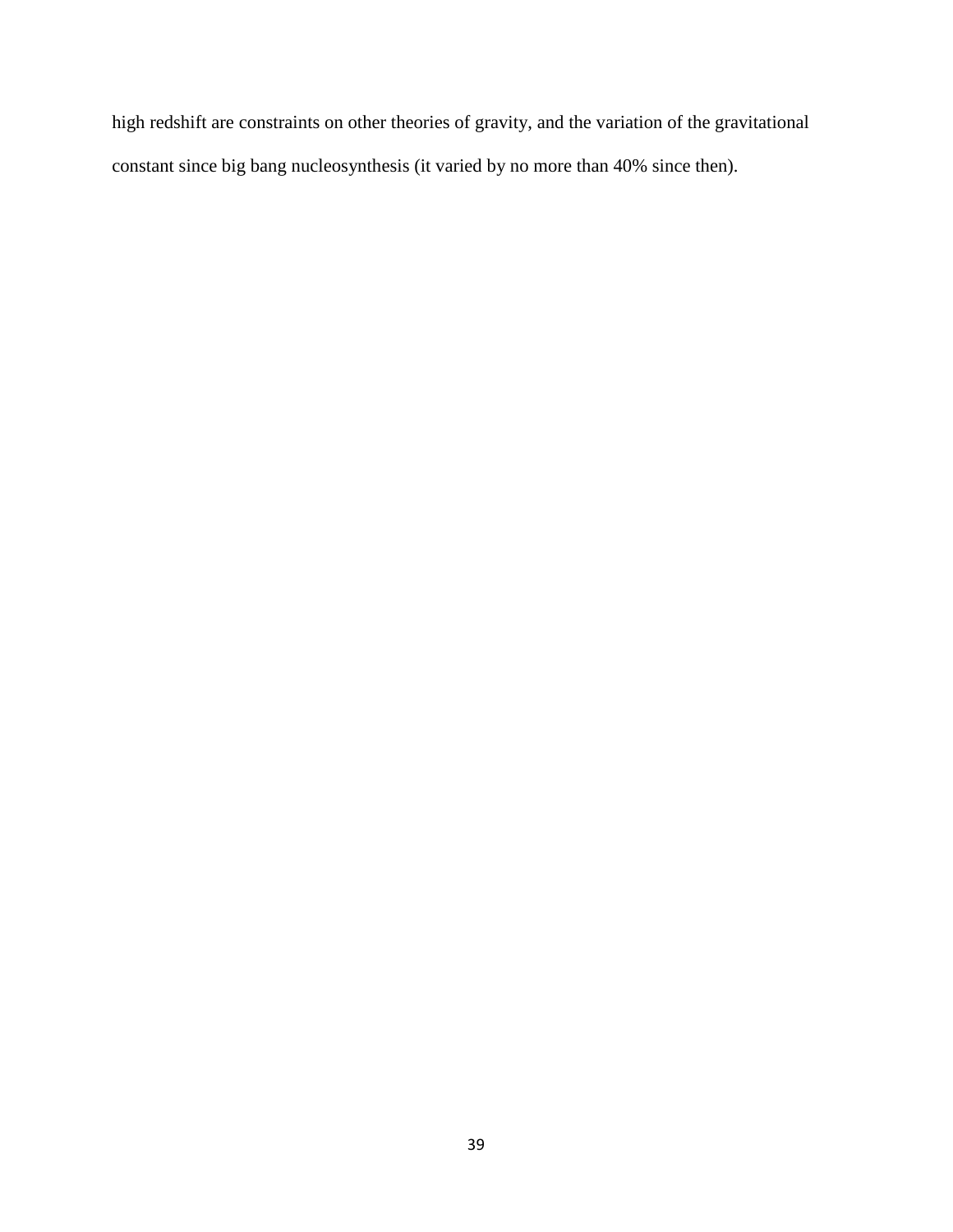#### **CHAPTER 4: Astrophysical Applications**

# **4.1. Gravitational Lensing**

 The deflection of light by gravity is responsible for a new class of astronomical phenomena. If a massive object is situated between the astronomer and a distant target object with appropriate mass and relative distances, the astronomer will see multiple distorted images of the target.

#### **Figure 10**



 Such effects are known as gravitational lensing. Depending on the configuration, scale, and mass distribution, there can be two or more images, a bright ring known as an Einstein ring, or partial rings called arcs. The earliest example was discovered in 1979; since then, more than a hundred gravitational lenses have been observed. Even if the multiple images are too close to each other to be resolved, the effect can still be measured, e.g., as an overall brightening of the target object; a number of such "microlensing events" have been observed. Gravitational lensing has developed into a tool of observational astronomy. It is used to detect the presence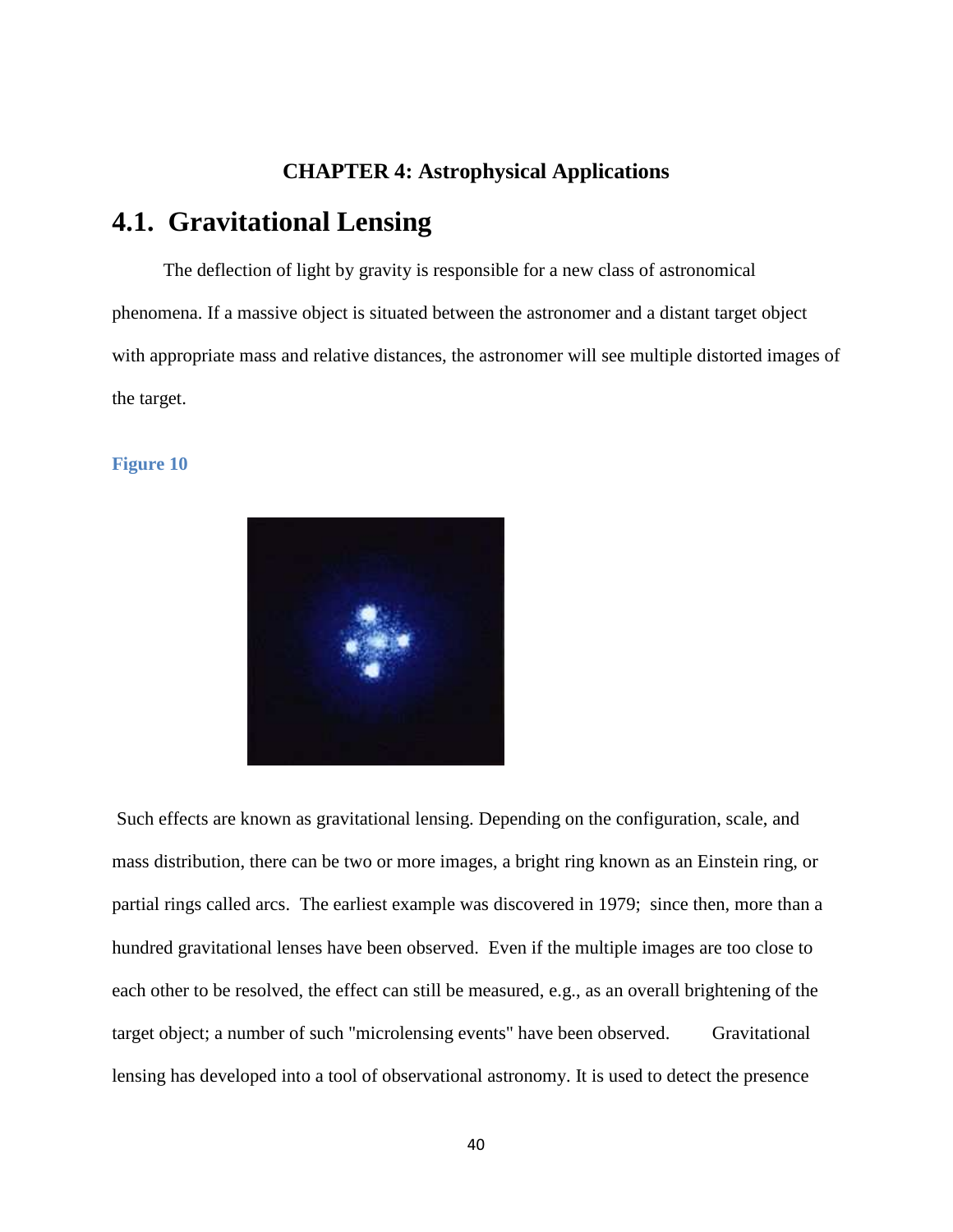and distribution of dark matter, provide a "natural telescope" for observing distant galaxies, and to obtain an independent estimate of the Hubble constant. Statistical evaluations of lensing data provide valuable insight into the structural evolution of galaxies.

# **4.2. Gravitational Wave Astronomy**

Observations of binary pulsars provide strong indirect evidence for the existence of gravitational waves. However, gravitational waves reaching us from the depths of the cosmos have not been detected directly, which is a major goal of current relativity-related research. Several land-based gravitational wave detectors are currently in operation, most notably the interferometric detectors GEO 600, LIGO (three detectors), TAMA 300 and VIRGO. A joint US-European space-based detector, LISA, is currently under development, with a precursor mission (LISA Pathfinder) due for launch in 2012.

Observations of gravitational waves promise to complement observations in the electromagnetic spectrum.<sup>[102]</sup> They are expected to yield information about black holes and other dense objects such as neutron stars and white dwarfs, about certain kinds of supernova implosions, and about processes in the very early universe, including the signature of certain types of hypothetical cosmic string.

### **4.3. Black Holes and other Compact Objects**

Whenever the ratio of an object's mass to its radius becomes sufficiently large, general relativity predicts the formation of a black hole, a region of space from which nothing, not even light, can escape. In the currently accepted models of stellar evolution, neutron stars of around 1.4 solar masses, and stellar black holes with a few to a few dozen solar masses, are thought to be the final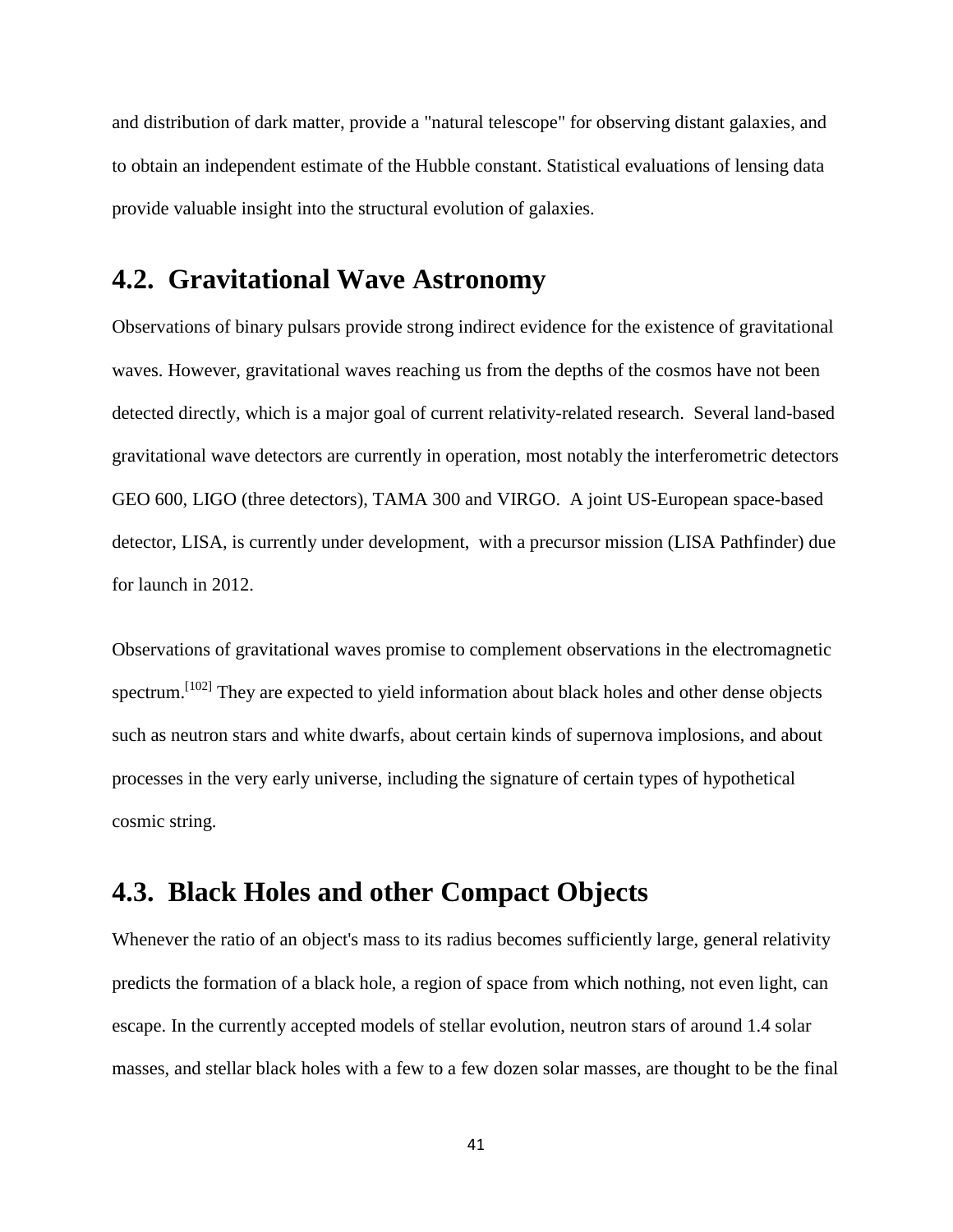state for the evolution of massive stars. Usually a galaxy has one supermassive black hole with a few million to a few billion solar masses in its center, and its presence is thought to have played an important role in the formation of the galaxy and larger cosmic structures.

Astronomically, the most important property of compact objects is that they provide a supremely efficient mechanism for converting gravitational energy into electromagnetic radiation. Accretion, the falling of dust or gaseous matter onto stellar or supermassive black holes, is thought to be responsible for some spectacularly luminous astronomical objects, notably diverse kinds of active galactic nuclei on galactic scales and stellar-size objects such as microquasars. In particular, accretion can lead to relativistic jets, focused beams of highly energetic particles that are being flung into space at almost light speed. General relativity plays a central role in modelling all these phenomena, and observations provide strong evidence for the existence of black holes with the properties predicted by the theory.

 Black holes are also sought-after targets in the search for gravitational waves. Merging black hole binaries should lead to some of the strongest gravitational wave signals reaching detectors here on Earth, and the phase directly before the merger ("chirp") could be used as a "standard candle" to deduce the distance to the merger events–and hence serve as a probe of cosmic expansion at large distances. The gravitational waves produced as a stellar black hole plunges into a supermassive one should provide direct information about supermassive black hole's geometry.

Simulated view of a black hole (center) in front of the Large Magellanic Cloud. Note the gravitational lensing effect, which produces two enlarged but highly distorted views of the Cloud. Across the top, the Milky Way disk appears distorted into an arc.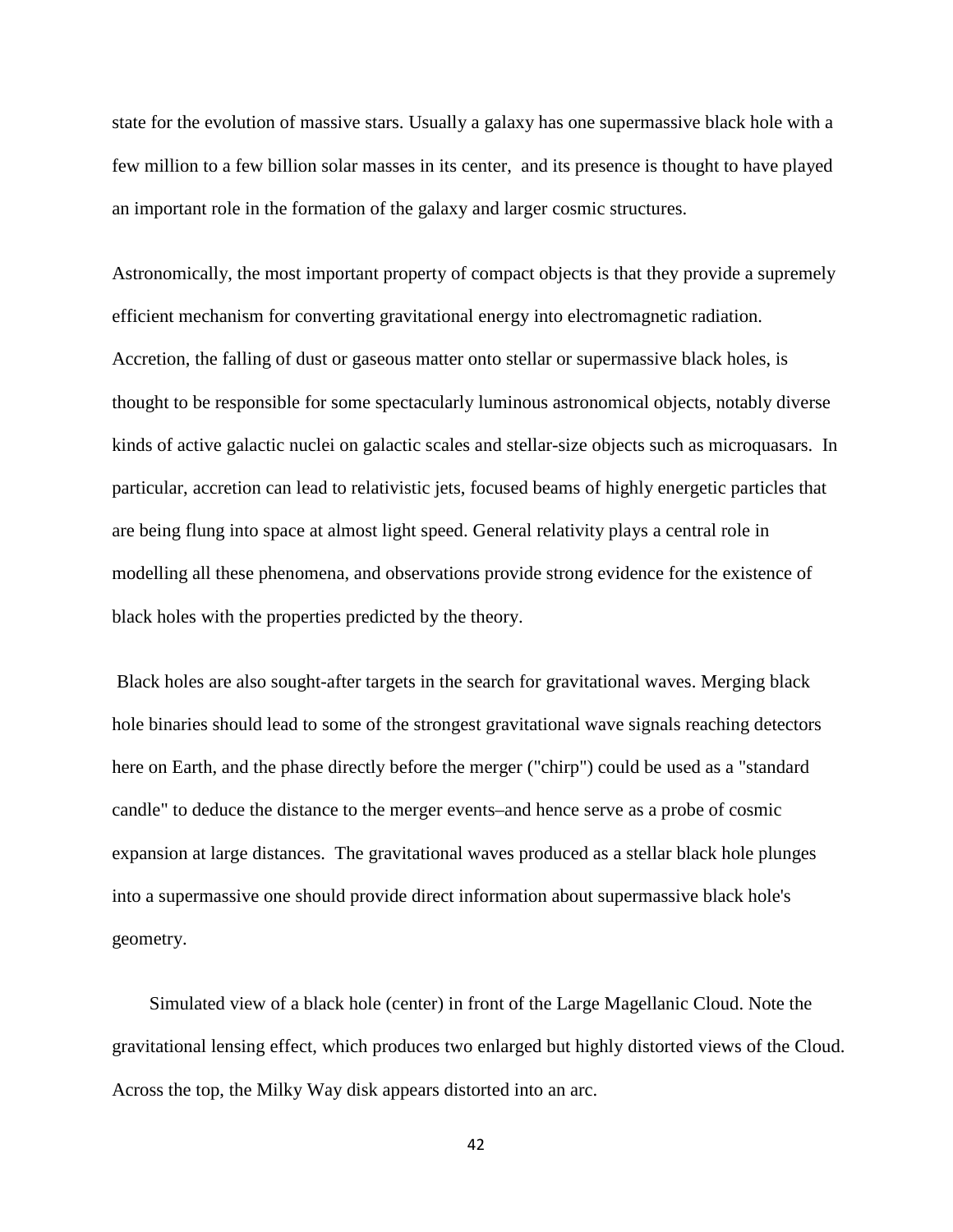

**Figure 11**

# **4.4. Cosmology**

The current models of cosmology are based on Einstein's field equations, which include the cosmological constant Λ since it has important influence on the large-scale dynamics of the cosmos,where *gab* is the spacetime metric. Isotropic and homogeneous solutions of these enhanced equations, the Friedmann-Lemaître-Robertson-Walker solutions, allow physicists to model a universe that has evolved over the past 14 billion years from a hot, early Big Bang phase.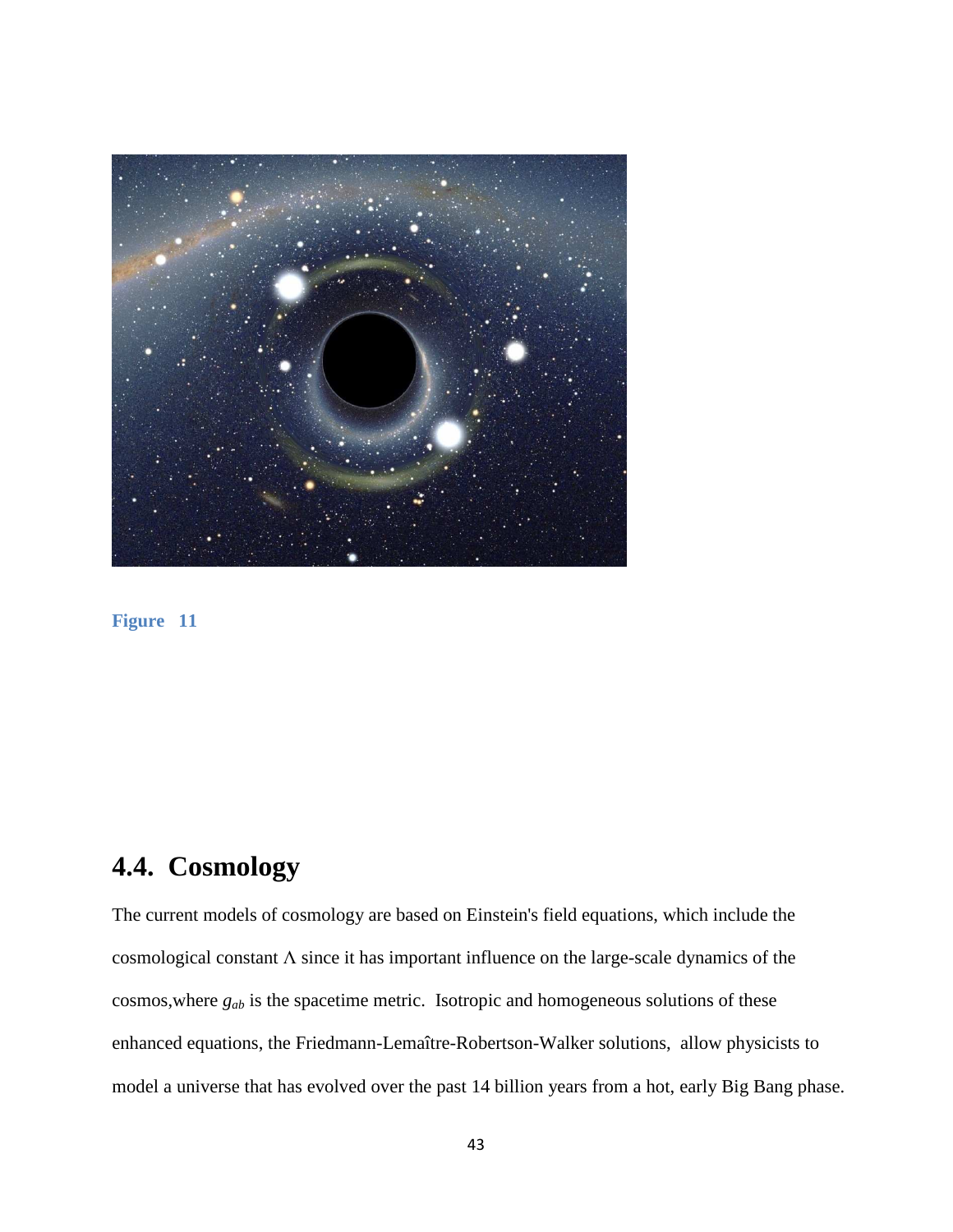Once a small number of parameters (for example the universe's mean matter density) have been fixed by astronomical observation, further observational data can be used to put the models to the test. Predictions, all successful, include the initial abundance of chemical elements formed in a period of primordial nucleosynthesis, the large-scale structure of the universe, and the existence and properties of a "thermal echo" from the early cosmos, the cosmic background radiation.

Astronomical observations of the cosmological expansion rate allow the total amount of matter in the universe to be estimated, although the nature of that matter remains mysterious in part. About 90% of all matter appears to be so-called dark matter, which has mass but does not interact electromagnetically and, hence, cannot be observed directly. There is no generally accepted description of this new kind of matter, within the framework of known particle physics or otherwise. Observational evidence from redshift surveys of distant supernovae and measurements of the cosmic background radiation also show that the evolution of our universe is significantly influenced by a cosmological constant resulting in an acceleration of cosmic expansion or, equivalently, by a form of energy with an unusual equation of state, known as dark energy, the nature of which remains unclear. A so-called inflationary phase, an additional phase of strongly accelerated expansion at cosmic times of around seconds, was hypothesized in 1980 to account for several puzzling observations that were unexplained by classical cosmological models, such as the nearly perfect homogeneity of the cosmic background radiation. Recent measurements of the cosmic background radiation have resulted in the first evidence for this scenario. However, there is a bewildering variety of possible inflationary scenarios, which cannot be restricted by current observations. An even larger question is the physics of the earliest universe, prior to the inflationary phase and close to where the classical models predict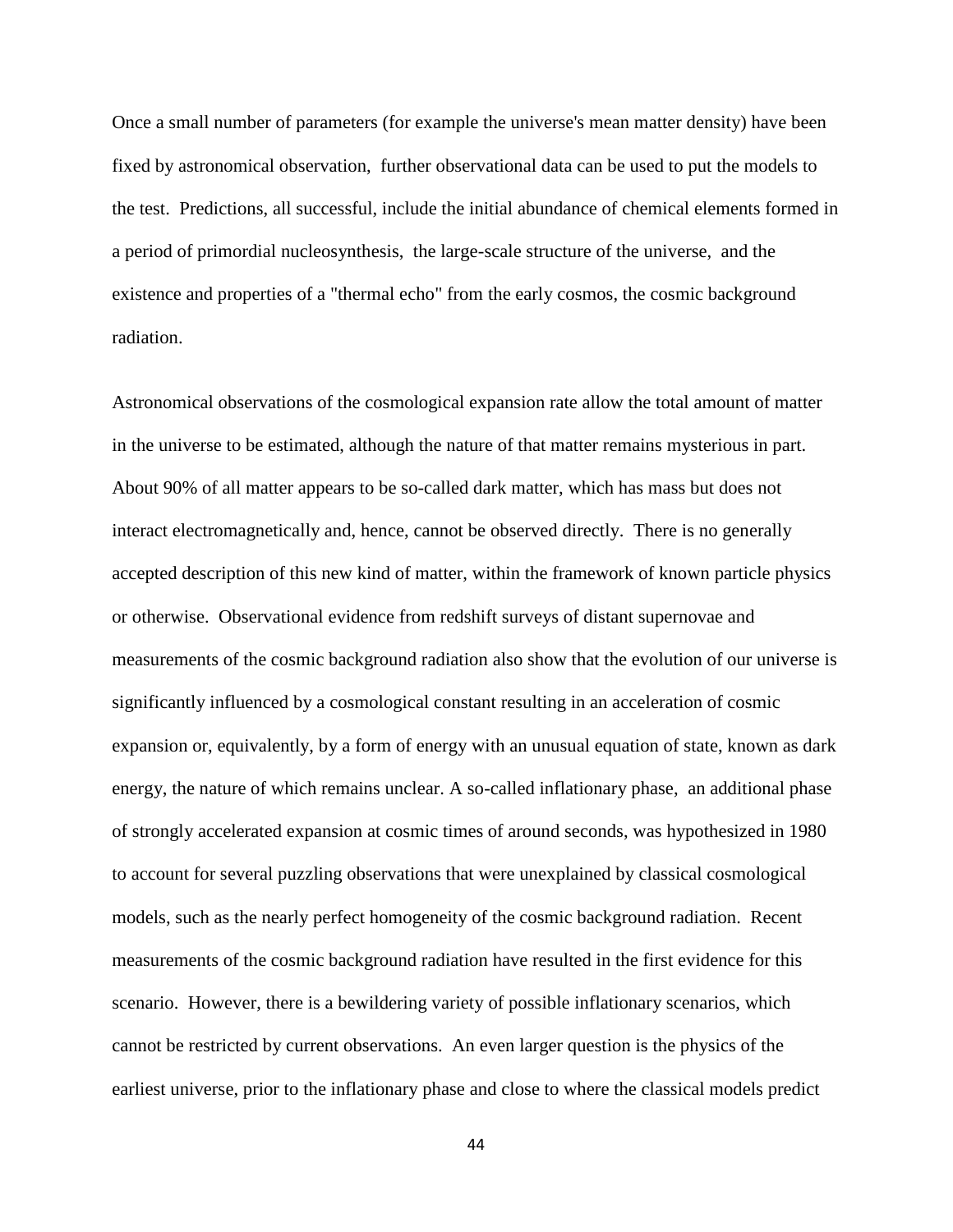the big bang singularity. An authoritative answer would require a complete theory of quantum gravity, which has not yet been developed.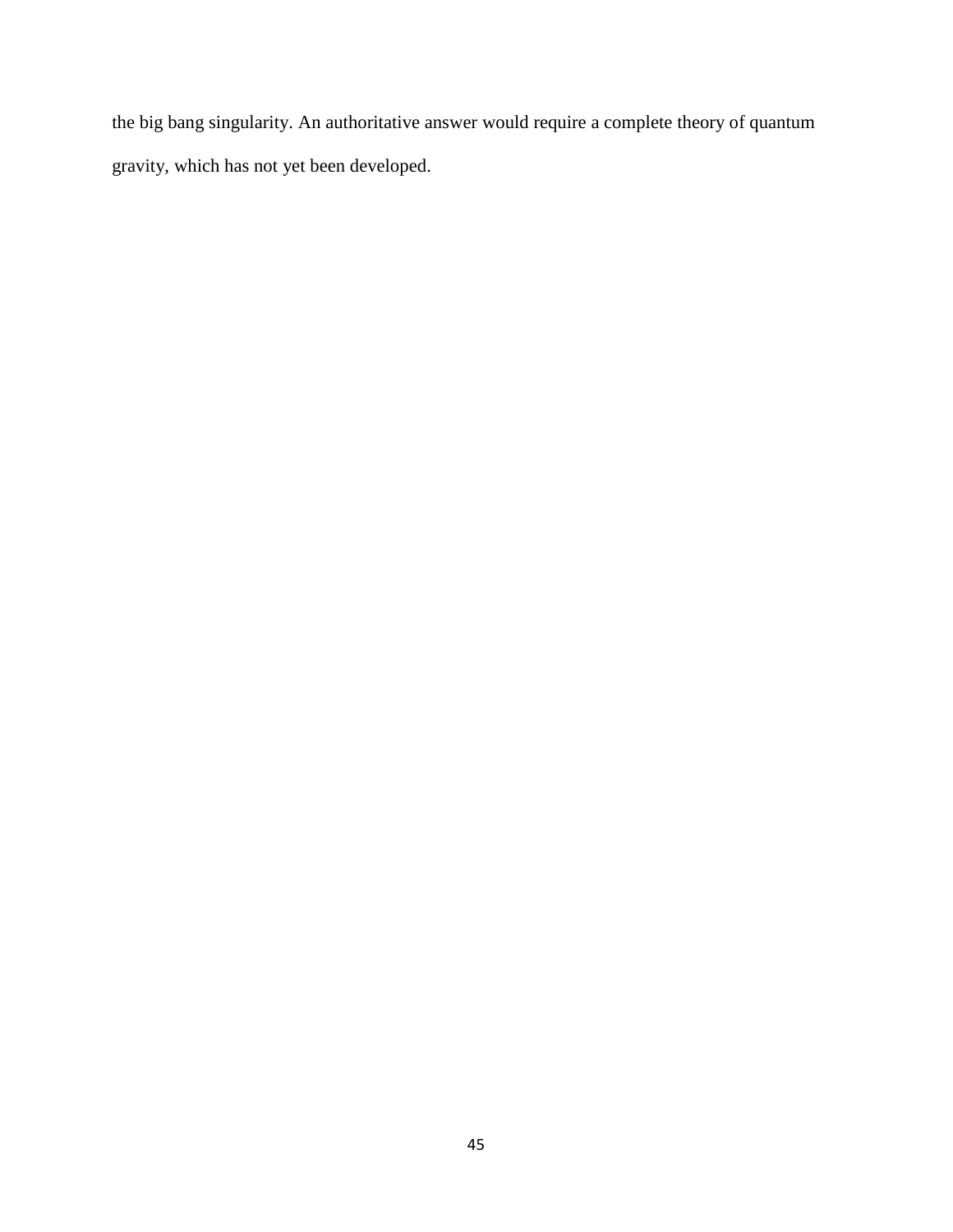# **CHAPTER 5: Advanced Concepts 5.1. Causal Structure and Global Geometry**

In general relativity, no material body can catch up with or overtake a light pulse. No influence from an event A can reach any other location X before light sent out at A to X. In consequence, an exploration of all light worldlines (null geodesics) yields key information about the spacetime's causal structure. This structure can be displayed using Penrose-Carter diagrams in which infinitely large regions of space and infinite time intervals are shrunk ("compactified") so as to fit onto a finite map, while light still travels along diagonals as in standard spacetime diagrams.

 Aware of the importance of causal structure, Roger Penrose and others developed what is known as global geometry. In global geometry, the object of study is not one particular solution (or family of solutions) to Einstein's equations. Rather, relations that hold true for all geodesics, such as the Raychaudhuri equation, and additional non-specific assumptions about the nature of matter (usually in the form of so-called energy conditions) are used to derive general results.

## **5.2. Horizons**

Using global geometry, some spacetimes can be shown to contain boundaries called horizons, which demarcate one region from the rest of spacetime. The best-known examples are black holes: if mass is compressed into a sufficiently compact region of space (as specified in the hoop conjecture, the relevant length scale is the Schwarzschild radius), no light from inside can escape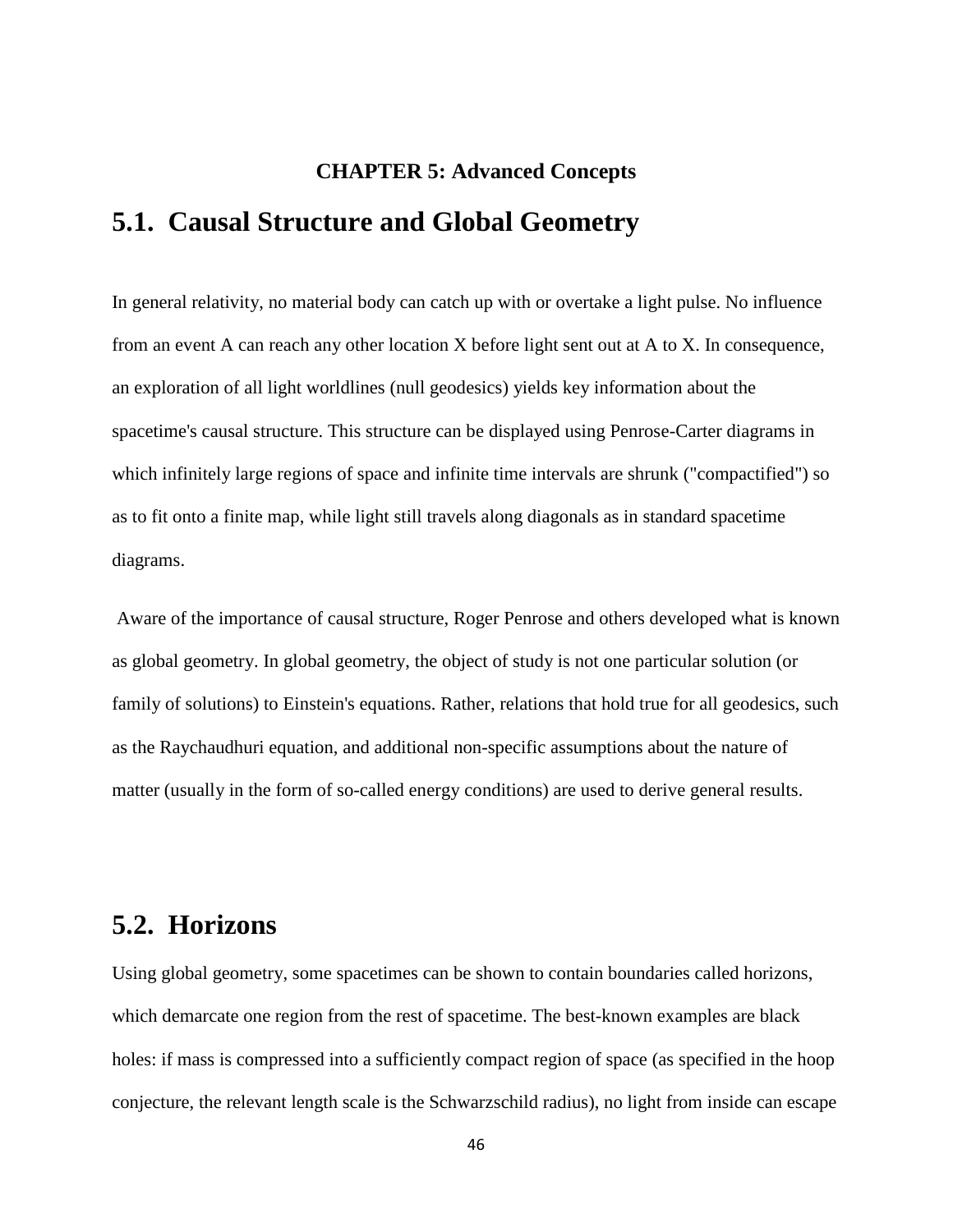to the outside. Since no object can overtake a light pulse, all interior matter is imprisoned as well. Passage from the exterior to the interior is still possible, showing that the boundary, the black hole's *horizon*, is not a physical barrier.

Early studies of black holes relied on explicit solutions of Einstein's equations, notably the spherically symmetric Schwarzschild solution (used to describe a static black hole) and the axisymmetric Kerr solution (used to describe a rotating, stationary black hole, and introducing interesting features such as the ergosphere). Using global geometry, later studies have revealed more general properties of black holes. In the long run, they are rather simple objects characterized by eleven parameters specifying energy, linear momentum, angular momentum, location at a specified time and electric charge. This is stated by the black hole uniqueness theorems: "black holes have no hair", that is, no distinguishing marks like the hairstyles of humans. Irrespective of the complexity of a gravitating object collapsing to form a black hole, the object that results (having emitted gravitational waves) is very simple.

 Even more remarkably, there is a general set of laws known as black hole mechanics, which is analogous to the laws of thermodynamics. For instance, by the second law of black hole mechanics, the area of the event horizon of a general black hole will never decrease with time, analogous to the entropy of a thermodynamic system. This limits the energy that can be extracted by classical means from a rotating black hole (e.g. by the Penrose process). There is strong evidence that the laws of black hole mechanics are, in fact, a subset of the laws of thermodynamics, and that the black hole area is proportional to its entropy. This leads to a modification of the original laws of black hole mechanics: for instance, as the second law of black hole mechanics becomes part of the second law of thermodynamics, it is possible for black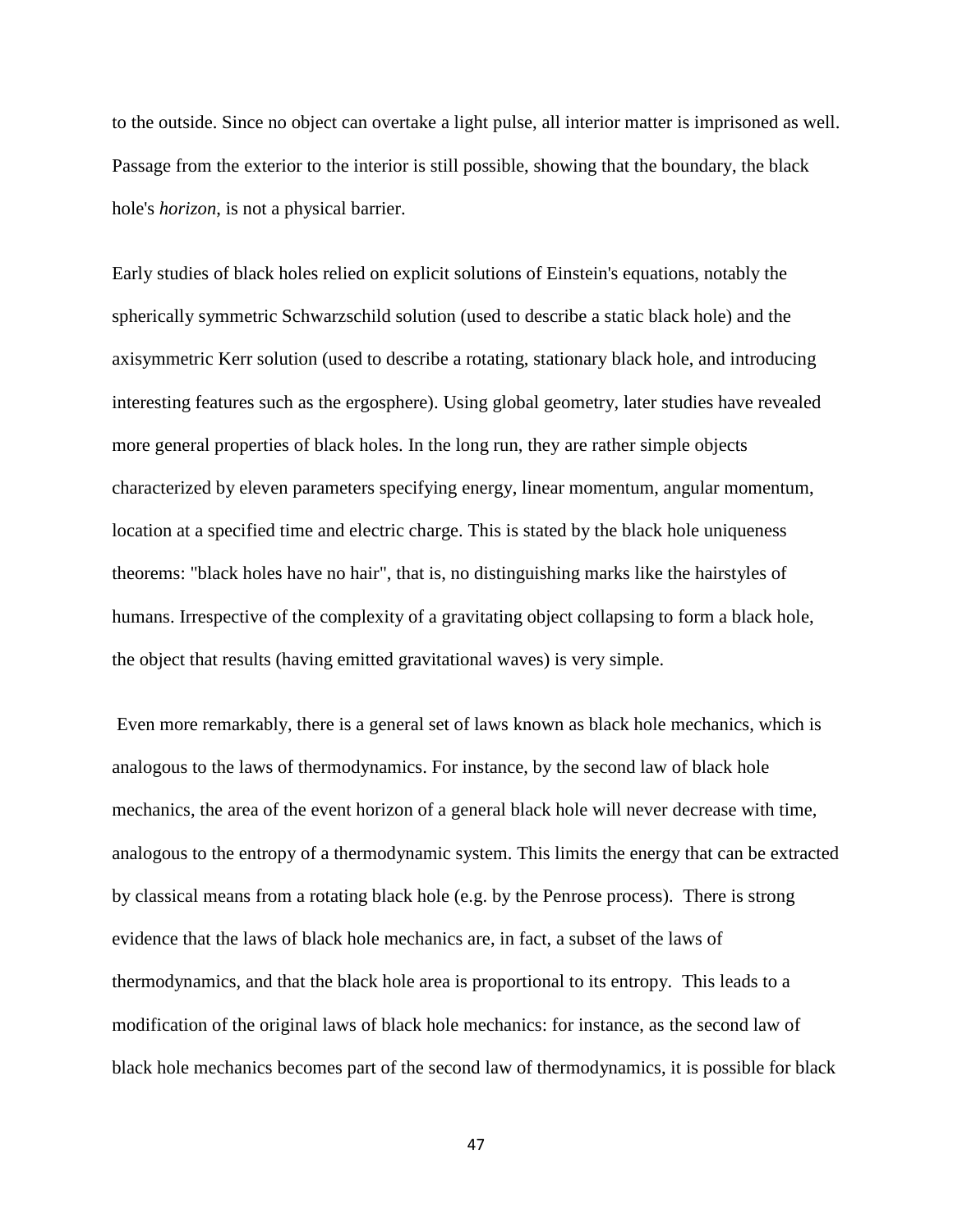hole area to decrease—as long as other processes ensure that, overall, entropy increases. As thermodynamical objects with non-zero temperature, black holes should emit thermal radiation. Semi-classical calculations indicate that indeed they do, with the surface gravity playing the role of temperature in Planck's law. This radiation is known as Hawking radiation.

There are other types of horizons. In an expanding universe, an observer may find that some regions of the past cannot be observed ("particle horizon"), and some regions of the future cannot be influenced (event horizon). Even in flat Minkowski space, when described by an accelerated observer (Rindler space), there will be horizons associated with a semi-classical radiation known as Unruh radiation.

## **5.3. Singularities**

Another general—and quite disturbing—feature of general relativity is the appearance of **spaceti**me boundaries known as singularities. Spacetime can be explored by following up on timelike and lightlike geodesics—all possible ways that light and particles in free fall can travel. But some solutions of Einstein's equations have regions known as spacetime singularities, where the paths of light and falling particles come to an abrupt end, and geometry becomes ill-defined. In the more interesting cases, these are "curvature singularities", where geometrical quantities characterizing spacetime curvature, such as the Ricci scalar, take on infinite values. Well-known examples of spacetimes with future singularities—where worldlines end—are the Schwarzschild solution, which describes a singularity inside an eternal static black hole, or the Kerr solution with its ring-shaped singularity inside an eternal rotating black hole. The Friedmann-Lemaître-Robertson-Walker solutions and other spacetimes describing universes have past singularities on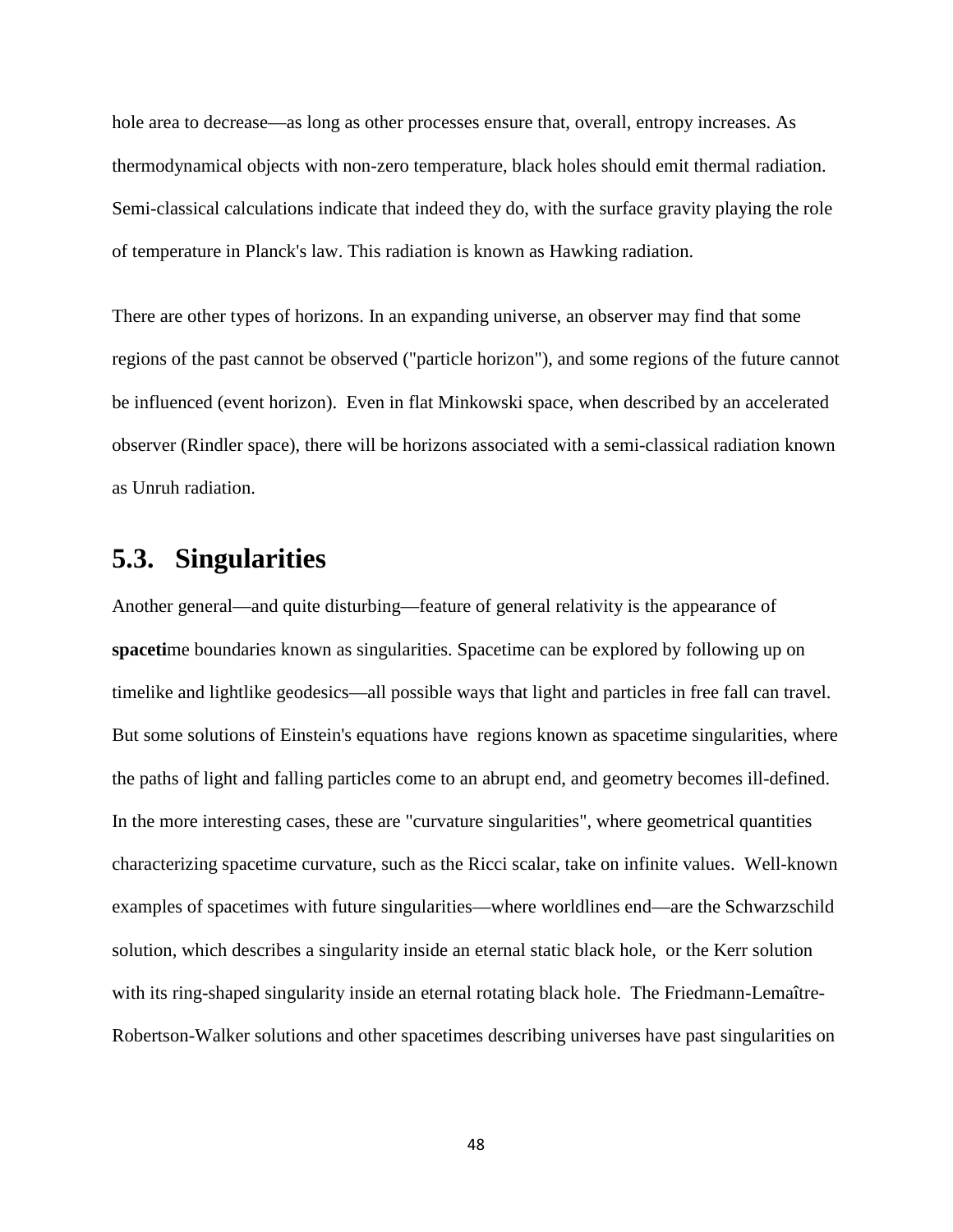which worldlines begin, namely big bang singularities, and some have future singularities (big crunch) as well.

Given that these examples are all highly symmetric—and thus simplified—it is tempting to conclude that the occurrence of singularities is an artefact of idealization. The famous singularity theorems, proved using the methods of global geometry, say otherwise: singularities are a generic feature of general relativity, and unavoidable once the collapse of an object with realistic matter properties has proceeded beyond a certain stage and also at the beginning of a wide class of expanding universes. However, the theorems say little about the properties of singularities, and much of current research is devoted to characterizing these entities' generic structure. The cosmic censorship hypothesis states that all realistic future singularities are safely hidden away behind a horizon, and thus invisible to all distant observers. While no formal proof yet exists, numerical simulations offer supporting evidence of its validity.

# **5.4. Evolution Equations**

Each solution of Einstein's equation encompasses the whole history of a universe — it is not just some snapshot of how things are, but a whole, possibly matter-filled, spacetime. It describes the state of matter and geometry everywhere and at every moment in that particular universe. Due to its general covariance, Einstein's theory is not sufficient by itself to determine the time evolution of the metric tensor. It must be combined with a coordinate condition, which is analogous to gauge fixing in other field theories.

 To understand Einstein's equations as partial differential equations, it is helpful to formulate them in a way that describes the evolution of the universe over time. This is done in so-called "3+1" formulations, where spacetime is split into three space dimensions and one time dimension.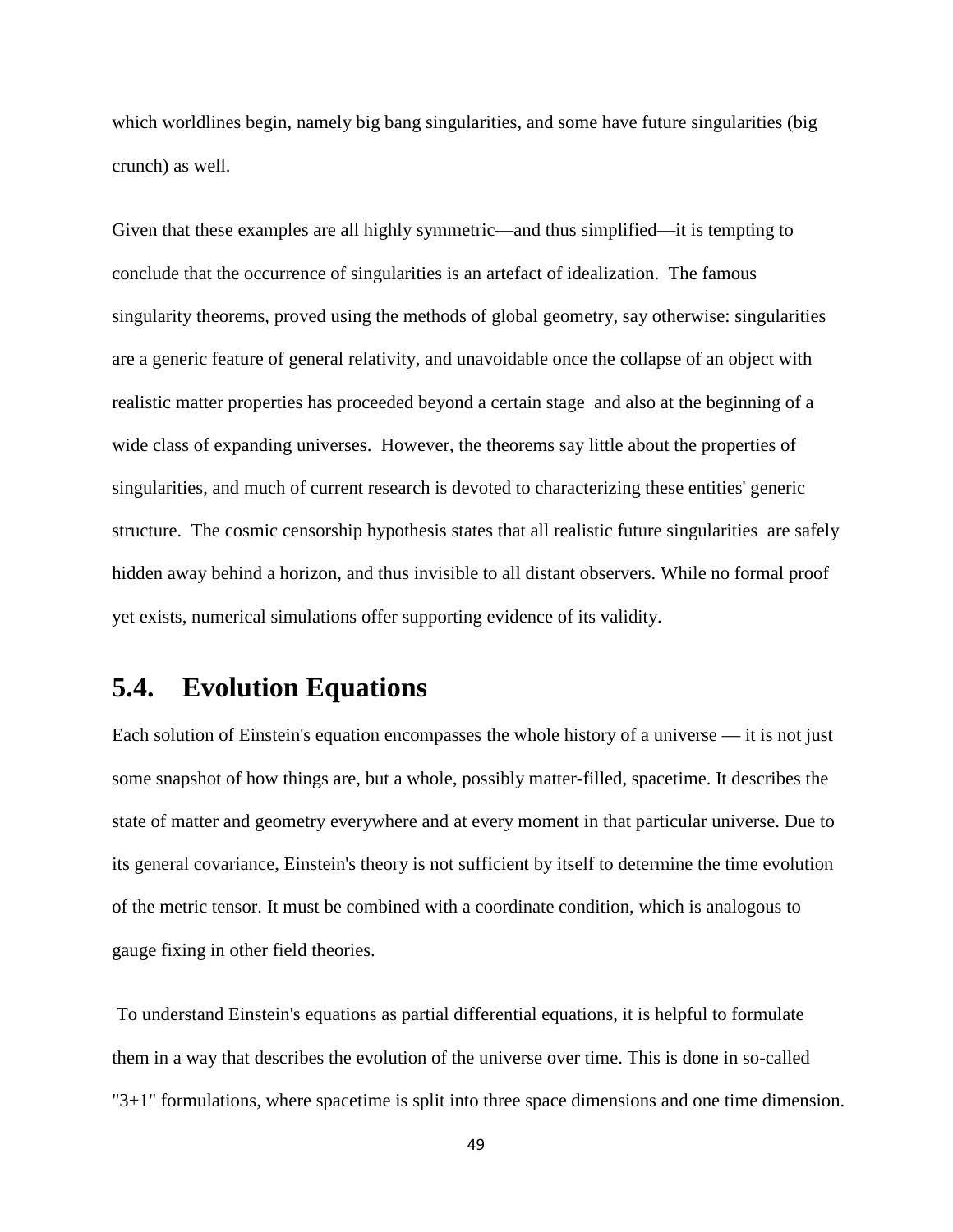The best-known example is the ADM formalism. These decompositions show that the spacetime evolution equations of general relativity are well-behaved: solutions always exist, and are uniquely defined, once suitable initial conditions have been specified. Such formulations of Einstein's field equations are the basis of numerical relativity.

### **5.5. Global and Quasi-Local Quantities**

The notion of evolution equations is intimately tied in with another aspect of general relativistic physics. In Einstein's theory, it turns out to be impossible to find a general definition for a seemingly simple property such as a system's total mass (or energy). The main reason is that the gravitational field—like any physical field—must be ascribed a certain energy, but that it proves to be fundamentally impossible to localize that energy. Nevertheless, there are possibilities to define a system's total mass, either using a hypothetical "infinitely distant observer" (ADM mass) or suitable symmetries (Komar mass). If one excludes from the system's total mass the energy being carried away to infinity by gravitational waves, the result is the so-called Bondi mass at null infinity. Just as in classical physics, it can be shown that these masses are positive. Corresponding global definitions exist for momentum and angular momentum. There have also been a number of attempts to define *quasi-local* quantities, such as the mass of an isolated system formulated using only quantities defined within a finite region of space containing that system. The hope is to obtain a quantity useful for general statements about isolated systems, such as a more precise formulation of the hoop conjecture.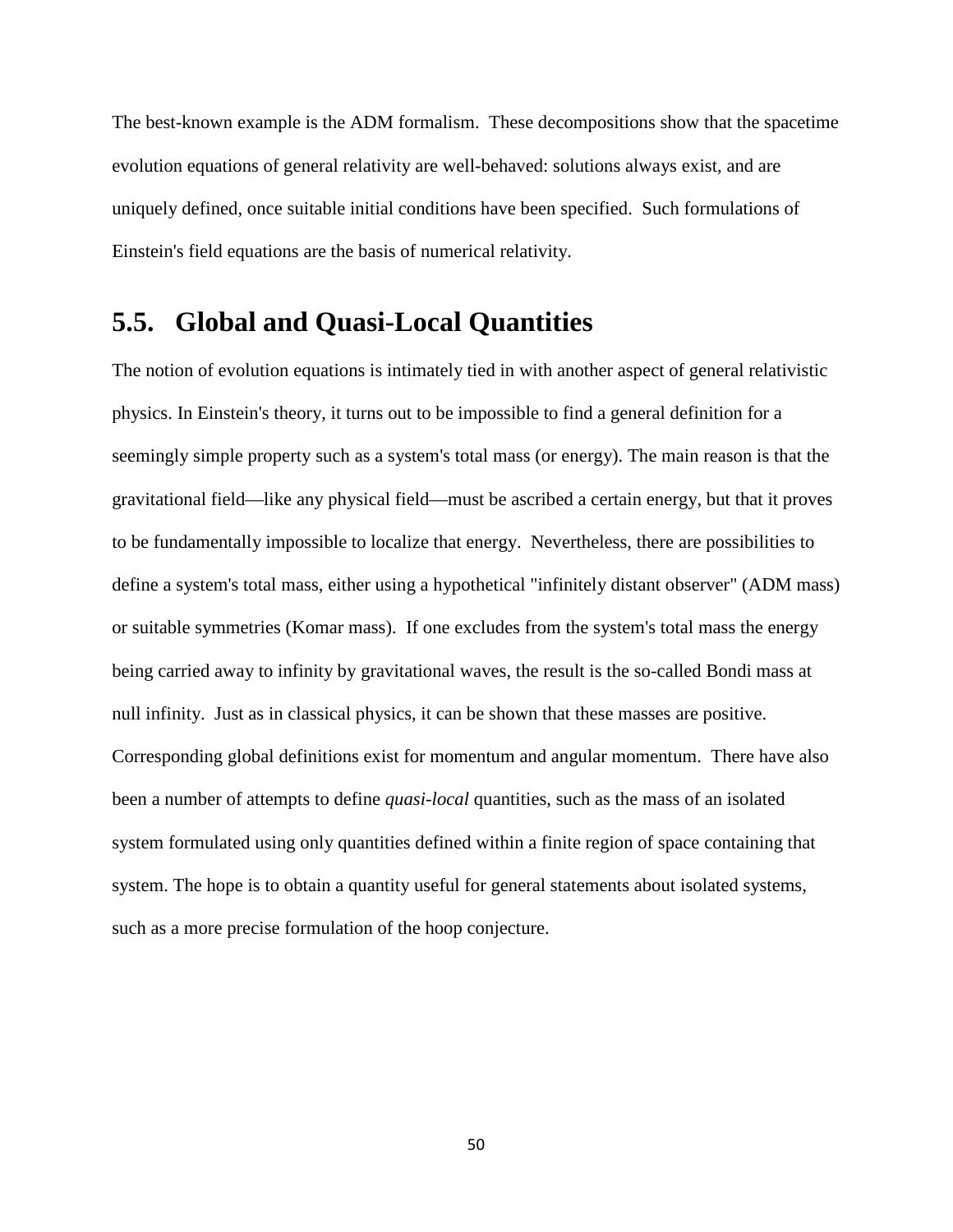# **CHAPTER 6: Quantum Theory and General Relativity 6.1. Relationship with Quantum Theory**

If general relativity is considered one of the two pillars of modern physics, quantum theory, the basis of understanding matter from elementary particles to solid state physics, is the other. However, it is still an open question as to how the concepts of quantum theory can be reconciled with those of general relativity.

# **6.2. Quantum Field Theory in Curved Spacetime**

Ordinary quantum field theories, which form the basis of modern elementary particle physics, are defined in flat Minkowski space, which is an excellent approximation when it comes to describing the behavior of microscopic particles in weak gravitational fields like those found on Earth. In order to describe situations in which gravity is strong enough to influence (quantum) matter, yet not strong enough to require quantization itself, physicists have formulated quantum field theories in curved spacetime. These theories rely on classical general relativity to describe a curved background spacetime, and define a generalized quantum field theory to describe the behavior of quantum matter within that spacetime. Using this formalism, it can be shown that black holes emit a blackbody spectrum of particles known as Hawking radiation, leading to the possibility that they evaporate over time. As briefly mentioned above, this radiation plays an important role for the thermodynamics of black holes.

## **6.3. Quantum Gravity**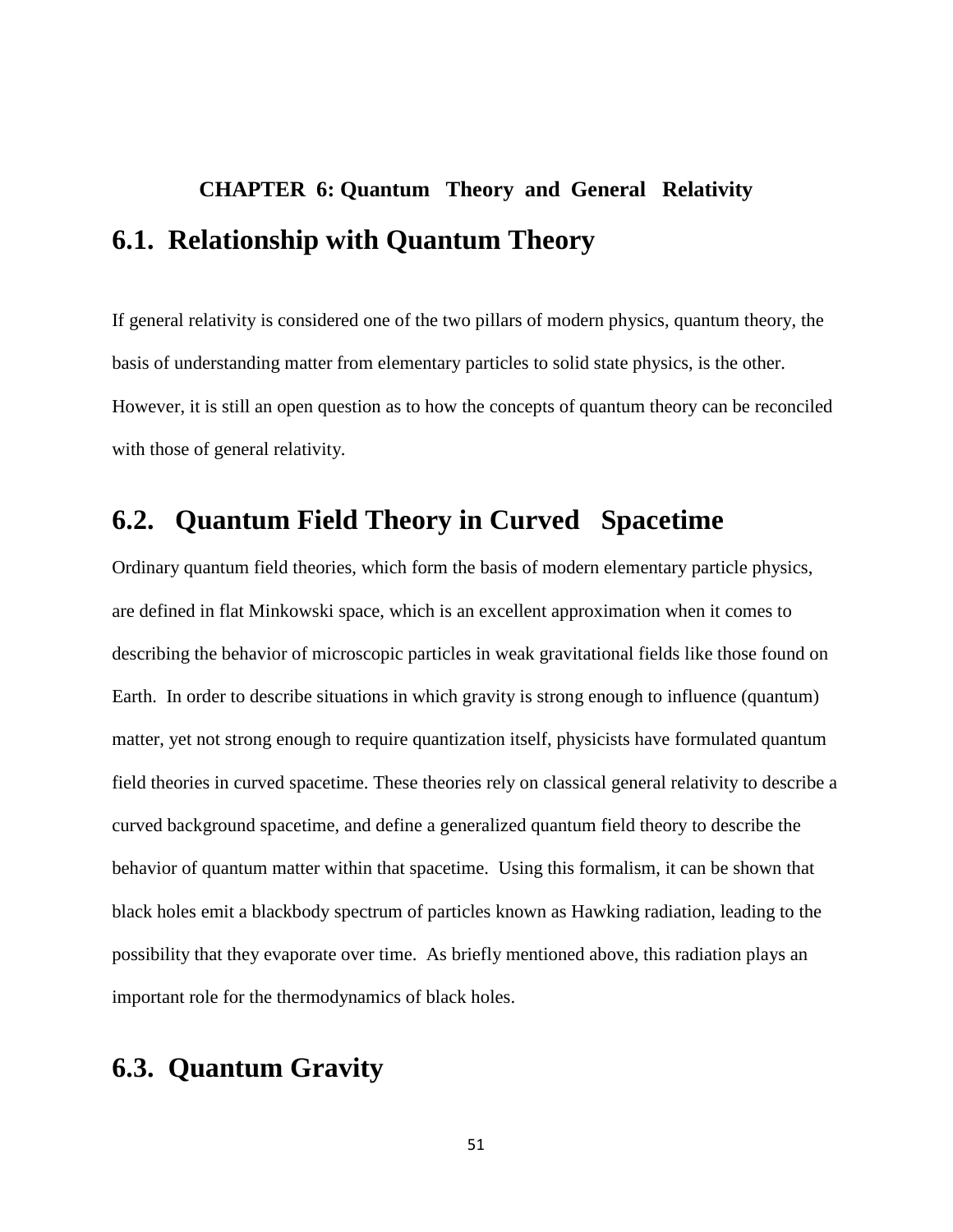The demand for consistency between a quantum description of matter and a geometric description of spacetime, as well as the appearance of singularities (where curvature length scales become microscopic), indicate the need for a full theory of quantum gravity: for an adequate description of the interior of black holes, and of the very early universe, a theory is required in which gravity and the associated geometry of spacetime are described in the language of quantum physics. Despite major efforts, no complete and consistent theory of quantum gravity is currently known, even though a number of promising candidates exist.

 Attempts to generalize ordinary quantum field theories, used in elementary particle physics to describe fundamental interactions, so as to include gravity have led to serious problems. At low energies, this approach proves successful, in that it results in an acceptable effective (quantum) field theory of gravity. At very high energies, however, the result are models devoid of all predictive power. One attempt to overcome these limitations is string theory, a quantum theory not of point particles, but of minute one-dimensional extended objects. The theory promises to be a unified description of all particles and interactions, including gravity; the price to pay is unusual features such as six extra dimensions of space in addition to the usual three. In what is called the second superstring revolution, it was conjectured that both string theory and a unification of general relativity and supersymmetry known as supergravity form part of a hypothesized eleven-dimensional model known as M-theory, which would constitute a uniquely defined and consistent theory of quantum gravity.

Another approach starts with the canonical quantization procedures of quantum theory. Using the initial-value-formulation of general relativity. the result is the Wheeler-deWitt equation (an analogue of the Schrödinger equation) which, regrettably, turns out to be ill-defined. However,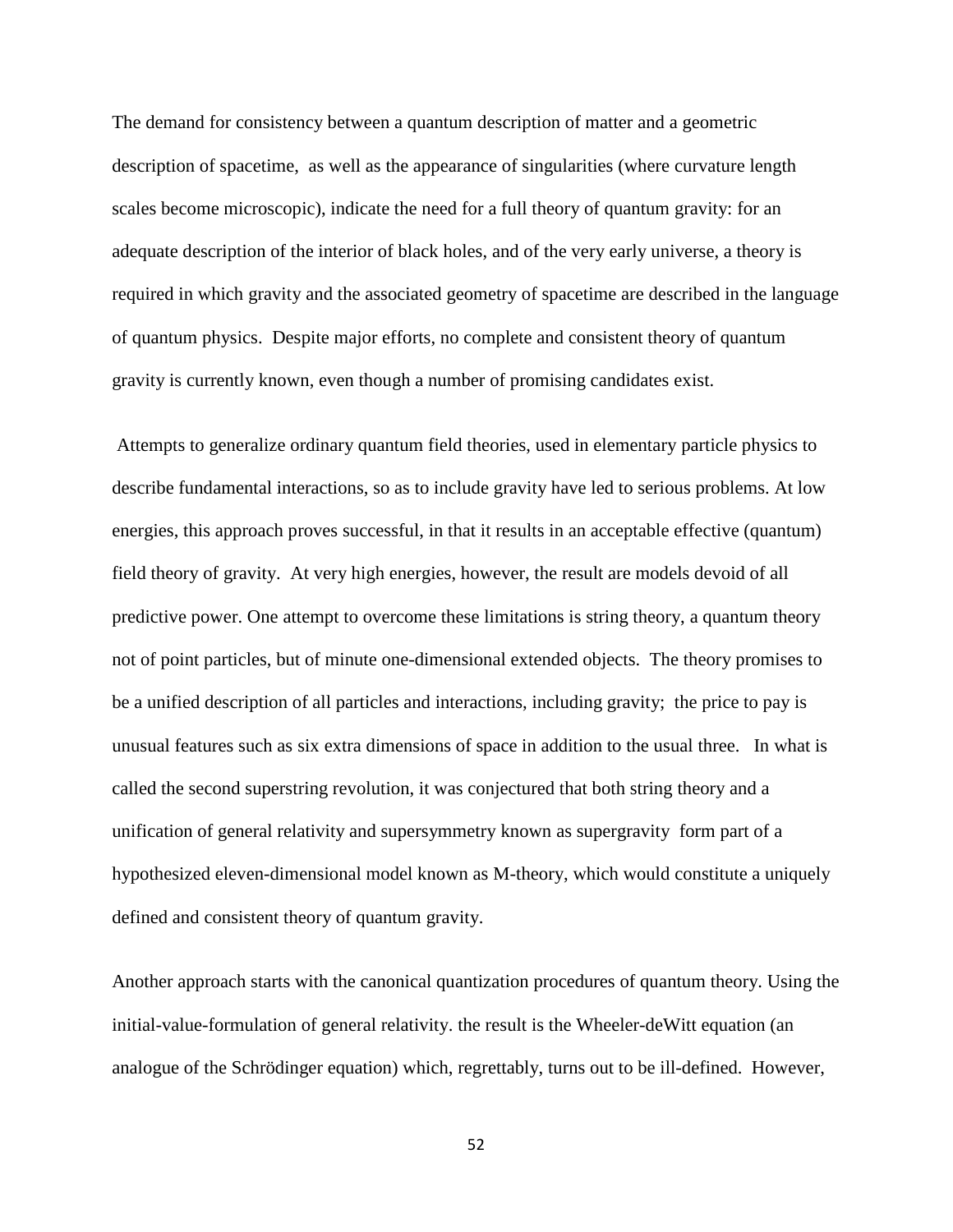with the introduction of what are now known as Ashtekar variables, this leads to a promising model known as loop quantum gravity. Space is represented by a web-like structure called a spin network, evolving over time in discrete steps.

Depending on which features of general relativity and quantum theory are accepted unchanged, and on what level changes are introduced, there are numerous other attempts to arrive at a viable theory of quantum gravity, some examples being dynamical triangulations, causal sets, twistor models or the path-integral based models of quantum cosmology.

 All candidate theories still have major formal and conceptual problems to overcome. They also face the common problem that, as yet, there is no way to put quantum gravity predictions to experimental tests (and thus to decide between the candidates where their predictions vary), although there is hope for this to change as future data from cosmological observations and particle physics experiments becomes available.

### **6.4. Modern research: General Relativity and Beyond**

General relativity is very successful in providing a framework for accurate models which describe an impressive array of physical phenomena. On the other hand, there are many interesting open questions, and in particular, the theory as a whole is almost certainly incomplete.

 In contrast to all other modern theories of fundamental interactions, general relativity is a classical theory: it does not include the effects of quantum physics. The quest for a quantum version of general relativity addresses one of the most fundamental open questions in physics. While there are promising candidates for such a theory of quantum gravity, notably string theory and loop quantum gravity, there is at present no consistent and complete theory. It has long been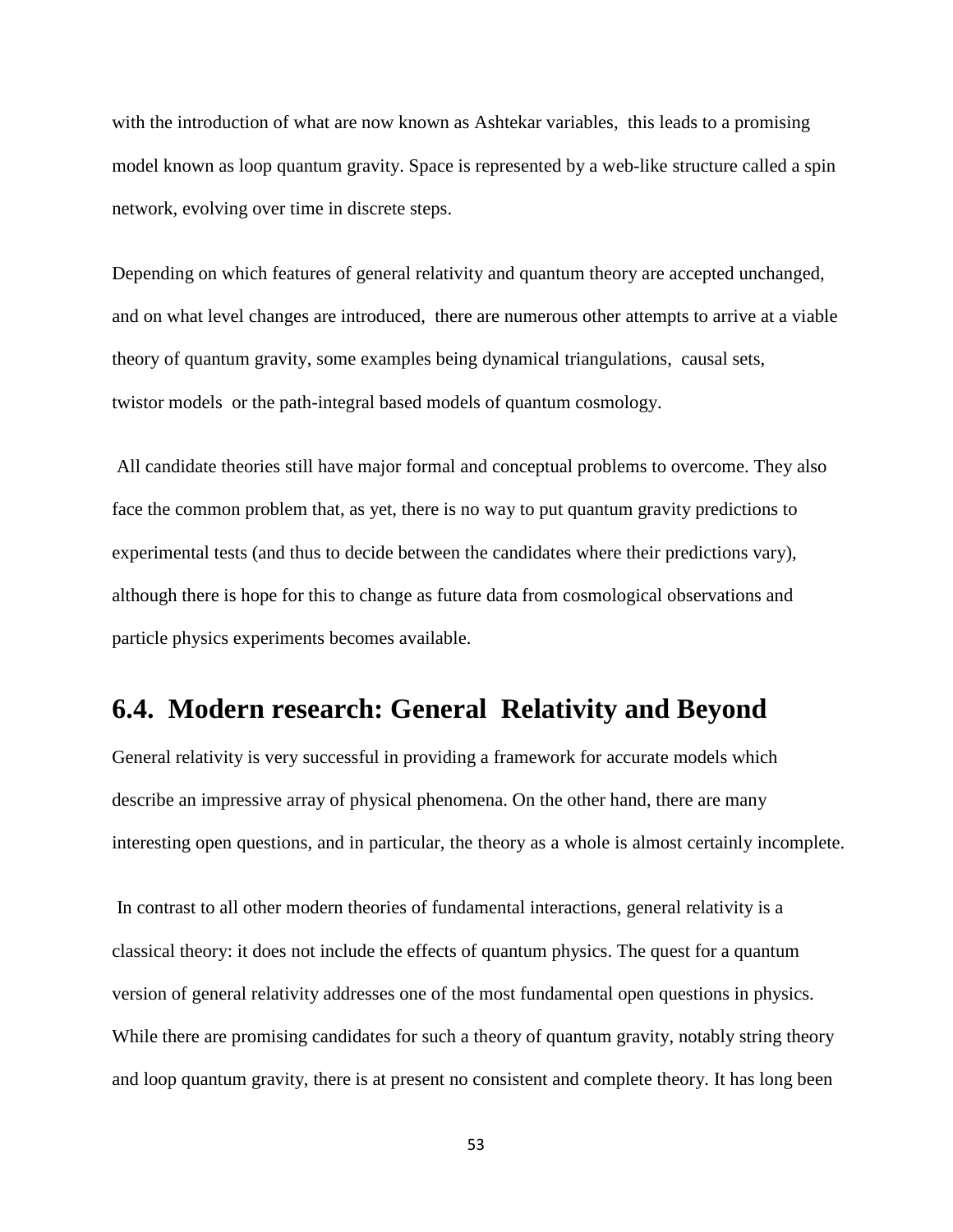hoped that a theory of quantum gravity would also eliminate another problematic feature of general relativity: the presence of spacetime singularities. These singularities are boundaries ("sharp edges") of spacetime at which geometry becomes ill-defined, with the consequence that general relativity itself loses its predictive power. Furthermore, there are so-called singularity theorems which predict that such singularities *must* exist within the universe if the laws of general relativity were to hold without any quantum modifications. The best-known examples are the singularities associated with the model universes that describe black holes and the beginning of the universe.

Other attempts to modify general relativity have been made in the ``-

context of cosmology. In the modern cosmological models, most energy in the universe is in forms that have never been detected directly, namely dark energy and dark matter. There have been several controversial proposals to obviate the need for these enigmatic forms of matter and energy, by modifying the laws governing gravity and the dynamics of cosmic expansion, for example modified Newtonian dynamics.

 Beyond the challenges of quantum effects and cosmology, research on general relativity is rich with possibilities for further exploration: mathematical relativists explore the nature of singularities and the fundamental properties of Einstein's equations, ever more comprehensive computer simulations of specific spacetimes such as those describing merging black holes are run, and the race for the first direct detection of gravitational waves continues apace. More than ninety years after the theory was first published, research is more active than ever.